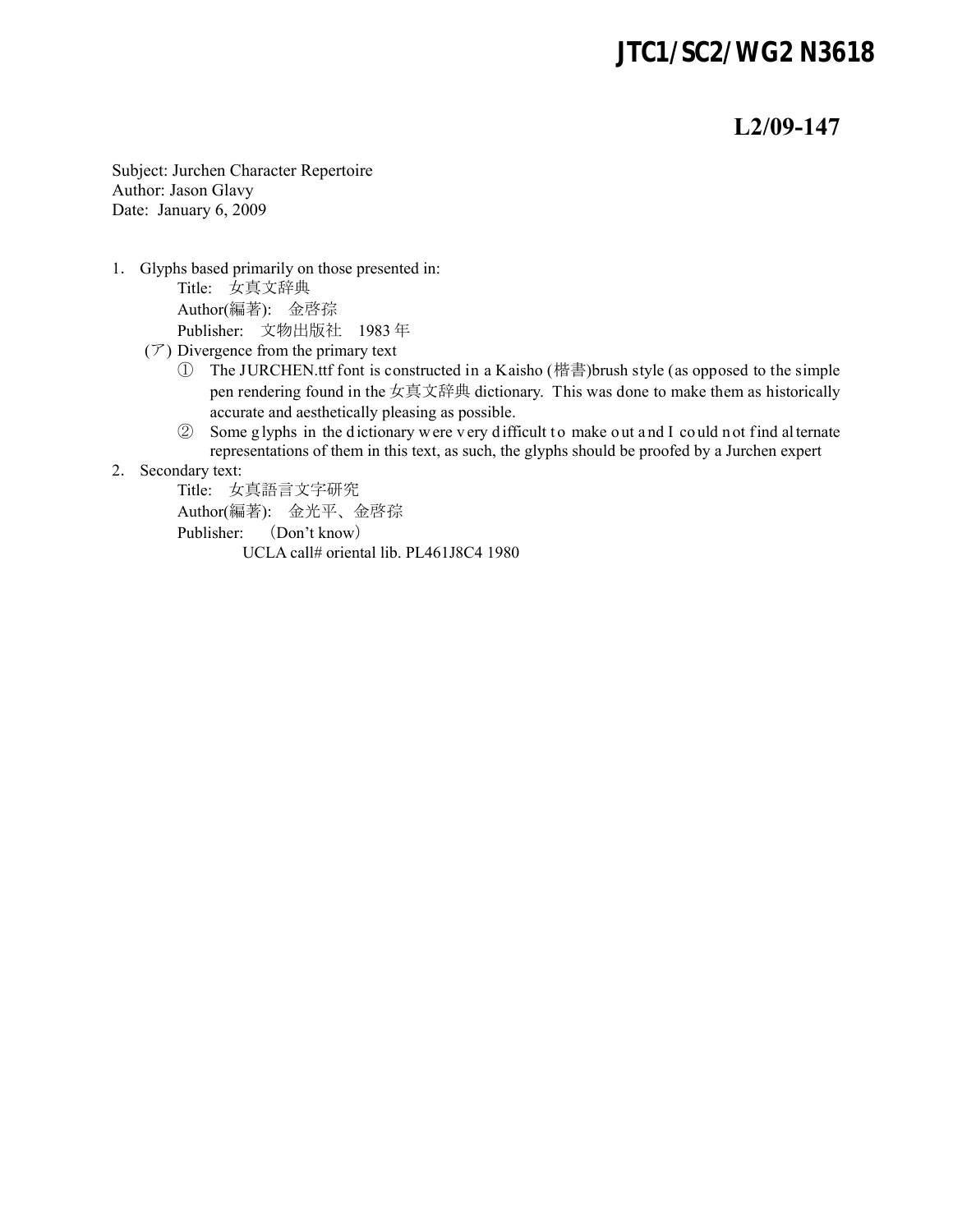#### 18C00 Jurchen Script 18CEF

|                | 18C0 18C1         |              |            | 18C2 18C3                                             |                        | 18C4 18C5 18C6 18C7 18C8 18C9 18CA 18CB 18CC 18CD 18CE |                   |            |                   |                             |                   |                |                   |                   |                     |
|----------------|-------------------|--------------|------------|-------------------------------------------------------|------------------------|--------------------------------------------------------|-------------------|------------|-------------------|-----------------------------|-------------------|----------------|-------------------|-------------------|---------------------|
| $\mathbf 0$    | <b>18C00</b>      | 18C10        | 北<br>18C20 | 18C30                                                 | 灻<br>18C40             | 乐<br><b>18C50</b>                                      | 习<br><b>18C60</b> | 买<br>18C70 | 某<br><b>18C80</b> | 亐<br><b>18C90</b>           | 飞<br><b>18CA0</b> | <b>18CB0</b>   | <b>18CC0</b>      | 18CD0             | 尭<br><b>18CE0</b>   |
| $\mathbf{1}$   | <b>18C01</b>      | 天<br>18C11   | 币<br>18C21 | 死<br><b>18C31</b>                                     | 安<br>18C41             | 夹<br><b>18C51</b>                                      | 乡<br><b>18C61</b> | 来<br>18C71 | 乾<br><b>18C81</b> | 耍<br><b>18C91</b>           | 孑<br><b>18CA1</b> | 亱<br>18CB1     | 升<br><b>18CC1</b> | 仑<br>18CD1        | 圥<br>18CE1          |
| $\overline{2}$ | 子<br>18C02        | 天<br>18C12   | 丢<br>18C22 | 丕<br><b>18C32</b>                                     | 甬<br>18C42             | 丘<br>18C52                                             | 郅<br>18C62        | 乲<br>18C72 | 受<br><b>18C82</b> | 采<br>18C92                  | 孑<br>18CA2        | 亲<br>18CB2     | 升<br><b>18CC2</b> | ぐ<br>18CD2        | 苏<br><b>18CE2</b>   |
| 3              |                   | 专            | 帀          | 丳                                                     | 闵                      | स्ट                                                    | 佣                 | 夹          | 亃                 | 丌                           | 亣                 | 圣              |                   | 仓                 | 南                   |
| $\overline{4}$ | <b>18C03</b>      | 18C13<br>天   | 18C23<br>市 | <b>18C33</b><br>临                                     | <b>18C43</b><br>百      | 18C53<br>乔                                             | 18C63<br>乤        | 18C73<br>夹 | <b>18C83</b><br>亄 | <b>18C93</b><br>才           | 18CA3<br>甬        | 18CB3<br>亴     | <b>18CC3</b><br>芀 | 18CD3<br>卢        | 18CE3<br>南          |
| 5              | <b>18C04</b><br>干 | 18C14<br>丈   | 18C24<br>严 | <b>18C34</b><br>兀                                     | <b>18C44</b><br>庋      | <b>18C54</b><br>玉                                      | <b>18C64</b><br>乥 | 18C74<br>戎 | <b>18C84</b><br>丙 | <b>18C94</b><br>飞           | <b>18CA4</b><br>有 | 18CB4<br>亵     | <b>18CC4</b><br>仅 | 18CD4             | <b>18CE4</b><br>肃   |
| 6              | <b>18C05</b>      | 18C15<br>吞   | 18C25<br>内 | <b>18C35</b>                                          | <b>18C45</b><br>乆      | <b>18C55</b><br>芆                                      | <b>18C65</b><br>书 | 18C75<br>乶 | <b>18C85</b><br>퓼 | <b>18C95</b><br>玉           | <b>18CA5</b><br>有 | 18CB5<br>呑     | <b>18CC5</b><br>五 | <b>18CD5</b><br>夻 | <b>18CE5</b><br>仦   |
| $\overline{7}$ | <b>18C06</b>      | 18C16<br>灻   | 18C26<br>丧 | <b>18C36</b><br>ヽノ                                    | 18C46<br>禾             | <b>18C56</b><br>央                                      | <b>18C66</b><br>乧 | 18C76<br>乷 | <b>18C86</b><br>亇 | <b>18C96</b><br>乜           | <b>18CA6</b><br>产 | 18CB6<br>亷     | <b>18CC6</b><br>正 | 18CD6<br>首        | <b>18CE6</b><br>仧   |
| 8              | 18C07<br>₹        | 18C17<br>无   | 18C27<br>旡 | 18C37<br>尼                                            | <b>18C47</b><br>么      | 18C57<br>英                                             | 18C67<br>平        | 18C77<br>懙 | <b>18C87</b><br>枩 | <b>18C97</b><br>孕           | <b>18CA7</b><br>肏 | 18CB7<br>亸     | <b>18CC7</b><br>仈 | 18CD7<br>荊        | 18CE7<br>壶          |
|                | <b>18C08</b>      | <b>18C18</b> | 18C28      | <b>18C38</b>                                          | <b>18C48</b>           | <b>18C58</b>                                           | <b>18C68</b>      | 18C78      | <b>18C88</b>      | <b>18C98</b>                | <b>18CA8</b>      | <b>18CB8</b>   | <b>18CC8</b>      | <b>18CD8</b>      | <b>18CE8</b>        |
| 9              | 夫<br><b>18C09</b> | 18C19        | Ц<br>18C29 | $\overline{\overline{\mathfrak{p}}} $<br><b>18C39</b> | $\chi$<br><b>18C49</b> | 呑<br><b>18C59</b>                                      | 流<br>18C69        | 决<br>18C79 | 季<br><b>18C89</b> | 爻<br><b>18C99</b>           | 亩<br>18CA9        | 쥬<br>18CB9     | 仉<br><b>18CC9</b> | 甬<br>18CD9        | 1 E<br><b>18CE9</b> |
| $\overline{A}$ | 18C0A             | NĿ<br>18C1A  | 18C2A      | 为<br>18C3A                                            | 乊<br>18C4A             | 18C5A                                                  | 乪<br>18C6A        | 乺<br>18C7A | 案<br>18C8A        | 亚<br>18C9A                  | 亦<br>18CAA        | 18CBA          | 18CCA             | 南<br>18CDA        | 仪<br>18CEA          |
| B              |                   |              |            | 孛                                                     | 莯                      |                                                        | 乫                 | 乻          | 案                 |                             | 兵                 | $\overline{A}$ |                   | 迃                 |                     |
| C              | 18C0B<br>干        | 18C1B<br>东   | 18C2B<br>丬 | 18C3B                                                 | 18C4B<br>乌             | 18C5B<br>希                                             | 18C6B<br>乬        | 18C7B<br>乼 | 18C8B<br>丧        | 18C9B<br>允                  | 18CAB<br>耎        | 18CBB          | 18CCB             | 18CDB             | 18CEB               |
|                | <b>18C0C</b>      | 18C1C        | 18C2C      | 18C3C                                                 | 18C4C                  | 18C5C                                                  | 18C6C             | 18C7C      | <b>18C8C</b>      | 18C9C                       | 18CAC             | 18CBC          | 18CCC             | 18CDC             | 18CEC               |
| D              | 干<br>18C0D        | 44<br>18C1D  | 禾<br>18C2D | 丽<br>18C3D                                            | 异<br>18C4D             | 受<br>18C5D                                             | 乭<br>18C6D        | 乽<br>18C7D | 秦<br>18C8D        | $\bm{\mathcal{K}}$<br>18C9D | 朮<br>18CAD        | 亽<br>18CBD     | 芮<br>18CCD        | 肃<br>18CDD        | 击<br>18CED          |
| E              | 享                 | 水            | 朱          | 举                                                     | 兂                      | 安                                                      | 乮                 |            | 受                 | ${\mathcal{R}}$             | $\AA$             |                | 束                 | 屳                 | 卢                   |
|                | 18C0E             | 18C1E        | 18C2E      | 18C3E                                                 | 18C4E                  | 18C5E                                                  | 18C6E             | 18C7E      | 18C8E             | 18C9E                       | 18CAE             | 18CBE          | 18CCE             | 18CDE             | 18CEE               |
| F              | 山<br>18C0F        | 18C1F        | 夫<br>18C2F | 穴<br>18C3F                                            | 夹<br><b>18C4F</b>      | 零<br>18C5F                                             | 乯<br>18C6F        | 受<br>18C7F | 丂<br><b>18C8F</b> | 18C9F                       | 18CAF             | 18CBF          | 斗<br>18CCF        | 18CDF             | 克<br>18CEF          |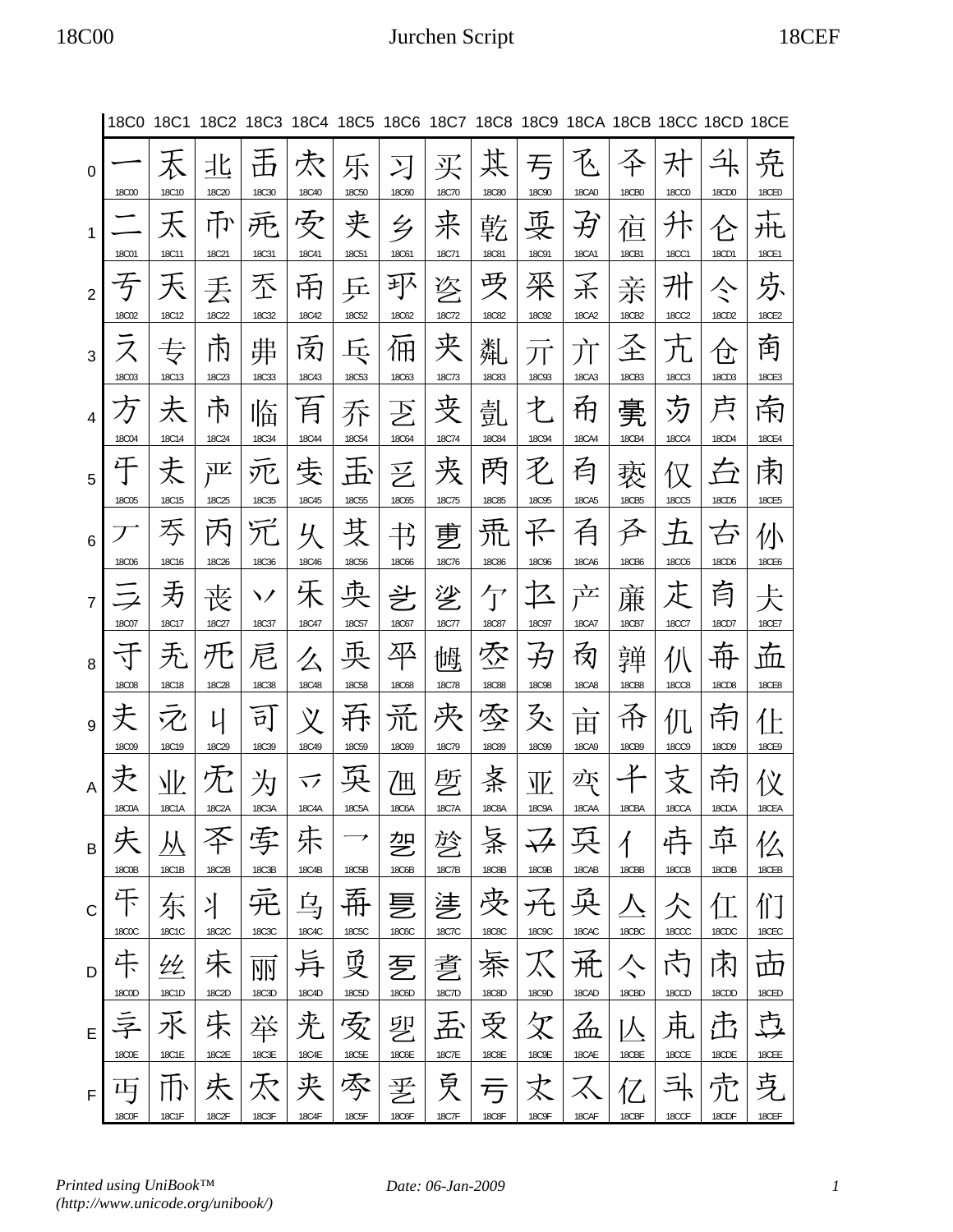## 18CF0 Jurchen Script 18DDF

|                |                    | 18CF 18D0 18D1         |             |             |            |            |                      |                 |                                  | 18D2 18D3 18D4 18D5 18D6 18D7 18D8 18D9 18DA 18DB 18DC 18DD |            |            |            |                   |            |
|----------------|--------------------|------------------------|-------------|-------------|------------|------------|----------------------|-----------------|----------------------------------|-------------------------------------------------------------|------------|------------|------------|-------------------|------------|
| 0              | <b>18CF0</b>       | চার<br>18D00           | 五<br>18D10  | 传<br>18D20  | 伢<br>18D30 | 甲<br>18D40 | 弓<br>18D50           | 功<br>18D60      | 叏<br>18D70                       | 侀<br>18D80                                                  | 关<br>18D90 | 矛<br>18DA0 | 侰<br>18DB0 | 赱<br><b>18DC0</b> | 圥<br>18DD0 |
| $\mathbf{1}$   | 草<br><b>18CF1</b>  | 阫<br>18D01             | 刃<br>18D11  | 伡<br>18D21  | 耍<br>18D31 | 佁<br>18D41 | 与<br>18D51           | 佡<br>18D61      | 玊<br>18D71                       | 丐<br>18D81                                                  | 戽<br>18D91 | 柔<br>18DA1 | 侱<br>18DB1 | 芿<br>18DC1        | 赱<br>18DD1 |
| $\overline{2}$ | 床<br><b>18CF2</b>  | 万<br>18D02             | 厈<br>18D12  | 伢<br>18D22  | 伲<br>18D32 | 庚<br>18D42 | 干<br>18D52           | $\Box$<br>18D62 | 佲<br>18D72                       | 18D82                                                       | 恥<br>18D92 | 侢<br>18DA2 | 下<br>18DB2 | 18DC2             | 18DD2      |
| 3              | 斥<br>18CF3         | 五<br>18D03             | 仏<br>18D13  | 伣<br>18D23  | 戾<br>18D33 | 侎<br>18D43 | 云<br>18D53           | 功<br>18D63      | 曰<br>18D73                       | 坴<br>18D83                                                  | 可<br>18D93 | 侣<br>18DA3 | 侳<br>18DB3 | 下<br>18DC3        | 俓<br>18DD3 |
| 4              | <b>18CF4</b>       | 伄<br>18D04             | 1Л<br>18D14 | 伤<br>18D24  | ゟ<br>18D34 | 佄<br>18D44 | 旱<br>18D54           | 瓦<br>18D64      | 耳<br>18D74                       | 乑<br>18D84                                                  | 佃<br>18D94 | 侤<br>18DA4 | 珂<br>18DB4 | 五<br>18DC4        | 18DD4      |
| 5              | <b>18CF5</b>       | 伅<br>18D05             | 厌<br>18D15  | 伥<br>18D25  | 圡<br>18D35 | 行<br>18D45 | <b>弓</b><br>18D55    | 爫<br>18D65      | 肎<br>18D75                       | 斥<br>18D85                                                  | 侕<br>18D95 | 侥<br>18DA5 | 盂<br>18DB5 | 舌<br>18DC5        | 宋<br>18DD5 |
| 6              | 司令<br><b>18CF6</b> | 伆<br>18D06             | 庀<br>18D16  | 伦<br>18D26  | 庋<br>18D36 | モ<br>18D46 | 戈<br>18D56           | 佦<br>18D66      | $\overline{\mathrm{H}}$<br>18D76 | 吴<br>18D86                                                  | 佣<br>18D96 | 侦<br>18DA6 | 叐<br>18DB6 | 盂<br><b>18DC6</b> | 否<br>18DD6 |
| $\overline{7}$ | 宊<br><b>18CF7</b>  | 伇<br>18D07             | 泺<br>18D17  | 伧<br>18D27  | 炑<br>18D37 | 18D47      | 未<br>18D57           | 卡<br>18D67      | 丙<br>18D77                       | 侇<br>18D87                                                  | 呑<br>18D97 | 侧<br>18DA7 | 雯<br>18DB7 | 俇<br>18DC7        | 汞<br>18DD7 |
| 8              | <b>18CF8</b>       | $\mathcal{N}$<br>18D08 | 仃<br>18D18  | 仡<br>18D28  | 乃<br>18D38 | 18D48      | 术<br>18D58           | 佨<br>18D68      | 丙<br>18D78                       | 玌<br>18D88                                                  | 圣<br>18D98 | 侨<br>18DA8 | 昱<br>18DB8 | 盂<br><b>18DC8</b> | 夼<br>18DD8 |
| 9              | <b>18CF9</b>       | 万<br>18D09             | 冲<br>18D19  | 1Y<br>18D29 | 及<br>18D39 | 18D49      | $\boxtimes$<br>18D59 | 刃<br>18D69      | 雨<br>18D79                       | 지<br>18D89                                                  | 爻<br>18D99 | 侩<br>18DA9 | 沗<br>18DB9 | 串<br>18DC9        | 俙<br>18DD9 |
|                | 18CFA              | ᢛ<br>18D0A             | 仵<br>18D1A  | 18D2A       | 庋<br>18D3A | 佊<br>18D4A | 小<br>18D5A           | 刃<br>18D6A      | 闲<br>18D7A                       | 田<br>18D8A                                                  | 矛<br>18D9A | 18DAA      | 18DBA      | 孛<br>18DCA        | 18DDA      |
| B              | 18CFB              | 不<br>18D0B             | 伛<br>18D1B  | 伫<br>18D2B  | 庋<br>18D3B | 另<br>18D4B | 不<br>18D5B           | 佫<br>18D6B      | 禿<br>18D7B                       | 杘<br>18D8B                                                  | 乏<br>18D9B | 系<br>18DAB | 戋<br>18DBB | 卡<br>18DCB        | 18DDB      |
| C              | 18CFC              | 叐<br>18D0C             | 及<br>18D1C  | 伬<br>18D2C  | 医<br>18D3C | 夬<br>18D4C | 氶<br>18D5C           | 毛<br>18D6C      | 퓼<br>18D7C                       | 圧<br>18D8C                                                  | 侜<br>18D9C | 侬<br>18DAC | 苡<br>18DBC | 十<br>18DCC        | 18DDC      |
| D              | 18CFD              | 叐<br>18D0D             | 炁<br>18D1D  | 伭<br>18D2D  | 质<br>18D3D | 굿<br>18D4D | 夬<br>18D5D           | 佭<br>18D6D      | 犮<br>18D7D                       | 18D8D                                                       | 冯<br>18D9D | 柔<br>18DAD | 庋<br>18DBD | 卞<br>18DCD        | 艻<br>18DDD |
| E              | 18CFE              | 尓<br>18D0E             | 企<br>18D1E  | 在<br>18D2E  | 厌<br>18D3E | 叏<br>18D4E | 夬<br>18D5E           | 毛<br>18D6E      | 伊<br>18D7E                       | 曱<br>18D8E                                                  | 叐<br>18D9E | 줒<br>18DAE | 违<br>18DBE | 赱<br>18DCE        | 俞<br>18DDE |
| F              | 18CFF              | 石<br>18D0F             | 伟<br>18D1F  | 厍<br>18D2F  | 伿<br>18D3F | 书<br>18D4F | 夬<br>18D5F           | 隶<br>18D6F      | 斥<br>18D7F                       | 买<br>18D8F                                                  | 矛<br>18D9F | 蚕<br>18DAF | 麦<br>18DBF | 耂<br>18DCF        | 支<br>18DDF |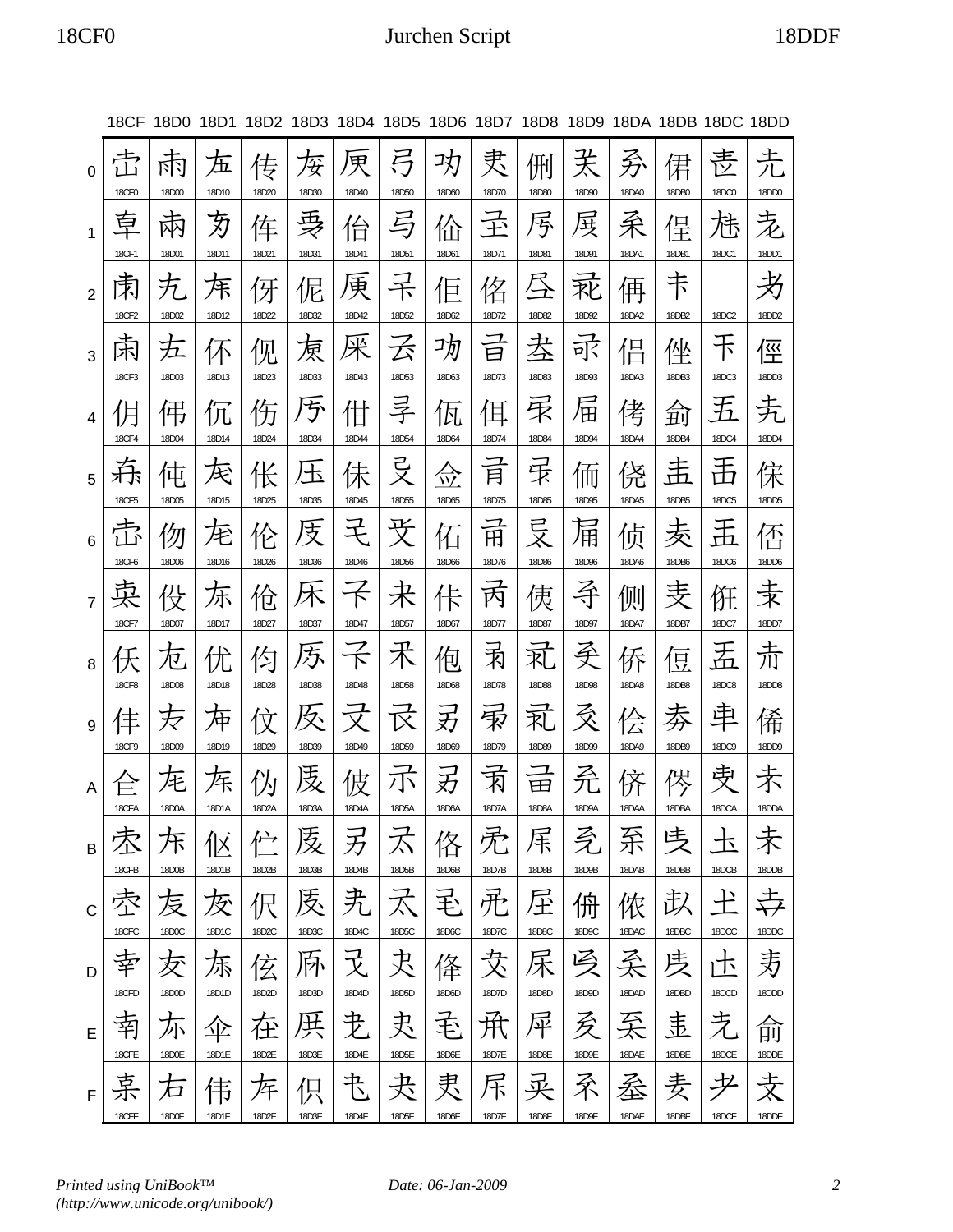## 18DE0 Jurchen Script 18EBF

|                | 18DE                             | 18DF                | 18E0                | 18E1                | 18E2                | 18E3                   | 18E4                   | 18E5                | 18E6                | 18E7                | 18E8                | 18E9                | 18EA                | 18EB                                |
|----------------|----------------------------------|---------------------|---------------------|---------------------|---------------------|------------------------|------------------------|---------------------|---------------------|---------------------|---------------------|---------------------|---------------------|-------------------------------------|
| 0              | 18DE0                            | 奍<br>18DF0          | 奋<br>18E00          | JF <br>18E10        | 倠<br>18E20          | $\mathcal{L}$<br>18E30 | $\mathcal{A}$<br>18E40 | 讣<br>18E50          | 타<br>18E60          | 邳<br>18E70          | 18E80               | 半<br>18E90          | ⊬≻<br>18EA0         | 旡<br>18EB0                          |
| $\mathbf{1}$   | 安<br>18DE1                       | 倶<br>18DF1          | 奈<br>18E01          | み<br>18E11          | 禾<br>18E21          | 倱<br>18E31             | 五<br>18E41             | 卟<br>18E51          | 偡<br>18E61          | 지<br>18E71          | 刟<br>18E81          | 芇<br>18E91          | 巨」<br>18EA1         | 傱<br>18EB1                          |
| $\overline{2}$ | 示<br>18DE2                       | 赤<br>18DF2          | 倂<br>18E02          | 玊<br>18E12          | 未<br>18E22          | $\mathcal{X}$<br>18E32 | 利<br>18E42             | 讣<br>18E52          | 玌<br>18E62          | 不<br>18E72          | 傂<br>18E82          | 岂<br>18E92          | 册<br>18EA2          | 兂<br>18EB2                          |
| 3              | 孛<br>18DE3                       | 邽<br>18DF3          | 倃<br>18E03          | 玖<br>18E13          | 禾<br>18E23          | イ<br>18E33             | 羽<br>18E43             | 圤                   | 补<br>18E63          | 偳<br>18E73          | 刮                   | 丵                   | 傣<br>18EA3          | 写<br>18EB3                          |
| 4              | 土<br>$\rm \overline{m}$<br>18DE4 | 俴                   | 欢<br>18E04          | 玫                   | 术<br>18E24          | 倴<br>18E34             | 偄                      | 18E53<br>偔<br>18E54 | 偤                   | 끼                   | 18E83<br>乃<br>18E84 | 18E93<br>工<br>18E94 | 傤                   | 写<br>18EB4                          |
| 5              | 支<br>18DE5                       | 18DF4<br>冮<br>18DF5 | 芄<br>18E05          | 18E14<br>倕<br>18E15 | 求<br>18E25          | と<br>18E35             | 18E44<br>伕<br>18E45    | 朴<br>18E55          | 18E64<br>扑          | 18E74<br>刈<br>18E75 | 艾<br>18E85          | 傕<br>18E95          | 18EA4<br>傥<br>18EA5 | 罙<br>18EB5                          |
| 6              | 俦                                | 夸                   | 丈                   | 坐                   | 尗                   | 51                     | 刮                      | 扑                   | 18E65<br>卦          | クー                  | 艾                   | 用<br>18E96          | 傦                   | 傶                                   |
| $\overline{7}$ | 18DE6<br>俧<br>18DE7              | 18DF6<br>俷<br>18DF7 | 18E06<br>犾<br>18E07 | 18E16<br>巠<br>18E17 | 18E26<br>氺<br>18E27 | 18E36<br>倷<br>18E37    | 18E46<br>仼<br>18E47    | 18E56<br>外<br>18E57 | 18E66<br>赴<br>18E67 | 18E76<br>偷<br>18E77 | 18E86<br>傇<br>18E87 | 傗<br>18E97          | 18EA6<br>傧<br>18EA7 | 18EB6<br>刃<br>18EB7                 |
| 8              | 俨<br>18DE8                       | 朶<br>18DF8          | 倈<br>18E08          | 烎<br>18E18          | 禾<br>18E28          | 倸<br>18E38             | 佅<br>18E48             | 偘<br>18E58          | 偨<br>18E68          | 剁<br>18E78          | 傈<br>18E88          | 汨<br>18E98          | 储<br><b>18EA8</b>   | 傸<br>18EB8                          |
| 9              | 俩<br>18DE9                       | 俹<br>18DF9          | 秊<br>18E09          | 牙<br>18E19          | 乕<br>18E29          | 18E39                  | 佯<br>18E49             | 卟<br>18E59          | 偩<br>18E69          | 偹<br>18E79          | 傉<br>18E89          | 子<br>18E99          | 傩<br>18EA9          | 18EB9                               |
| A              | 胭<br>18DFA                       | 圶<br>18DFA          | 18E0A               | 流<br>18E1A          | 求<br>18F2A          | 债<br>18F3A             | 中<br>18E4A             | 쇠<br>18E5A          | 卦<br>18E6A          | 偺<br>18E7A          | 18E8A               | 芍<br>18E9A          | 18EAA               | $\widetilde{\vphantom{M}}$          |
| B              | 俫                                | 俻                   | 王                   | 巟                   | 釆                   |                        | 偋                      | 偛                   | 偫                   | 偻                   | 傋                   | 乃                   | 傫                   | 18EBA<br>傻                          |
| C              | 18DEB<br>俬                       | 18DFB<br>夺          | 18E0B<br>压          | 18E1B<br>朱          | 18E2B<br>米          | 18E3B<br>值             | 18E4B<br>刮             | 18E5B<br>外          | 18E6B<br>乑          | 18E7B<br>偼          | 18E8B<br>傌          | 18E9B<br>灾          | 18EAB<br>中          | 18EBB<br>傼                          |
| D              | 18DEC<br>俭                       | 18DFC<br>夻          | 18E0C<br>咔          | 18E1C<br>字          | 18E2C<br>來          | 18E3C<br>倽             | 18E4C<br>偍             | 18E5C<br>俏          | 18E6C<br>氺          | 18E7C<br>列          | 18E8C<br>芖          | 18E9C<br>傝          | 18EAC<br>旡          | 18EBC<br>$\boldsymbol{\mathcal{R}}$ |
| E              | 18DED<br>者                       | 18DFD<br>夲          | 18E0D               | 18E1D<br>宋          | 18E2D<br>$\langle$  | 18E3D<br>倾             | 18E4D<br>利             | 18E5D<br>偞          | 18E6D<br>偮          | 18E7D<br>偾          | 18E8D<br>芖          | 18E9D<br>戈          | 18EAD<br>傮          | 18EBD<br>灾                          |
| F              | 18DEE<br>芤                       | 18DFE<br>夽          | <b>18E0E</b><br>丢   | 18E1E<br>秉          | 18E2E<br>倯          | 18E3E<br>倿             | 18E4E<br>刈             | 18E5E<br>外          | 18E6E<br>偯          | 18E7E<br>偿          | 18E8E<br>氺          | 18E9E<br>乜          | 18EAE               | 18EBE<br>傿                          |
|                | 18DEF                            | 18DFF               | 18E0F               | 18E1F               | 18E2F               | 18E3F                  | 18E4F                  | 18E5F               | 18E6F               | 18E7F               | 18E8F               | 18E9F               | 18EAF               | 18EBF                               |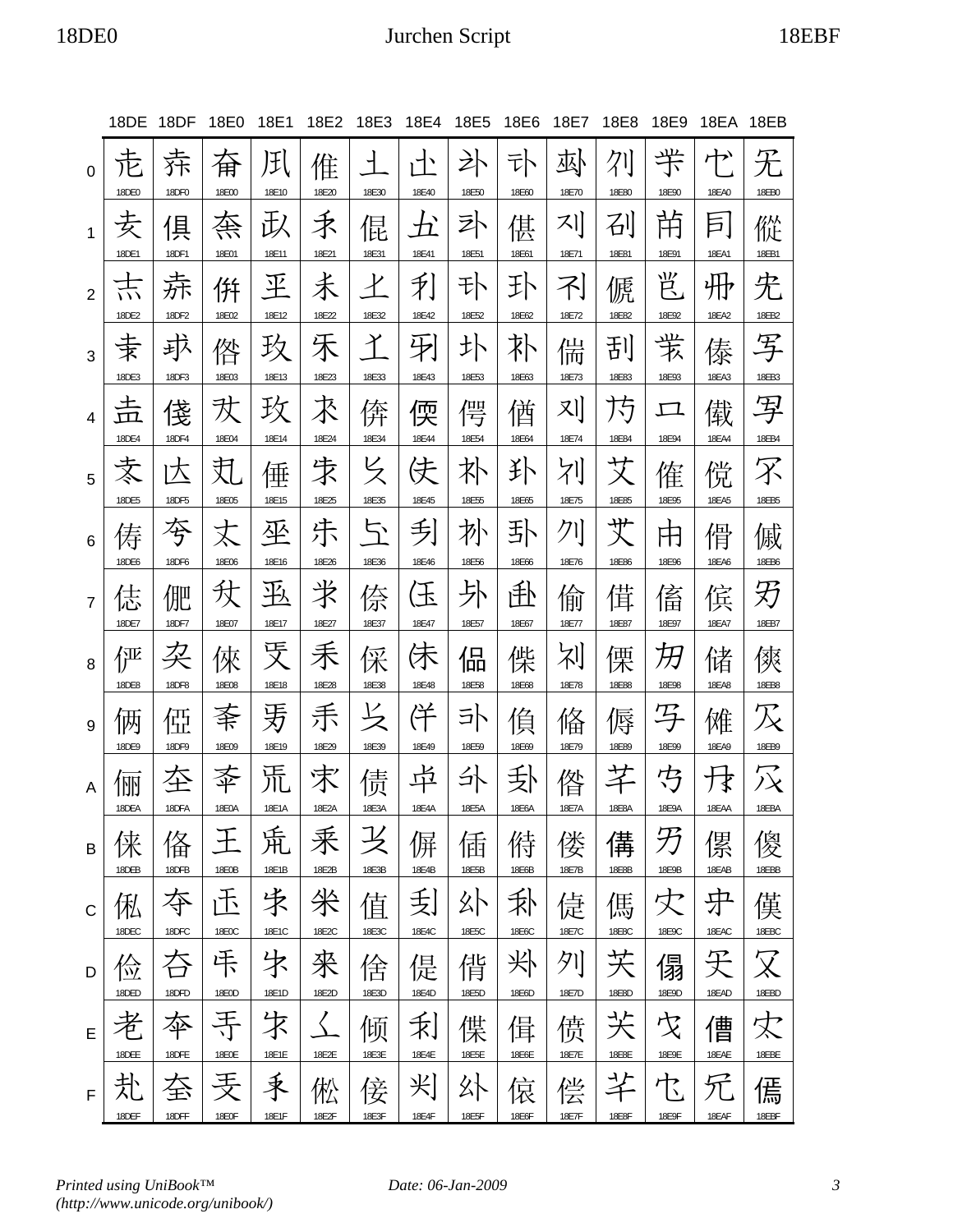# 18EC0 Jurchen Script 18F9F

|                | 18EC                   | 18ED       | 18EE              | 18EF                                    | 18F0        | 18F1            | 18F2            | 18F3       | 18F4                 | 18F5       | 18F6             | 18F7               | 18F8                    | 18F9            |
|----------------|------------------------|------------|-------------------|-----------------------------------------|-------------|-----------------|-----------------|------------|----------------------|------------|------------------|--------------------|-------------------------|-----------------|
| $\Omega$       | 闲<br><b>18EC0</b>      | 阠<br>18ED0 | 僠<br><b>18EE0</b> | 僰<br><b>18EF0</b>                       | 发<br>18F00  | 立<br>闵<br>18F10 | 儠<br>18F20      | 儰<br>18F30 | 另<br>18F40           | 阜<br>18F50 | 地<br>ノロ<br>18F60 | <u>고스</u><br>18F70 | 苏<br>18F80              | 更<br>18F90      |
| 1              | 僁<br>18EC1             | 朱<br>18ED1 | 僡<br>18EE1        | 芳<br>18EF1                              | 尚<br>18F01  | 儑<br>18F11      | 岁<br>18F21      | 宅<br>18F31 | 早<br>18F41           | 兑<br>18F51 | 兡<br>18F61       | 吏<br>18F71         | 冁<br>18F81              | 史<br>18F91      |
| $\overline{2}$ | 玉<br>18EC2             | 僒<br>18ED2 | 半<br>18EE2        | 妛<br>18EF2                              | ΓÑ<br>18F02 | 芮<br>18F12      | 儢<br>18F22      | 孑<br>18F32 | 哎<br>18F42           | 晃<br>18F52 | 曳<br>18F62       | 兲<br>18F72         | 央<br>18F82              | 曳<br>18F92      |
| 3              | 利<br>18EC3             | 18ED3      | 光<br>18EE3        | 僳<br>18EF3                              | 芮<br>18F03  | 儓<br>18F13      | 峑<br>18F23      | 号<br>18F33 | 显<br>18F43           | 晃<br>18F53 | 兣<br>18F63       | 关<br>18F73         | 中<br>18F83              | 臣<br>18F93      |
| $\overline{4}$ | 月                      | 符          | 光                 | 芠                                       | 鼡           | 犬               | 儤               | 号          | 吳                    | 中          | 車                | 兴                  | 束                       | 冔               |
| 5              | <b>18EC4</b>           | 18ED4<br>匁 | <b>18EE4</b><br>光 | <b>18EF4</b><br>米                       | 18F04<br>儅  | 18F14<br>羙      | 18F24<br>儥      | 18F34<br>呆 | 18F44<br>釆           | 18F54<br>中 | 18F64<br>灾       | 18F74<br>更         | 18F84<br>宋              | 18F94<br>袌      |
| 6              | <b>18EC5</b><br>僆      | 18ED5<br>哭 | <b>18EE5</b><br>光 | <b>18EF5</b><br>光                       | 18F05<br>米  | 18F15<br>蚩      | 18F25<br>儦      | 18F35<br>儶 | 18F45<br>罢           | 18F55<br>兖 | 18F65<br>灾       | 18F75<br>皮         | 18F85<br>叏              | 18F95<br>舌      |
| $\overline{7}$ | <b>18EC6</b><br>m<br>又 | 18ED6<br>僗 | <b>18EE6</b><br>吟 | 18EF6<br>僷                              | 18F06<br>戋  | 18F16<br>岜      | 18F26<br>岙      | 18F36<br>另 | 18F46<br>$\boxminus$ | 18F56<br>兂 | 18F66<br>內       | 18F76<br>兂         | 18F86<br>冇              | 18F96<br>重      |
| 8              | 18EC7<br>僈             | 18ED7<br>匊 | 18EE7<br>半        | 18EF7<br>僸                              | 18F07<br>学  | 18F17<br>岸      | 18F27<br>安      | 18F37<br>呈 | 18F47<br>日           | 18F57<br>罖 | 18F67<br>夹       | 18F77<br>兂         | 18F87<br>$ \mathsf{X} $ | 18F97<br>受      |
| 9              | <b>18EC8</b><br>쪽      | 18ED8<br>僙 | <b>18EE8</b><br>半 | <b>18EF8</b><br>$\overline{\mathsf{X}}$ | 18F08<br>耑  | 18F18<br>斗      | 18F28<br>儩      | 18F38<br>呆 | 18F48<br>兄           | 18F58<br>兙 | 18F68<br>宊       | 18F78<br>兹         | <b>18F88</b><br>衷       | 18F98<br>曱      |
| A              | <b>18EC9</b>           | 18ED9<br>罒 | <b>18EE9</b><br>僪 | 18EF9                                   | 18F09<br>儊  | 18F19<br>屴      | 18F29<br>쭂      | 18F39<br>呆 | 18F49<br>寻           | 18F59<br>丐 | 18F69            | 18F79<br>兺         | 18F89<br>軣              | 18F99<br>ப்     |
| B              | 18ECA                  | 18EDA<br>僛 | 18EEA<br>僫        | 18EFA<br>光                              | 18F0A<br>羙  | 18F1A<br>义      | 18F2A<br>儫      | 18F3A<br>叐 | 18F4A<br>早           | 18F5A<br>兛 | 18F6A<br>斥       | 18F7A<br>养         | 18F8A<br>禹              | 18F9A<br>军      |
|                | 18ECB                  | 18EDB      | 18EEB             | 18EFB                                   | 18F0B       | 18F1B           | 18F2B           | 18F3B      | 18F4B                | 18F5B      | 18F6B            | 18F7B              | 18F8B                   | 18F9B           |
| $\mathsf C$    | 宻<br>18ECC             | 弈<br>18EDC | 僬<br>18EEC        | 僼<br>18EFC                              | 米<br>18F0C  | 厽<br>18F1C      | $\Box$<br>18F2C | 无<br>18F3C | 早<br>18F4C           | 丐<br>18F5C | 重<br>18F6C       | 伅<br>18F7C         | 宥<br>18F8C              | 农<br>18F9C      |
| D              | 冭<br>18ECD             | 光<br>18EDD | 出<br>18EED        | 僽<br>18EFD                              | 米<br>18F0D  | 生<br>18F1D      | 兄<br>18F2D      | 儽<br>18F3D | 攺<br>18F4D           | 兝<br>18F5D | 手<br>18F6D       | 兽<br>18F7D         | 匣<br>18F8D              | )<br>田<br>18F9D |
| E              | 旡                      | 玊          | 冸                 | 殳                                       | 半           | 汖               | 儮               | 儾          | 吊                    | 兞          | 束                | 丐                  | 申                       | 冞               |
| $\mathsf F$    | 18ECE<br>央             | 18EDE<br>斗 | 18EEE<br>芇        | 18EFE<br>僿                              | 18F0E<br>儏  | 18F1E<br>芺      | 18F2E<br>旻      | 18F3E<br>戻 | 18F4E<br>宪           | 18F5E<br>电 | 18F6E<br>兯       | 18F7E<br>藝         | 18F8E<br>甩              | 18F9E<br>冟      |
|                | 18ECF                  | 18EDF      | 18EEF             | 18EFF                                   | 18F0F       | 18F1F           | 18F2F           | 18F3F      | 18F4F                | 18F5F      | 18F6F            | 18F7F              | 18F8F                   | 18F9F           |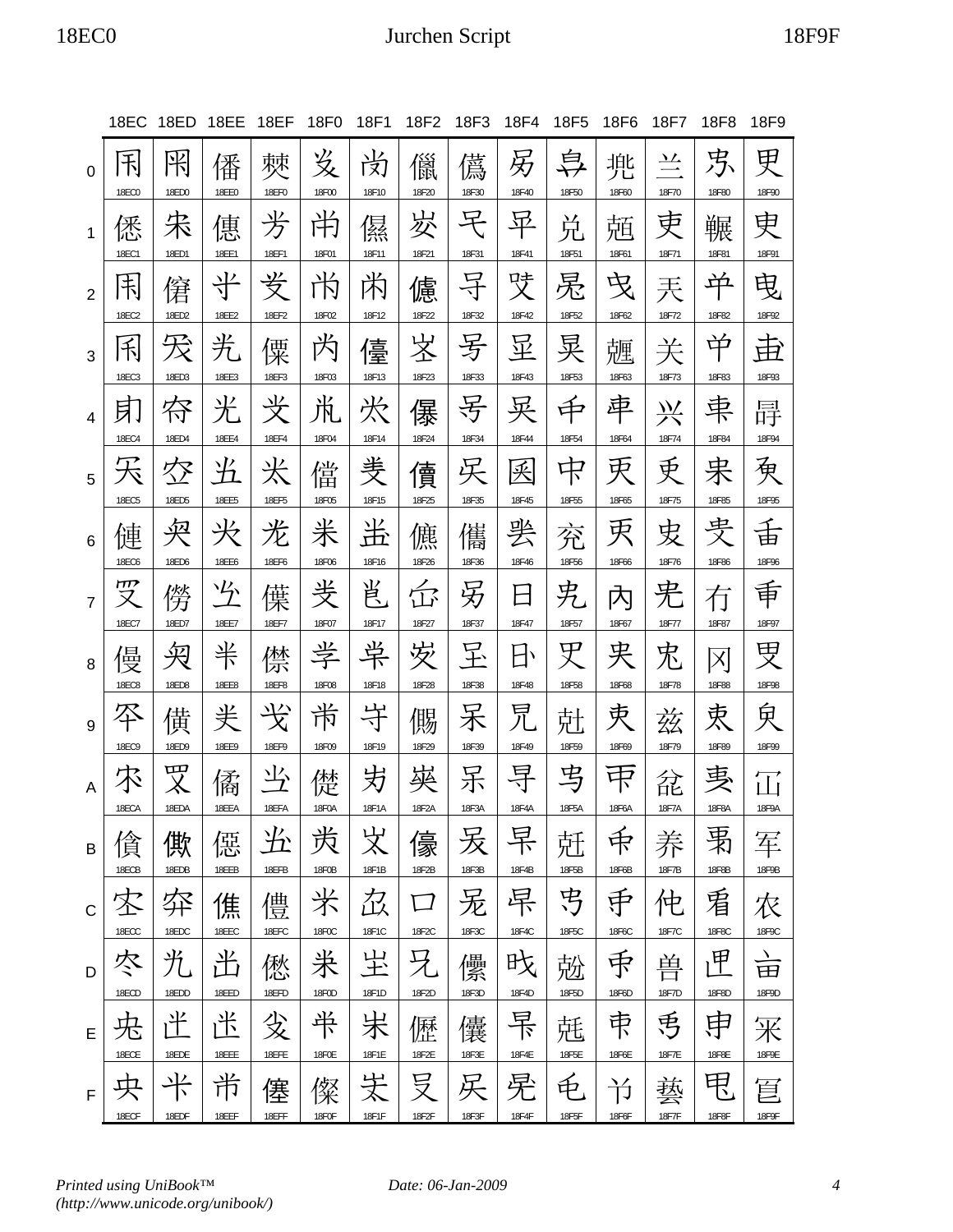## 18FA0 Jurchen Script 1907F

|                | 18FA              | 18FB                       | 18FC               | 18FD       | 18FE              | 18FF                             | 1900       | 1901       | 1902       | 1903       | 1904       | 1905       | 1906       | 1907       |
|----------------|-------------------|----------------------------|--------------------|------------|-------------------|----------------------------------|------------|------------|------------|------------|------------|------------|------------|------------|
| $\Omega$       | NZ.<br>Ħ<br>18FA0 | 袙<br>18FB0                 | 净<br><b>18FC0</b>  | 湮<br>18FD0 | 反<br><b>18FE0</b> | 乏<br><b>18FF0</b>                | 靑<br>19000 | 刐<br>19010 | 删<br>19020 | 叐<br>19030 | 剀<br>19040 | 剐<br>19050 | 孟<br>19060 | 戽<br>19070 |
| 1              | 束<br>18FA1        | 18FB1                      | 凁<br><b>18FC1</b>  | 主<br>18FD1 | 币<br>18FE1        | 亥<br>18FF1                       | 疟<br>19001 | 共<br>19011 | 刡<br>19021 | 妥<br>19031 | 剁<br>19041 | 剑<br>19051 | 孟<br>19061 | 秉<br>19071 |
| $\overline{2}$ | ⊞                 | ス                          | 仟                  | 迁          | 叐                 | 夭                                | 死          | 示          | 叐          | 亓          | 剂          | 剒          | 剢          | 乐          |
|                | 18FA2             | 18FB2                      | <b>18FC2</b>       | 18FD2      | 18FE2             | 18FF2                            | 19002      | 19012      | 19022      | 19032      | 19042      | 19052      | 19062      | 19072      |
| 3              | 界                 | $\mathcal{Z}_{\mathbf{Z}}$ | 凃                  | 耒          | 凣                 | 広                                | 夅          | 币          | 刣          | 叒          | 开          | 剓          | 丟          | 氘          |
|                | 18FA3             | 18FB3                      | 18FC3              | 18FD3      | 18FE3             | 18FF3                            | 19003      | 19013      | 19023      | 19033      | 19043      | 19053      | 19063      | 19073      |
| 4              | 更                 | 宇                          | 夭                  | 凔          | 凤                 | 异                                | 玉          | 丙          | 呑          | 刴          | 闲          | 利          | 呑          | 尗          |
|                | <b>18FA4</b>      | 18FB4                      | <b>18FC4</b>       | 18FD4      | <b>18FE4</b>      | <b>18FF4</b>                     | 19004      | 19014      | 19024      | 19034      | 19044      | 19054      | 19064      | 19074      |
| 5              | 重                 | 亐                          | $\bigtriangledown$ | 夭          | 叐                 | ラマ ランプ マンチ マンチ マイクス ライファイル しゅうかい | 玉          | 禾          | 叐          | 卮          | 闵          | 秉          | 吝          | 侨          |
|                | 18FA5             | 18FB5                      | <b>18FC5</b>       | 18FD5      | <b>18FE5</b>      | <b>18FF5</b>                     | 19005      | 19015      | 19025      | 19035      | 19045      | 19055      | 19065      | 19075      |
| 6              | 東<br>18FA6        | 18FB6                      | 劧<br><b>18FC6</b>  | 禿<br>18FD6 | 乔<br>18FE6        | $\tilde{Z}$<br>18FF6             | 伟<br>19006 | 孟<br>19016 | 刦<br>19026 | 尾<br>19036 | 剆<br>19046 | 耒<br>19056 | 呑<br>19066 | 剶<br>19076 |
| $\overline{7}$ | 18FA7             |                            | 凇<br>18FC7         | 凗<br>18FD7 | 万<br>18FE7        | 亇<br>18FF7                       | 丢<br>19007 | 禾<br>19017 | 叐<br>19027 | 戻<br>19037 | 豕<br>19047 | 耒<br>19057 | 剧          | 季<br>19077 |
| 8              | 更                 | 18FB7<br>র্ব               | 予                  | 圧          | 凨                 | 立                                | 手          | 石          | 叐          | 秉          | 剈          | 委          | 19067<br>剨 |            |
| 9              | <b>18FA8</b>      | 18FB8                      | <b>18FC8</b>       | 18FD8      | <b>18FE8</b>      | <b>18FF8</b>                     | 19008      | 19018      | 19028      | 19038      | 19048      | 19058      | 19068      | 19078      |
|                | 東                 | 冹                          | 艻                  | 凙          | 禾                 | 冘                                | 刉          | 则          | 叐          | 秉          | 逐          | 剙          | 乔          | 矣          |
| A              | 18FA9<br>叀        | 18FB9                      | <b>18FC9</b><br>淸  | 18FD9<br>凚 | 18FE9<br>叐        | 18FF9<br>币                       | 19009<br>司 | 19019<br>呕 | 19029<br>叐 | 19039      | 19049<br>匝 | 19059      | 19069<br>沗 | 19079<br>剺 |
| В              | 18FAA             | 18FBA                      | 18FCA              | 18FDA      | 18FEA             | 18FFA                            | 1900A      | 1901A      | 1902A      | 1903A      | 1904A      | 1905A      | 1906A      | 1907A      |
|                | 硬                 | 冻                          | 圦                  | と          | 凫                 | 击                                | 买          | 创          | 别          | 殳          | 巟          | 秃          | 剫          | 剻          |
| $\mathsf{C}$   | 18FAB             | 18FBB                      | 18FCB              | 18FDB      | 18FEB             | 18FFB                            | 1900B      | 1901B      | 1902B      | 1903B      | 1904B      | 1905B      | 1906B      | 1907B      |
|                | 臾                 | 仧                          | 氺                  | 牛          | 夭                 | 凼                                | 刌          | 刜          | 刬          | 舟          | 受          | 汞          | 剬          | 剼          |
| D              | 18FAC             | 18FBC                      | 18FCC              | 18FDC      | 18FEC             | 18FFC                            | 1900C      | 1901C      | 1902C      | 1903C      | 1904C      | 1905C      | 1906C      | 1907C      |
|                | 唇                 | 万                          | 夃                  | 五          | 夭                 | 舟                                | 刍          | 夯          | 刭          | 刽          | 刃          | 剝          | 剭          | 丢          |
| E              | 18FAD             | 18FBD                      | 18FCD              | 18FDD      | 18FED             | 18FFD                            | 1900D      | 1901D      | 1902D      | 1903D      | 1904D      | 1905D      | 1906D      | 1907D      |
|                | 冮                 | 乏                          | 凎                  | 手          | 叐                 | 刃                                | 丢          | 刞          | 平          | 刾          | 刹          | 育          | 戾          | 剾          |
| F              | 18FAE             | 18FBE                      | 18FCE              | 18FDE      | 18FEE             | 18FFE                            | 1900E      | 1901E      | 1902E      | 1903E      | 1904E      | 1905E      | 1906E      | 1907E      |
|                | 冯                 | 亏                          | 反                  | 凟          | 凯                 | 凿                                | 钊          | 刟          | 刯          | 刿          | 洧          | 希          | 氙          | 冬          |
|                | 18FAF             | 18FBF                      | 18FCF              | 18FDF      | 18FEF             | 18FFF                            | 1900F      | 1901F      | 1902F      | 1903F      | 1904F      | 1905F      | 1906F      | 1907F      |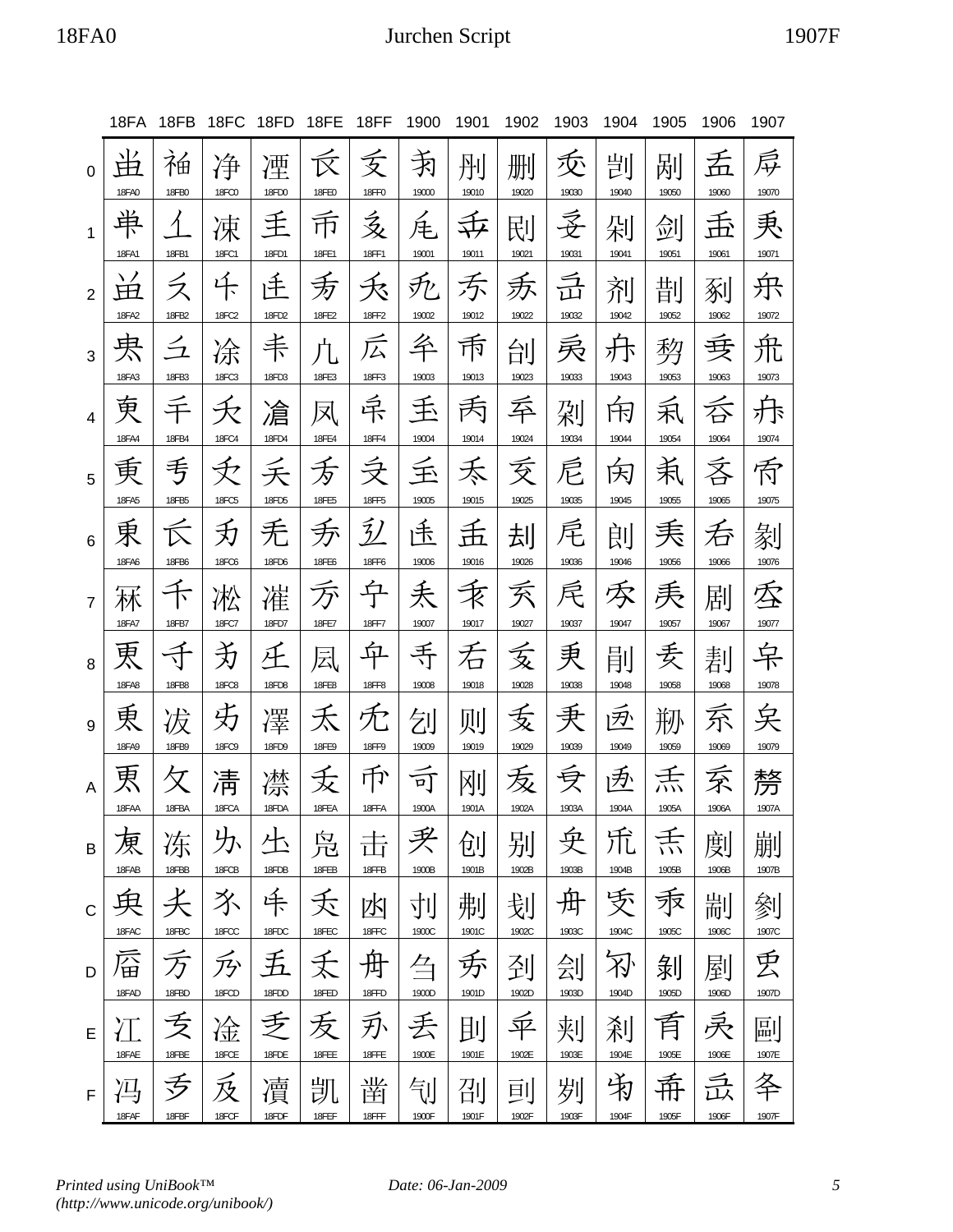## 19080 Jurchen Script 1915F

|                | 1908       | 1909       | 190A         | 190B        | 190C         | 190D       | 190E       | 190F       | 1910       | 1911                    | 1912       | 1913       | 1914        | 1915       |
|----------------|------------|------------|--------------|-------------|--------------|------------|------------|------------|------------|-------------------------|------------|------------|-------------|------------|
| $\Omega$       | 弄<br>19080 | 劐<br>19090 | 乃<br>190A0   | 斥<br>190B0  | 庋<br>190C0   | 勐<br>190D0 | 杘<br>190E0 | 凃<br>190F0 | 乐<br>19100 | 夅<br>19110              | 毋<br>19120 | 冇<br>19130 | 匥<br>19140  | 卐<br>19150 |
| 1              | 劁          | 秊          | 务            | 庋           | 庋            | 雋          | 异          | 凃          | 朱          | 策                       | 尓          | 厅          | 茶           | 伎          |
| $\overline{2}$ | 19081<br>钋 | 19091<br>耎 | 190A1<br>劢   | 190B1<br>劲  | 190C1<br>勂   | 190D1<br>凩 | 190E1<br>凃 | 190F1<br>凊 | 19101<br>気 | 19111<br>匒              | 19121<br>勿 | 19131<br>沲 | 19141<br>イク | 19151<br>侘 |
| 3              | 19082<br>呑 | 19092<br>兎 | 190A2<br>夶   | 190B2<br>劳  | 190C2<br>庋   | 190D2<br>勓 | 190E2<br>厗 | 190F2<br>为 | 19102<br>厅 | 19112<br>奂              | 19122<br>欠 | 19132<br>秌 | 19142<br>仟  | 19152<br>侙 |
| 4              | 19083<br>劄 | 19093<br>杘 | 190A3<br>所   | 190B3<br>犮  | 190C3<br>尗   | 190D3<br>竼 | 190E3<br>厗 | 190F3<br>先 | 19103<br>匄 | 19113<br>匔              | 19123<br>夊 | 19133<br>匴 | 19143<br>╫  | 19153<br>付 |
|                | 19084      | 19094      | 190A4        | 190B4       | 190C4        | 190D4      | 190E4      | 190F4      | 19104      | 19114                   | 19124      | 19134      | 19144       | 19154      |
| 5              | 忎<br>19085 | 粁<br>19095 | 办<br>190A5   | 犮<br>190B5  | 斥<br>190C5   | 阠<br>190D5 | 洋<br>190E5 | 生<br>190F5 | 矢<br>19105 | 矢<br>19115              | 戈<br>19125 | 宋<br>19135 | 仹<br>19145  | 单<br>19155 |
| 6              | 凲<br>19086 | 岚<br>19096 | ŸL.<br>190A6 | 冰<br>190B6  | 氐<br>190C6   | 冸<br>190D6 | 兇<br>190E6 | 午<br>190F6 | 失<br>19106 | 铕<br>19116              | 匦<br>19126 | 匶<br>19136 | 仗<br>19146  | 卖<br>19156 |
| $\overline{7}$ | 系          | 九          | 九            | 仸           | 庎            | 冸          | 渒          | 矢          | 仸          | 奈                       | 刃          | 匷          | 伩           |            |
| 8              | 19087<br>永 | 19097<br>牙 | 190A7<br>动   | 190B7<br>仸  | 190C7<br>凃   | 190D7<br>げ | 190E7<br>犀 | 190F7<br>失 | 19107<br>矢 | 19117<br>$\overline{L}$ | 19127<br>文 | 19137<br>冞 | 19147<br>体  |            |
|                | 19088      | 19098      | 190A8        | 190B8       | <b>190C8</b> | 190D8      | 190E8      | 190F8      | 19108      | 19118                   | 19128      | 19138      | 19148       |            |
| 9              | 珡<br>19089 | 劙<br>19099 | 斥<br>190A9   | 夊<br>190B9  | 190C9        | 顷<br>190D9 | 厗<br>190E9 | F<br>190F9 | 匉<br>19109 | ستن<br>19119            | 尓<br>19129 | 沲<br>19139 | 仔<br>19149  |            |
| A              | 甶          | 刀          | 阹            | 仱           | 勊            | 勚          | 鼡          | 失          | 汏          |                         | 尔          |            |             |            |
| B              | 1908A<br>剝 | 1909A<br>为 | 190AA<br>庋   | 190BA<br>圧  | 190CA<br>勋   | 190DA<br>夃 | 190EA<br>勫 | 190FA<br>勻 | 1910A<br>先 | 1911A                   | 1912A<br>玍 | 1913A<br>奂 | 19 14A<br>仩 |            |
|                | 1908B      | 1909B      | 190AB        | 190BB       | 190CB        | 190DB      | 190EB      | 190FB      | 1910B      | 1911B                   | 1912B      | 1913B      | 1914B       |            |
| $\mathsf{C}$   | 甬<br>1908C | 卅<br>1909C | 坏<br>190AC   | 用.<br>190BC | 斥<br>190CC   | 占<br>190DC | 送<br>190EC | 勼<br>190FC | 有<br>1910C | 弋<br>1911C              | 乐<br>1912C | 闰<br>1913C | 忋<br>1914C  |            |
| D              | 乘          | 劝          | 朩            | 压           | 炇            | 迃          | 勭          | 勽          | 秌          | 方                       | 朱          | 狹          | 佧           |            |
|                | 1908D      | 1909D      | 190AD        | 190BD       | 190CD        | 190DD      | 190ED      | 190FD      | 1910D      | 1911D                   | 1912D      | 1913D      | 1914D       |            |
| E              | 劎<br>1908E | 办<br>1909E | 劮<br>190AE   | 190BE       | 勎<br>190CE   | 觅<br>190DE | 勮<br>190EE | 玉<br>190FE | 匎<br>1910E | 旡<br>1911E              | 匮<br>1912E | 俰<br>1913E | 华<br>1914E  |            |
| $\mathsf F$    | 劏<br>1908F | 及<br>1909F | 尓<br>190AF   | 势<br>190BF  | 厌<br>190CF   | 迳<br>190DF | 勯<br>190EF | 気<br>190FF | 坵<br>1910F | 失<br>1911F              | 矢<br>1912F | 矢<br>1913F | 协<br>1914F  |            |
|                |            |            |              |             |              |            |            |            |            |                         |            |            |             |            |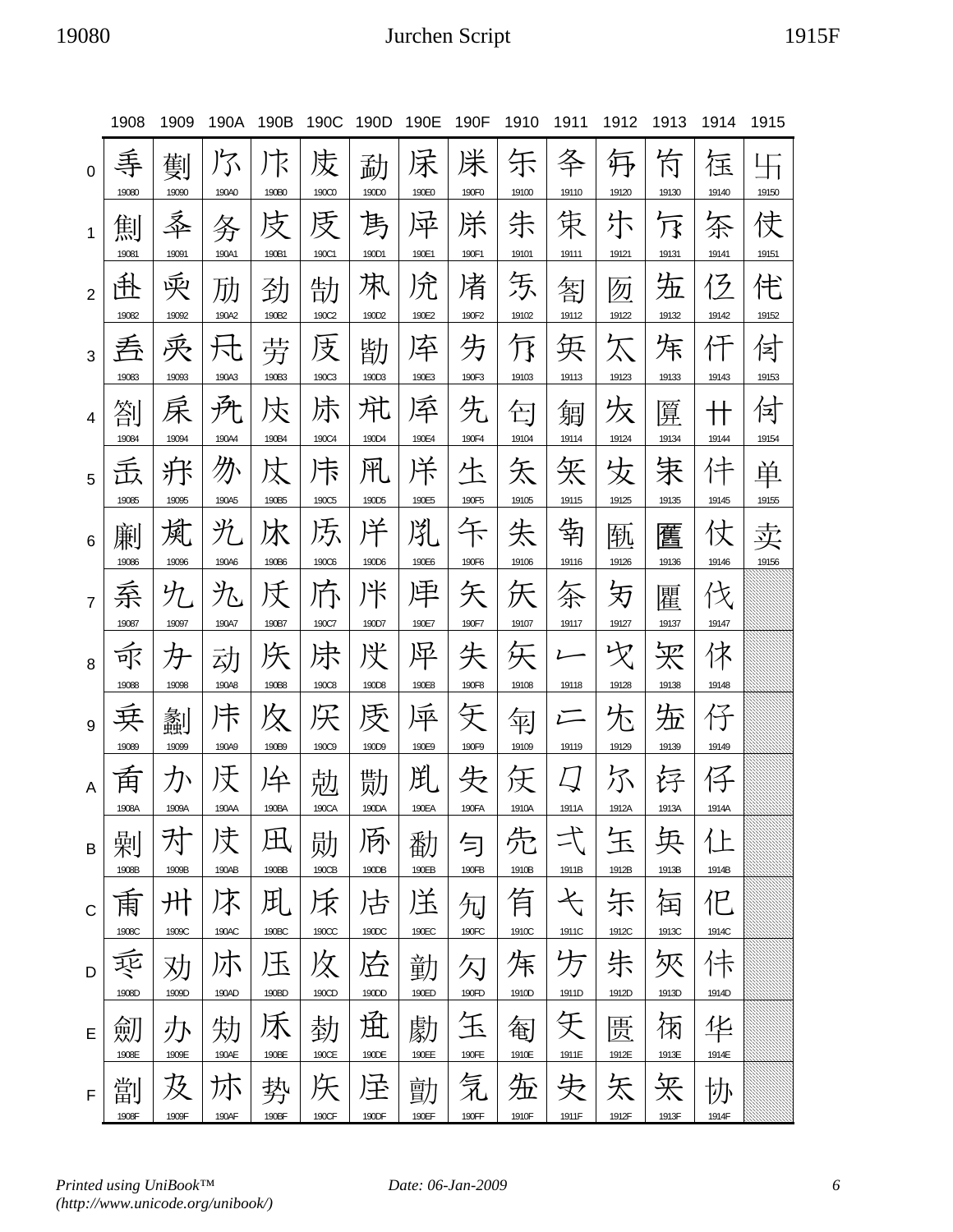| 18C00        | $\overline{\phantom{0}}$ | JURCHEN IDEOGRAPH-18C00        |
|--------------|--------------------------|--------------------------------|
| 18C01        | $\equiv$                 | JURCHEN IDEOGRAPH-18C01        |
| 18C02        | 亐                        | JURCHEN IDEOGRAPH-18C02        |
| 18C03        | え                        | JURCHEN IDEOGRAPH-18C03        |
| <b>18C04</b> | 方                        | JURCHEN IDEOGRAPH-18C04        |
| <b>18C05</b> | 于                        | JURCHEN IDEOGRAPH-18C05        |
| <b>18C06</b> | デ                        | JURCHEN IDEOGRAPH-18C06        |
| 18C07        | ラ                        | JURCHEN IDEOGRAPH-18C07        |
| <b>18C08</b> | 于                        | JURCHEN IDEOGRAPH-18C08        |
| <b>18C09</b> | 夫                        | JURCHEN IDEOGRAPH-18C09        |
| 18C0A        | 灻                        | JURCHEN IDEOGRAPH-18C0A        |
| 18C0B        | 庆                        | JURCHEN IDEOGRAPH-18C0B        |
| <b>18C0C</b> | 干                        | JURCHEN IDEOGRAPH-18C0C        |
| <b>18C0D</b> | 卡                        | JURCHEN IDEOGRAPH-18C0D        |
| <b>18C0E</b> | 享                        | JURCHEN IDEOGRAPH-18C0E        |
| <b>18C0F</b> | 丏                        | JURCHEN IDEOGRAPH-18C0F        |
| 18C10        | 禾                        | JURCHEN IDEOGRAPH-18C10        |
| 18C11        | 天                        | JURCHEN IDEOGRAPH-18C11        |
| 18C12        | 天                        | JURCHEN IDEOGRAPH-18C12        |
| 18C13        | 专                        | JURCHEN IDEOGRAPH-18C13        |
| 18C14        | 夫                        | JURCHEN IDEOGRAPH-18C14        |
| 18C15        | 丈                        |                                |
|              | 亐                        | JURCHEN IDEOGRAPH-18C15        |
| 18C16        | 寿                        | JURCHEN IDEOGRAPH-18C16        |
| 18C17        |                          | JURCHEN IDEOGRAPH-18C17        |
| 18C18        | 禿                        | JURCHEN IDEOGRAPH-18C18        |
| 18C19        | え                        | JURCHEN IDEOGRAPH-18C19        |
| 18C1A        | 业                        | JURCHEN IDEOGRAPH-18C1A        |
| 18C1B        | 丛                        | JURCHEN IDEOGRAPH-18C1B        |
| 18C1C        | 东                        | JURCHEN IDEOGRAPH-18C1C        |
| 18C1D        | 丝                        | JURCHEN IDEOGRAPH-18C1D        |
| 18C1E        | 氶                        | JURCHEN IDEOGRAPH-18C1E        |
| 18C1F        | 币                        | JURCHEN IDEOGRAPH-18C1F        |
| 18C20        | 丠                        | JURCHEN IDEOGRAPH-18C20        |
| 18C21        | 帀                        | JURCHEN IDEOGRAPH-18C21        |
| 18C22        | 丢                        | JURCHEN IDEOGRAPH-18C22        |
| 18C23        | 甬                        | JURCHEN IDEOGRAPH-18C23        |
| 18C24        | 巿                        | JURCHEN IDEOGRAPH-18C24        |
| 18C25        | 严                        | JURCHEN IDEOGRAPH-18C25        |
| 18C26        | 丙                        | JURCHEN IDEOGRAPH-18C26        |
| 18C27        | 丧                        | JURCHEN IDEOGRAPH-18C27        |
| 18C28        | 旡                        | JURCHEN IDEOGRAPH-18C28        |
| 18C29        | $\downarrow$             | JURCHEN IDEOGRAPH-18C29        |
| 18C2A        | 冘                        | <b>JURCHEN IDEOGRAPH-18C2A</b> |
| 18C2B        | 苓                        | <b>JURCHEN IDEOGRAPH-18C2B</b> |
| 18C2C        | 丬                        | JURCHEN IDEOGRAPH-18C2C        |
| 18C2D        | 朱                        | <b>JURCHEN IDEOGRAPH-18C2D</b> |
| 18C2E        | 朱                        | JURCHEN IDEOGRAPH-18C2E        |
| 18C2F        | 失                        | <b>JURCHEN IDEOGRAPH-18C2F</b> |
| 18C30        | 舌                        | JURCHEN IDEOGRAPH-18C30        |
| 18C31        | 乖                        | <b>JURCHEN IDEOGRAPH-18C31</b> |
| 18C32        | 苤                        | JURCHEN IDEOGRAPH-18C32        |
| 18C33        | 丳                        | JURCHEN IDEOGRAPH-18C33        |
| 18C34        | 临                        | <b>JURCHEN IDEOGRAPH-18C34</b> |
| 18C35        | 疤                        | <b>JURCHEN IDEOGRAPH-18C35</b> |
| 18C36        | 冗                        | <b>JURCHEN IDEOGRAPH-18C36</b> |
| 18C37        | $\checkmark$             | <b>JURCHEN IDEOGRAPH-18C37</b> |
| 18C38        | 尼                        | JURCHEN IDEOGRAPH-18C38        |
| 18C39        | 司                        | JURCHEN IDEOGRAPH-18C39        |
| 18C3A        | 为                        | <b>JURCHEN IDEOGRAPH-18C3A</b> |
| 18C3B        | 孛                        | JURCHEN IDEOGRAPH-18C3B        |
| 18C3C        | 兎                        | JURCHEN IDEOGRAPH-18C3C        |
| 18C3D        | 丽                        | JURCHEN IDEOGRAPH-18C3D        |

| 18C3E        | 举             | JURCHEN IDEOGRAPH-18C3E        |
|--------------|---------------|--------------------------------|
| 18C3F        | 秂             | JURCHEN IDEOGRAPH-18C3F        |
| 18C40        | 灻             | JURCHEN IDEOGRAPH-18C40        |
| 18C41        | 受             | JURCHEN IDEOGRAPH-18C41        |
| 18C42        | 甬             | JURCHEN IDEOGRAPH-18C42        |
| 18C43        | 贡             | <b>JURCHEN IDEOGRAPH-18C43</b> |
| 18C44        | 百             | JURCHEN IDEOGRAPH-18C44        |
| 18C45        | 庋             | JURCHEN IDEOGRAPH-18C45        |
| 18C46        | 乆             | JURCHEN IDEOGRAPH-18C46        |
| 18C47        | 禾             | JURCHEN IDEOGRAPH-18C47        |
| 18C48        | 么             | <b>JURCHEN IDEOGRAPH-18C48</b> |
| 18C49        | 义             | JURCHEN IDEOGRAPH-18C49        |
| 18C4A        | 乊             | JURCHEN IDEOGRAPH-18C4A        |
| 18C4B        | 朱             | <b>JURCHEN IDEOGRAPH-18C4B</b> |
| 18C4C        | 乌             | JURCHEN IDEOGRAPH-18C4C        |
| 18C4D        | 异             | JURCHEN IDEOGRAPH-18C4D        |
| <b>18C4E</b> | 光             | JURCHEN IDEOGRAPH-18C4E        |
| 18C4F        | 夹             | JURCHEN IDEOGRAPH-18C4F        |
| 18C50        | 乐             | JURCHEN IDEOGRAPH-18C50        |
| 18C51        | 夹             | JURCHEN IDEOGRAPH-18C51        |
| 18C52        | 乒             | JURCHEN IDEOGRAPH-18C52        |
| 18C53        | 乓             | JURCHEN IDEOGRAPH-18C53        |
| 18C54        | 乔             | JURCHEN IDEOGRAPH-18C54        |
| <b>18C55</b> | 盂             | JURCHEN IDEOGRAPH-18C55        |
| <b>18C56</b> | 芆             | JURCHEN IDEOGRAPH-18C56        |
| 18C57        | 奂             | JURCHEN IDEOGRAPH-18C57        |
| <b>18C58</b> | 耎             | JURCHEN IDEOGRAPH-18C58        |
| <b>18C59</b> | 乔             | JURCHEN IDEOGRAPH-18C59        |
| 18C5A        | 耎             | JURCHEN IDEOGRAPH-18C5A        |
| 18C5B        | $\rightarrow$ | JURCHEN IDEOGRAPH-18C5B        |
| 18C5C        | 再             | JURCHEN IDEOGRAPH-18C5C        |
| 18C5D        | 更             | JURCHEN IDEOGRAPH-18C5D        |
| 18C5E        | 叐             | JURCHEN IDEOGRAPH-18C5E        |
| 18C5F        | 岑             | JURCHEN IDEOGRAPH-18C5F        |
| 18C60        | 习             | JURCHEN IDEOGRAPH-18C60        |
| 18C61        | 乡             | JURCHEN IDEOGRAPH-18C61        |
| 18C62        | 邛             | JURCHEN IDEOGRAPH-18C62        |
| 18C63        | 倆             | JURCHEN IDEOGRAPH-18C63        |
| 18C64        | 乤             | JURCHEN IDEOGRAPH-18C64        |
| 18C65        | 乥             | JURCHEN IDEOGRAPH-18C65        |
| 18C66        | 书             | JURCHEN IDEOGRAPH-18C66        |
| 18C67        | 乧             | <b>JURCHEN IDEOGRAPH-18C67</b> |
| <b>18C68</b> | 平             | JURCHEN IDEOGRAPH-18C68        |
| 18C69        | 禿             | JURCHEN IDEOGRAPH-18C69        |
| 18C6A        | 乪             | JURCHEN IDEOGRAPH-18C6A        |
| 18C6B        | 乫             | JURCHEN IDEOGRAPH-18C6B        |
| 18C6C        | 乬             | JURCHEN IDEOGRAPH-18C6C        |
| 18C6D        | 乭             | <b>JURCHEN IDEOGRAPH-18C6D</b> |
| 18C6E        | 乮             | <b>JURCHEN IDEOGRAPH-18C6E</b> |
| 18C6F        | 乯             | <b>JURCHEN IDEOGRAPH-18C6F</b> |
| 18C70        | 买             | JURCHEN IDEOGRAPH-18C70        |
| 18C71        | 来             | JURCHEN IDEOGRAPH-18C71        |
| 18C72        | 乲             | <b>JURCHEN IDEOGRAPH-18C72</b> |
| 18C73        | 夹             | <b>JURCHEN IDEOGRAPH-18C73</b> |
| 18C74        | 芠             | <b>JURCHEN IDEOGRAPH-18C74</b> |
| 18C75        | 夹             | JURCHEN IDEOGRAPH-18C75        |
| 18C76        | 乶             | JURCHEN IDEOGRAPH-18C76        |
| 18C77        | 乷             | JURCHEN IDEOGRAPH-18C77        |
| 18C78        | 乸             | <b>JURCHEN IDEOGRAPH-18C78</b> |
| 18C79        | 夾             | <b>JURCHEN IDEOGRAPH-18C79</b> |
| 18C7A        | 乺             | JURCHEN IDEOGRAPH-18C7A        |
| 18C7B        | 乻             | JURCHEN IDEOGRAPH-18C7B        |
|              |               |                                |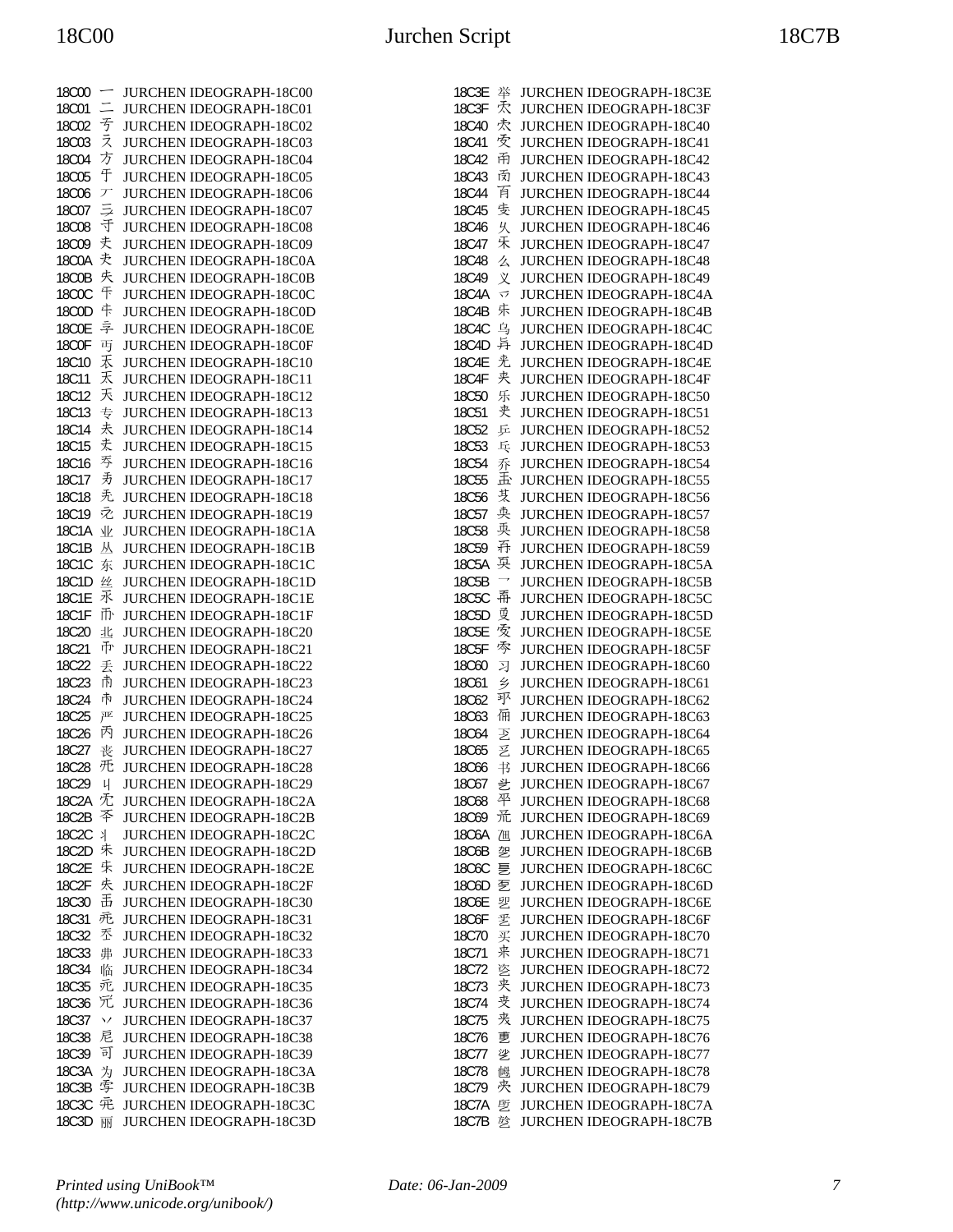| 18C7C        | 乼  | <b>JURCHEN IDEOGRAPH-18C7C</b> |
|--------------|----|--------------------------------|
| 18C7D        | 乽盂 | <b>JURCHEN IDEOGRAPH-18C7D</b> |
| 18C7E        |    | JURCHEN IDEOGRAPH-18C7E        |
| 18C7F        | 更  | JURCHEN IDEOGRAPH-18C7F        |
| <b>18C80</b> | 其  | JURCHEN IDEOGRAPH-18C80        |
| <b>18C81</b> | 乾  | JURCHEN IDEOGRAPH-18C81        |
| 18C82        | 受  | JURCHEN IDEOGRAPH-18C82        |
| <b>18C83</b> | 亃  | JURCHEN IDEOGRAPH-18C83        |
| <b>18C84</b> | 亄  | JURCHEN IDEOGRAPH-18C84        |
| <b>18C85</b> | 閃  | JURCHEN IDEOGRAPH-18C85        |
| <b>18C86</b> | 퓼  | JURCHEN IDEOGRAPH-18C86        |
| <b>18C87</b> | 亇  | JURCHEN IDEOGRAPH-18C87        |
| <b>18C88</b> | 厺  | JURCHEN IDEOGRAPH-18C88        |
| <b>18C89</b> | 季  | JURCHEN IDEOGRAPH-18C89        |
| 18C8A        | 案  | JURCHEN IDEOGRAPH-18C8A        |
| <b>18C8B</b> | 昪  | JURCHEN IDEOGRAPH-18C8B        |
| <b>18C8C</b> | 夾  | JURCHEN IDEOGRAPH-18C8C        |
| 18C8D        | 秦  |                                |
|              | 受  | <b>JURCHEN IDEOGRAPH-18C8D</b> |
| <b>18C8E</b> |    | <b>JURCHEN IDEOGRAPH-18C8E</b> |
| <b>18C8F</b> | 亏  | JURCHEN IDEOGRAPH-18C8F        |
| 18C90        | 亐  | JURCHEN IDEOGRAPH-18C90        |
| 18C91        | 耍  | JURCHEN IDEOGRAPH-18C91        |
| 18C92        | 釆  | JURCHEN IDEOGRAPH-18C92        |
| 18C93        | 亓  | JURCHEN IDEOGRAPH-18C93        |
| 18C94        | 电  | JURCHEN IDEOGRAPH-18C94        |
| <b>18C95</b> | 飞  | JURCHEN IDEOGRAPH-18C95        |
| 18C96        | 孓  | JURCHEN IDEOGRAPH-18C96        |
| 18C97        | 乜  | JURCHEN IDEOGRAPH-18C97        |
| <b>18C98</b> | 劧  | JURCHEN IDEOGRAPH-18C98        |
| 18C99        | 爻  | JURCHEN IDEOGRAPH-18C99        |
| 18C9A        | 亚  | JURCHEN IDEOGRAPH-18C9A        |
| 18C9B        | ⋥  | JURCHEN IDEOGRAPH-18C9B        |
| <b>18C9C</b> | 元  | <b>JURCHEN IDEOGRAPH-18C9C</b> |
| 18C9D        | K  | JURCHEN IDEOGRAPH-18C9D        |
| 18C9E        | 攵  | JURCHEN IDEOGRAPH-18C9E        |
| 18C9F        | 丈  | JURCHEN IDEOGRAPH-18C9F        |
| 18CA0        | 飞  | JURCHEN IDEOGRAPH-18CA0        |
| 18CA1        | 孑  | JURCHEN IDEOGRAPH-18CA1        |
| <b>18CA2</b> | 孓  | JURCHEN IDEOGRAPH-18CA2        |
| 18CA3        | 亣  | JURCHEN IDEOGRAPH-18CA3        |
| 18CA4        | 甬  | <b>JURCHEN IDEOGRAPH-18CA4</b> |
| <b>18CA5</b> | 甬  | JURCHEN IDEOGRAPH-18CA5        |
| 18CA6        | 有  | <b>JURCHEN IDEOGRAPH-18CA6</b> |
| <b>18CA7</b> | 产  | <b>JURCHEN IDEOGRAPH-18CA7</b> |
| <b>18CA8</b> | 肏  | <b>JURCHEN IDEOGRAPH-18CA8</b> |
| 18CA9        | 亩  | JURCHEN IDEOGRAPH-18CA9        |
| 18CAA        | 亪  | JURCHEN IDEOGRAPH-18CAA        |
| 18CAB        | 兵  | JURCHEN IDEOGRAPH-18CAB        |
|              |    |                                |
| 18CAC        | 奂  | <b>JURCHEN IDEOGRAPH-18CAC</b> |
| 18CAD        | 瓩  | <b>JURCHEN IDEOGRAPH-18CAD</b> |
| 18CAE        | 孟  | JURCHEN IDEOGRAPH-18CAE        |
| 18CAF        | ス  | <b>JURCHEN IDEOGRAPH-18CAF</b> |
| 18CB0        | 夲  | JURCHEN IDEOGRAPH-18CB0        |
| 18CB1        | 亱  | JURCHEN IDEOGRAPH-18CB1        |
| 18CB2        | 亲  | JURCHEN IDEOGRAPH-18CB2        |
| 18CB3        | 圣  | JURCHEN IDEOGRAPH-18CB3        |
| 18CB4        | 亴  | <b>JURCHEN IDEOGRAPH-18CB4</b> |
| 18CB5        | 亵  | JURCHEN IDEOGRAPH-18CB5        |
| 18CB6        | 斉  | <b>JURCHEN IDEOGRAPH-18CB6</b> |
| 18CB7        | 亷  | <b>JURCHEN IDEOGRAPH-18CB7</b> |
| <b>18CB8</b> | 亸  | <b>JURCHEN IDEOGRAPH-18CB8</b> |
| 18CB9        | 쥬  | JURCHEN IDEOGRAPH-18CB9        |

| 千<br>18CBA               | JURCHEN IDEOGRAPH-18CBA                            |
|--------------------------|----------------------------------------------------|
| $\overline{A}$<br>18CBB  | <b>JURCHEN IDEOGRAPH-18CBB</b>                     |
| 18CBC<br>스               | JURCHEN IDEOGRAPH-18CBC                            |
| 18CBD<br>ᄾ               | JURCHEN IDEOGRAPH-18CBD                            |
| 18CBE<br>亾               | JURCHEN IDEOGRAPH-18CBE                            |
| 18CBF<br>亿               | JURCHEN IDEOGRAPH-18CBF                            |
| 차<br><b>18CC0</b>        | JURCHEN IDEOGRAPH-18CC0                            |
| 升<br><b>18CC1</b>        | JURCHEN IDEOGRAPH-18CC1                            |
| 캐<br><b>18CC2</b>        | JURCHEN IDEOGRAPH-18CC2                            |
| 亢<br><b>18CC3</b>        | JURCHEN IDEOGRAPH-18CC3                            |
| 芀<br><b>18CC4</b>        | JURCHEN IDEOGRAPH-18CC4                            |
| <b>18CC5</b><br>仅        | JURCHEN IDEOGRAPH-18CC5                            |
| 五<br><b>18CC6</b>        | JURCHEN IDEOGRAPH-18CC6                            |
| 走<br>18CC7               | JURCHEN IDEOGRAPH-18CC7                            |
| 仈<br><b>18CC8</b>        | <b>JURCHEN IDEOGRAPH-18CC8</b>                     |
| <b>18CC9</b><br>仉<br>支   | JURCHEN IDEOGRAPH-18CC9                            |
| 18CCA<br>卉               | JURCHEN IDEOGRAPH-18CCA                            |
| 18CCB                    | <b>JURCHEN IDEOGRAPH-18CCB</b>                     |
| 18CCC<br>仌<br>內<br>18CCD | JURCHEN IDEOGRAPH-18CCC                            |
| 克<br>18CCE               | JURCHEN IDEOGRAPH-18CCD                            |
| 타<br>18CCF               | <b>JURCHEN IDEOGRAPH-18CCE</b>                     |
| 솨<br>18CD0               | JURCHEN IDEOGRAPH-18CCF                            |
| 18CD1                    | JURCHEN IDEOGRAPH-18CD0                            |
| 仑<br>仒                   | JURCHEN IDEOGRAPH-18CD1                            |
| 18CD2<br>18CD3<br>仓      | JURCHEN IDEOGRAPH-18CD2<br>JURCHEN IDEOGRAPH-18CD3 |
| 卢<br>18CD4               | <b>JURCHEN IDEOGRAPH-18CD4</b>                     |
| 彑<br>18CD5               | JURCHEN IDEOGRAPH-18CD5                            |
| 古<br>18CD6               | JURCHEN IDEOGRAPH-18CD6                            |
| 育<br>18CD7               | JURCHEN IDEOGRAPH-18CD7                            |
| 再<br>18CD <sub>8</sub>   | JURCHEN IDEOGRAPH-18CD8                            |
| 南<br>18CD9               | JURCHEN IDEOGRAPH-18CD9                            |
| 南<br>18CDA               | JURCHEN IDEOGRAPH-18CDA                            |
| 車<br>18CDB               | JURCHEN IDEOGRAPH-18CDB                            |
| 18CDC<br>仜               | JURCHEN IDEOGRAPH-18CDC                            |
| 肃<br>18CDD               | JURCHEN IDEOGRAPH-18CDD                            |
| 击<br>18CDE               | JURCHEN IDEOGRAPH-18CDE                            |
| 売<br>18CDF               | JURCHEN IDEOGRAPH-18CDF                            |
| 亮<br><b>18CE0</b>        | JURCHEN IDEOGRAPH-18CE0                            |
| 庇<br>18CE1               | JURCHEN IDEOGRAPH-18CE1                            |
| 苏<br><b>18CE2</b>        | <b>JURCHEN IDEOGRAPH-18CE2</b>                     |
| 商<br><b>18CE3</b>        | <b>JURCHEN IDEOGRAPH-18CE3</b>                     |
| 南<br><b>18CE4</b>        | JURCHEN IDEOGRAPH-18CE4                            |
| 雨<br><b>18CE5</b>        | <b>JURCHEN IDEOGRAPH-18CE5</b>                     |
| 仦<br><b>18CE6</b>        | JURCHEN IDEOGRAPH-18CE6                            |
| 18CE7<br>仧               | JURCHEN IDEOGRAPH-18CE7                            |
| 壶<br><b>18CE8</b>        | <b>JURCHEN IDEOGRAPH-18CE8</b>                     |
| <b>18CE9</b><br>仩        | JURCHEN IDEOGRAPH-18CE9                            |
| 18CEA<br>仪               | JURCHEN IDEOGRAPH-18CEA                            |
| 18CEB<br>仫               | <b>JURCHEN IDEOGRAPH-18CEB</b>                     |
| 们<br>18CEC               | <b>JURCHEN IDEOGRAPH-18CEC</b>                     |
| 击<br>18CED               | <b>JURCHEN IDEOGRAPH-18CED</b>                     |
| 真<br>18CEE               | JURCHEN IDEOGRAPH-18CEE                            |
| 克<br>18CEF               | <b>JURCHEN IDEOGRAPH-18CEF</b>                     |
| 击<br><b>18CF0</b>        | JURCHEN IDEOGRAPH-18CF0                            |
| 卓<br>18CF1               | JURCHEN IDEOGRAPH-18CF1                            |
| 肃<br><b>18CF2</b>        | JURCHEN IDEOGRAPH-18CF2                            |
| 肃<br><b>18CF3</b>        | JURCHEN IDEOGRAPH-18CF3                            |
| <b>18CF4</b><br>仴        | JURCHEN IDEOGRAPH-18CF4                            |
| 森<br><b>18CF5</b>        | <b>JURCHEN IDEOGRAPH-18CF5</b>                     |
| 击<br><b>18CF6</b>        | JURCHEN IDEOGRAPH-18CF6                            |
| 桒<br><b>18CF7</b>        | <b>JURCHEN IDEOGRAPH-18CF7</b>                     |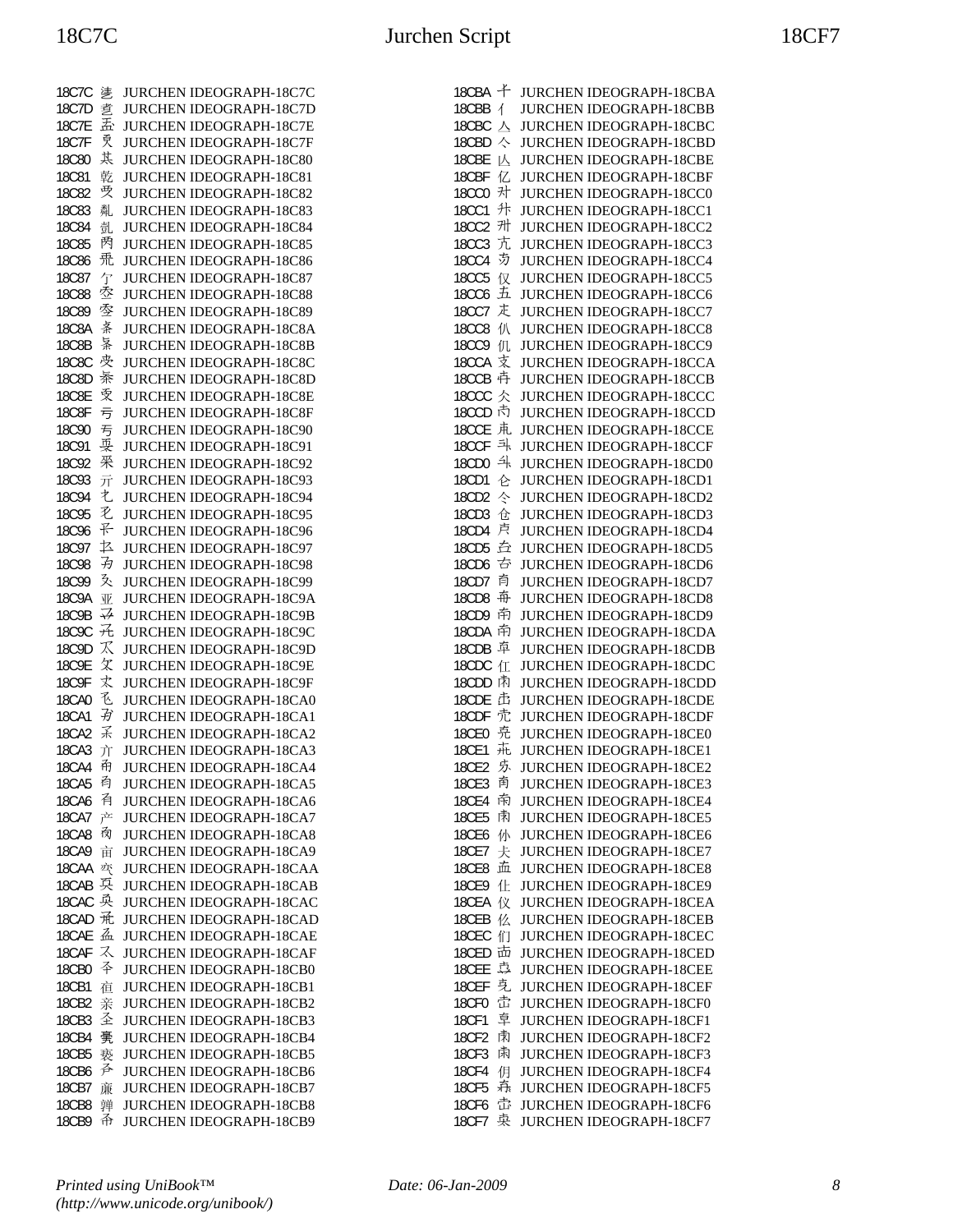| 18CF8              | 仸 | <b>JURCHEN IDEOGRAPH-18CF8</b> |
|--------------------|---|--------------------------------|
| <b>18CF9</b>       | 仹 | JURCHEN IDEOGRAPH-18CF9        |
| 18CFA              | 仺 | JURCHEN IDEOGRAPH-18CFA        |
| 18CFB              | 枩 | <b>JURCHEN IDEOGRAPH-18CFB</b> |
| 18CFC              | 壺 | JURCHEN IDEOGRAPH-18CFC        |
| 18CFD              | 幸 | <b>JURCHEN IDEOGRAPH-18CFD</b> |
| 18CFE              | 南 | JURCHEN IDEOGRAPH-18CFE        |
| 18CFF              | 枽 | <b>JURCHEN IDEOGRAPH-18CFF</b> |
| 18D00              | 雨 | JURCHEN IDEOGRAPH-18D00        |
| 18D01              | 兩 | JURCHEN IDEOGRAPH-18D01        |
| 18D02              | 圥 | JURCHEN IDEOGRAPH-18D02        |
| 18D03              | 左 | JURCHEN IDEOGRAPH-18D03        |
| 18D04              | 伄 | JURCHEN IDEOGRAPH-18D04        |
| 18D05              | 伅 | JURCHEN IDEOGRAPH-18D05        |
| 18D06              | 伆 | JURCHEN IDEOGRAPH-18D06        |
| 18D07              | 伇 | JURCHEN IDEOGRAPH-18D07        |
| 18D08              | 尢 | JURCHEN IDEOGRAPH-18D08        |
| 18D09              | 友 | JURCHEN IDEOGRAPH-18D09        |
| 18D0A              | 龙 | JURCHEN IDEOGRAPH-18D0A        |
| 18D0B              | 斥 | JURCHEN IDEOGRAPH-18D0B        |
| 18D <sub>0</sub> C | 友 | <b>JURCHEN IDEOGRAPH-18D0C</b> |
| 18D0D              | 友 | JURCHEN IDEOGRAPH-18D0D        |
| 18D0E              | 尓 | JURCHEN IDEOGRAPH-18D0E        |
| 18D0F              | 方 | JURCHEN IDEOGRAPH-18D0F        |
| 18D10              | 左 | JURCHEN IDEOGRAPH-18D10        |
| 18D11              | 为 | JURCHEN IDEOGRAPH-18D11        |
| 18D12              | 斥 | JURCHEN IDEOGRAPH-18D12        |
| 18D13              | 伓 | JURCHEN IDEOGRAPH-18D13        |
| 18D14              | 伔 | JURCHEN IDEOGRAPH-18D14        |
| 18D15              | 宊 | JURCHEN IDEOGRAPH-18D15        |
| 18D16              | 炬 | JURCHEN IDEOGRAPH-18D16        |
| 18D17              | 东 | JURCHEN IDEOGRAPH-18D17        |
| 18D18              | 优 | JURCHEN IDEOGRAPH-18D18        |
| 18D19              | 炉 | JURCHEN IDEOGRAPH-18D19        |
| 18D1A              | 左 | JURCHEN IDEOGRAPH-18D1A        |
| 18D1B              | 伛 | JURCHEN IDEOGRAPH-18D1B        |
| 18D1C              | 灰 | JURCHEN IDEOGRAPH-18D1C        |
| 18D1D              | 旊 | JURCHEN IDEOGRAPH-18D1D        |
| 18D1E              | 伞 | JURCHEN IDEOGRAPH-18D1E        |
| 18D1F              | 伟 | JURCHEN IDEOGRAPH-18D1F        |
| 18D20              | 传 | JURCHEN IDEOGRAPH-18D20        |
| 18D21              | 伡 | JURCHEN IDEOGRAPH-18D21        |
| 18D22              | 伢 | <b>JURCHEN IDEOGRAPH-18D22</b> |
| 18D23              | 伣 | <b>JURCHEN IDEOGRAPH-18D23</b> |
| 18D24              | 伤 | <b>JURCHEN IDEOGRAPH-18D24</b> |
| 18D25              | 伥 | JURCHEN IDEOGRAPH-18D25        |
| 18D26              | 伦 | JURCHEN IDEOGRAPH-18D26        |
| 18D27              | 伧 | JURCHEN IDEOGRAPH-18D27        |
| 18D28              | 伨 | <b>JURCHEN IDEOGRAPH-18D28</b> |
| 18D29              | 伩 | JURCHEN IDEOGRAPH-18D29        |
| 18D2A              | 伪 | JURCHEN IDEOGRAPH-18D2A        |
| 18D2B              | 伫 | JURCHEN IDEOGRAPH-18D2B        |
| 18D2C              | 伬 | JURCHEN IDEOGRAPH-18D2C        |
| 18D2D              | 伭 | <b>JURCHEN IDEOGRAPH-18D2D</b> |
| 18D2E              | 在 | <b>JURCHEN IDEOGRAPH-18D2E</b> |
| 18D2F              | 左 | <b>JURCHEN IDEOGRAPH-18D2F</b> |
| 18D30              | 垓 | JURCHEN IDEOGRAPH-18D30        |
| 18D31              | 戞 | JURCHEN IDEOGRAPH-18D31        |
| 18D32              | 伲 | <b>JURCHEN IDEOGRAPH-18D32</b> |
| 18D33              | 亰 | <b>JURCHEN IDEOGRAPH-18D33</b> |
| 18D34              | 序 | JURCHEN IDEOGRAPH-18D34        |
| 18D35              | 压 | JURCHEN IDEOGRAPH-18D35        |

| 18D36 | 庋      | <b>JURCHEN IDEOGRAPH-18D36</b> |
|-------|--------|--------------------------------|
| 18D37 | 床      | <b>JURCHEN IDEOGRAPH-18D37</b> |
|       |        |                                |
| 18D38 | 厉      | <b>JURCHEN IDEOGRAPH-18D38</b> |
| 18D39 | 反      | <b>JURCHEN IDEOGRAPH-18D39</b> |
| 18D3A | 庋      | <b>JURCHEN IDEOGRAPH-18D3A</b> |
|       |        |                                |
| 18D3B | 庋      | <b>JURCHEN IDEOGRAPH-18D3B</b> |
| 18D3C | 庋      | JURCHEN IDEOGRAPH-18D3C        |
| 18D3D | 质      | <b>JURCHEN IDEOGRAPH-18D3D</b> |
|       |        |                                |
| 18D3E | 厌      | <b>JURCHEN IDEOGRAPH-18D3E</b> |
| 18D3F | 伿      | <b>JURCHEN IDEOGRAPH-18D3F</b> |
| 18D40 | 原      | <b>JURCHEN IDEOGRAPH-18D40</b> |
|       |        |                                |
| 18D41 | 佁      | <b>JURCHEN IDEOGRAPH-18D41</b> |
| 18D42 | 庚      | <b>JURCHEN IDEOGRAPH-18D42</b> |
| 18D43 | 厌      | <b>JURCHEN IDEOGRAPH-18D43</b> |
| 18D44 | 佄      | <b>JURCHEN IDEOGRAPH-18D44</b> |
|       |        |                                |
| 18D45 | 佅      | <b>JURCHEN IDEOGRAPH-18D45</b> |
| 18D46 | 毛      | <b>JURCHEN IDEOGRAPH-18D46</b> |
| 18D47 | そ      | <b>JURCHEN IDEOGRAPH-18D47</b> |
|       | ネ      |                                |
| 18D48 |        | <b>JURCHEN IDEOGRAPH-18D48</b> |
| 18D49 | 귯      | <b>JURCHEN IDEOGRAPH-18D49</b> |
| 18D4A | 伎      | <b>JURCHEN IDEOGRAPH-18D4A</b> |
| 18D4B | 另      | <b>JURCHEN IDEOGRAPH-18D4B</b> |
|       |        |                                |
| 18D4C | 尭      | <b>JURCHEN IDEOGRAPH-18D4C</b> |
| 18D4D | 爻      | <b>JURCHEN IDEOGRAPH-18D4D</b> |
| 18D4E | 赱      | <b>JURCHEN IDEOGRAPH-18D4E</b> |
|       | 飞      |                                |
| 18D4F |        | <b>JURCHEN IDEOGRAPH-18D4F</b> |
| 18D50 | 弓      | JURCHEN IDEOGRAPH-18D50        |
| 18D51 | 弓      | JURCHEN IDEOGRAPH-18D51        |
| 18D52 | 굮      | JURCHEN IDEOGRAPH-18D52        |
|       |        |                                |
| 18D53 | 云      | <b>JURCHEN IDEOGRAPH-18D53</b> |
| 18D54 | 旱      | <b>JURCHEN IDEOGRAPH-18D54</b> |
| 18D55 | 殳      | <b>JURCHEN IDEOGRAPH-18D55</b> |
| 18D56 | 芠      | <b>JURCHEN IDEOGRAPH-18D56</b> |
|       |        |                                |
| 18D57 | 未      | <b>JURCHEN IDEOGRAPH-18D57</b> |
|       |        |                                |
| 18D58 | 禾      | <b>JURCHEN IDEOGRAPH-18D58</b> |
|       |        |                                |
| 18D59 | 굱      | <b>JURCHEN IDEOGRAPH-18D59</b> |
| 18D5A | 示      | <b>JURCHEN IDEOGRAPH-18D5A</b> |
| 18D5B | 궀      | <b>JURCHEN IDEOGRAPH-18D5B</b> |
| 18D5C |        |                                |
|       | 氶      | <b>JURCHEN IDEOGRAPH-18D5C</b> |
| 18D5D | 夬      | <b>JURCHEN IDEOGRAPH-18D5D</b> |
| 18D5E | 夬      | <b>JURCHEN IDEOGRAPH-18D5E</b> |
| 18D5F | 夬      | JURCHEN IDEOGRAPH-18D5F        |
|       |        |                                |
| 18D60 | 功      | <b>JURCHEN IDEOGRAPH-18D60</b> |
| 18D61 | 佡      | JURCHEN IDEOGRAPH-18D61        |
| 18D62 | 佢      | JURCHEN IDEOGRAPH-18D62        |
| 18D63 | 功      | <b>JURCHEN IDEOGRAPH-18D63</b> |
|       |        |                                |
| 18D64 | 佤      | JURCHEN IDEOGRAPH-18D64        |
| 18D65 | 佥      | JURCHEN IDEOGRAPH-18D65        |
| 18D66 | 佦      | JURCHEN IDEOGRAPH-18D66        |
|       |        |                                |
| 18D67 | 佧      | JURCHEN IDEOGRAPH-18D67        |
| 18D68 | 佨      | <b>JURCHEN IDEOGRAPH-18D68</b> |
| 18D69 | 另      | <b>JURCHEN IDEOGRAPH-18D69</b> |
| 18D6A | 另      | JURCHEN IDEOGRAPH-18D6A        |
| 18D6B |        |                                |
|       | 佫      | JURCHEN IDEOGRAPH-18D6B        |
| 18D6C | 宒      | JURCHEN IDEOGRAPH-18D6C        |
| 18D6D | 佭      | JURCHEN IDEOGRAPH-18D6D        |
| 18D6E | 毛      | <b>JURCHEN IDEOGRAPH-18D6E</b> |
|       |        |                                |
| 18D6F | 叏      | <b>JURCHEN IDEOGRAPH-18D6F</b> |
| 18D70 | 叏      | <b>JURCHEN IDEOGRAPH-18D70</b> |
| 18D71 | 궆      | JURCHEN IDEOGRAPH-18D71        |
| 18D72 | 佲<br>금 | JURCHEN IDEOGRAPH-18D72        |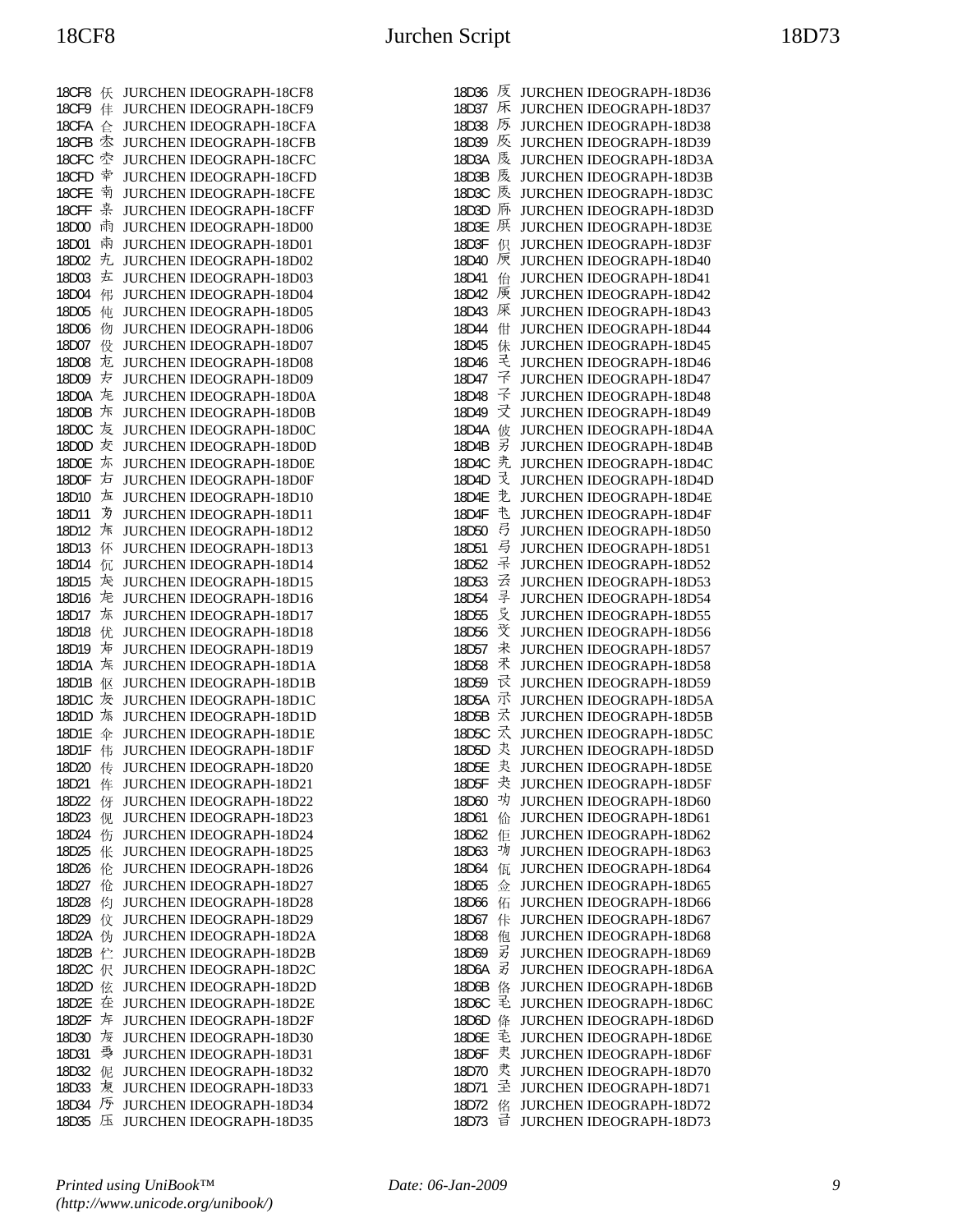| 18D74        | 佴 | JURCHEN IDEOGRAPH-18D74        |
|--------------|---|--------------------------------|
| 18D75        | 肎 | <b>JURCHEN IDEOGRAPH-18D75</b> |
| 18D76        | 甬 | JURCHEN IDEOGRAPH-18D76        |
| 18D77        | 丙 | JURCHEN IDEOGRAPH-18D77        |
| 18D78        | 剥 | JURCHEN IDEOGRAPH-18D78        |
| 18D79        | 帚 | JURCHEN IDEOGRAPH-18D79        |
| 18D7A        | 靑 | JURCHEN IDEOGRAPH-18D7A        |
| 18D7B        | 禿 | JURCHEN IDEOGRAPH-18D7B        |
| 18D7C        | 禿 | JURCHEN IDEOGRAPH-18D7C        |
| 18D7D        | 犮 | JURCHEN IDEOGRAPH-18D7D        |
| 18D7E        | 承 | JURCHEN IDEOGRAPH-18D7E        |
| 18D7F        | 杘 | JURCHEN IDEOGRAPH-18D7F        |
| 18D80        | 侀 | JURCHEN IDEOGRAPH-18D80        |
| 18D81        | 厊 | JURCHEN IDEOGRAPH-18D81        |
| 18D82        | 昼 | JURCHEN IDEOGRAPH-18D82        |
| 18D83        | 坴 | JURCHEN IDEOGRAPH-18D83        |
| 18D84        | 录 | JURCHEN IDEOGRAPH-18D84        |
| 18D85        | 录 | JURCHEN IDEOGRAPH-18D85        |
| 18D86        | 炅 | JURCHEN IDEOGRAPH-18D86        |
| 18D87        | 侇 | JURCHEN IDEOGRAPH-18D87        |
| 18D88        | 贰 | JURCHEN IDEOGRAPH-18D88        |
| 18D89        | 礼 | JURCHEN IDEOGRAPH-18D89        |
| 18D8A        | 긂 | JURCHEN IDEOGRAPH-18D8A        |
| 18D8B        | 杘 | JURCHEN IDEOGRAPH-18D8B        |
| <b>18D8C</b> | 屋 | <b>JURCHEN IDEOGRAPH-18D8C</b> |
| 18D8D        | 杘 | JURCHEN IDEOGRAPH-18D8D        |
| 18D8E        | 犀 | JURCHEN IDEOGRAPH-18D8E        |
| 18D8F        | 灵 | JURCHEN IDEOGRAPH-18D8F        |
| 18D90        | 芙 | JURCHEN IDEOGRAPH-18D90        |
| 18D91        | 屓 | JURCHEN IDEOGRAPH-18D91        |
| 18D92        | 乖 | JURCHEN IDEOGRAPH-18D92        |
| 18D93        | 录 | JURCHEN IDEOGRAPH-18D93        |
| 18D94        | 屇 | JURCHEN IDEOGRAPH-18D94        |
| 18D95        | 侕 | JURCHEN IDEOGRAPH-18D95        |
| 18D96        | 屇 | JURCHEN IDEOGRAPH-18D96        |
| 18D97        | 手 | JURCHEN IDEOGRAPH-18D97        |
| 18D98        | 奀 | JURCHEN IDEOGRAPH-18D98        |
| 18D99        | 爻 | JURCHEN IDEOGRAPH-18D99        |
| 18D9A        | 禿 | JURCHEN IDEOGRAPH-18D9A        |
| 18D9B        | 尧 | JURCHEN IDEOGRAPH-18D9B        |
| 18D9C        | 侜 | JURCHEN IDEOGRAPH-18D9C        |
| 18D9D        | 吳 | <b>JURCHEN IDEOGRAPH-18D9D</b> |
| 18D9E        | 叐 | <b>JURCHEN IDEOGRAPH-18D9E</b> |
| 18D9F        | 矛 | <b>JURCHEN IDEOGRAPH-18D9F</b> |
| 18DA0        | 矛 | JURCHEN IDEOGRAPH-18DA0        |
| 18DA1        | 杀 | JURCHEN IDEOGRAPH-18DA1        |
| 18DA2        | 侢 | JURCHEN IDEOGRAPH-18DA2        |
| 18DA3        | 侣 | <b>JURCHEN IDEOGRAPH-18DA3</b> |
| 18DA4        | 侤 | <b>JURCHEN IDEOGRAPH-18DA4</b> |
| 18DA5        | 侥 | JURCHEN IDEOGRAPH-18DA5        |
| 18DA6        | 侦 | JURCHEN IDEOGRAPH-18DA6        |
| 18DA7        | 侧 | <b>JURCHEN IDEOGRAPH-18DA7</b> |
| 18DA8        | 侨 | <b>JURCHEN IDEOGRAPH-18DA8</b> |
| 18DA9        | 侩 | <b>JURCHEN IDEOGRAPH-18DA9</b> |
| 18DAA        | 侪 | JURCHEN IDEOGRAPH-18DAA        |
| 18DAB        | 系 | <b>JURCHEN IDEOGRAPH-18DAB</b> |
| 18DAC        | 侬 | JURCHEN IDEOGRAPH-18DAC        |
| 18DAD        | 奀 | <b>JURCHEN IDEOGRAPH-18DAD</b> |
| 18DAE        | 奀 | <b>JURCHEN IDEOGRAPH-18DAE</b> |
| 18DAF        | 盉 | JURCHEN IDEOGRAPH-18DAF        |
| 18DB0        | 侰 | JURCHEN IDEOGRAPH-18DB0        |
| 18DB1        | 侱 | JURCHEN IDEOGRAPH-18DB1        |
|              |   |                                |

| 18DB2                 | 卡      | JURCHEN IDEOGRAPH-18DB2                                   |
|-----------------------|--------|-----------------------------------------------------------|
| 18DB3                 | 侳      | JURCHEN IDEOGRAPH-18DB3                                   |
| 18DB4                 | 侴      | JURCHEN IDEOGRAPH-18DB4                                   |
| 18DB5                 | 击      | JURCHEN IDEOGRAPH-18DB5                                   |
| 18DB6                 | 麦      | <b>JURCHEN IDEOGRAPH-18DB6</b>                            |
| 18DB7                 | 叏      | JURCHEN IDEOGRAPH-18DB7                                   |
| <b>18DB8</b>          | 侸      | JURCHEN IDEOGRAPH-18DB8                                   |
| 18DB9                 | 劵      | JURCHEN IDEOGRAPH-18DB9                                   |
| 18DBA                 | 侺      | <b>JURCHEN IDEOGRAPH-18DBA</b>                            |
| 18DBB                 | 奊      | <b>JURCHEN IDEOGRAPH-18DBB</b>                            |
| 18DBC                 | 赵      | JURCHEN IDEOGRAPH-18DBC                                   |
| 18DBD                 | 庋      | JURCHEN IDEOGRAPH-18DBD                                   |
| 18DBE                 | 壴<br>麦 | JURCHEN IDEOGRAPH-18DBE                                   |
| 18DBF                 | 壱      | JURCHEN IDEOGRAPH-18DBF                                   |
| <b>18DC0</b><br>18DC1 | 沊      | JURCHEN IDEOGRAPH-18DC0                                   |
| 18DC2                 |        | JURCHEN IDEOGRAPH-18DC1<br>JURCHEN IDEOGRAPH-18DC2        |
| 18DC3                 | 干      | JURCHEN IDEOGRAPH-18DC3                                   |
| 18DC4                 | 五      | JURCHEN IDEOGRAPH-18DC4                                   |
| <b>18DC5</b>          | 舌      | JURCHEN IDEOGRAPH-18DC5                                   |
| 18DC6                 | 盂      | JURCHEN IDEOGRAPH-18DC6                                   |
| 18DC7                 | 俇      | JURCHEN IDEOGRAPH-18DC7                                   |
| <b>18DC8</b>          | 盂      | JURCHEN IDEOGRAPH-18DC8                                   |
| 18DC9                 | 卓      | JURCHEN IDEOGRAPH-18DC9                                   |
| 18DCA                 | 叏      | JURCHEN IDEOGRAPH-18DCA                                   |
| 18DCB                 | 圡      | <b>JURCHEN IDEOGRAPH-18DCB</b>                            |
| 18DCC                 | 土      | JURCHEN IDEOGRAPH-18DCC                                   |
| 18DCD                 | 圡      | JURCHEN IDEOGRAPH-18DCD                                   |
| 18DCE                 | 圥      | JURCHEN IDEOGRAPH-18DCE                                   |
| 18DCF                 | 耂      | JURCHEN IDEOGRAPH-18DCF                                   |
| 18DD0                 | 圥      | <b>JURCHEN IDEOGRAPH-18DD0</b>                            |
| 18DD1                 | 赱      | <b>JURCHEN IDEOGRAPH-18DD1</b>                            |
| 18DD2                 | 屴      | JURCHEN IDEOGRAPH-18DD2                                   |
| 18DD3                 | 俓      | JURCHEN IDEOGRAPH-18DD3                                   |
| 18DD4                 | 圥      | JURCHEN IDEOGRAPH-18DD4                                   |
| 18DD5                 | 俕      | <b>JURCHEN IDEOGRAPH-18DD5</b>                            |
| 18DD6                 | 俖      | JURCHEN IDEOGRAPH-18DD6                                   |
| 18DD7                 | 耒      | JURCHEN IDEOGRAPH-18DD7                                   |
| 18DD8                 | 疔      | <b>JURCHEN IDEOGRAPH-18DD8</b>                            |
| 18DD9                 | 俙      | JURCHEN IDEOGRAPH-18DD9                                   |
| 18DDA                 | 未      | JURCHEN IDEOGRAPH-18DDA                                   |
| 18DDB                 | 未      | JURCHEN IDEOGRAPH-18DDB                                   |
| 18DDC                 | 宁      | <b>JURCHEN IDEOGRAPH-18DDC</b>                            |
| 18DDD                 | 夷      | <b>JURCHEN IDEOGRAPH-18DDD</b>                            |
| 18DDE                 | 俞      | <b>JURCHEN IDEOGRAPH-18DDE</b>                            |
| 18DDF                 | 卖      | <b>JURCHEN IDEOGRAPH-18DDF</b>                            |
| 18DE0                 | 圥      | JURCHEN IDEOGRAPH-18DE0                                   |
| 18DE1                 | 麦      | JURCHEN IDEOGRAPH-18DE1                                   |
| 18DE2                 | 志      | JURCHEN IDEOGRAPH-18DE2                                   |
| 18DE3                 | 幸      | <b>JURCHEN IDEOGRAPH-18DE3</b>                            |
| 18DE4                 | 击      | JURCHEN IDEOGRAPH-18DE4                                   |
| 18DE5                 | 袁      | JURCHEN IDEOGRAPH-18DE5                                   |
| 18DE6                 | 俦      | <b>JURCHEN IDEOGRAPH-18DE6</b>                            |
| 18DE7                 | 俧      | JURCHEN IDEOGRAPH-18DE7                                   |
| 18DE8                 | 俨      | <b>JURCHEN IDEOGRAPH-18DE8</b>                            |
| 18DE9                 | 俩      | <b>JURCHEN IDEOGRAPH-18DE9</b>                            |
| 18DEA                 | 俪      | <b>JURCHEN IDEOGRAPH-18DEA</b>                            |
| 18DEB<br>18DEC        | 俫      | <b>JURCHEN IDEOGRAPH-18DEB</b><br>JURCHEN IDEOGRAPH-18DEC |
| 18DED                 | 俬<br>俭 | JURCHEN IDEOGRAPH-18DED                                   |
| 18DEE                 | 老      | <b>JURCHEN IDEOGRAPH-18DEE</b>                            |
| 18DEF                 | 丸      | <b>JURCHEN IDEOGRAPH-18DEF</b>                            |
|                       |        |                                                           |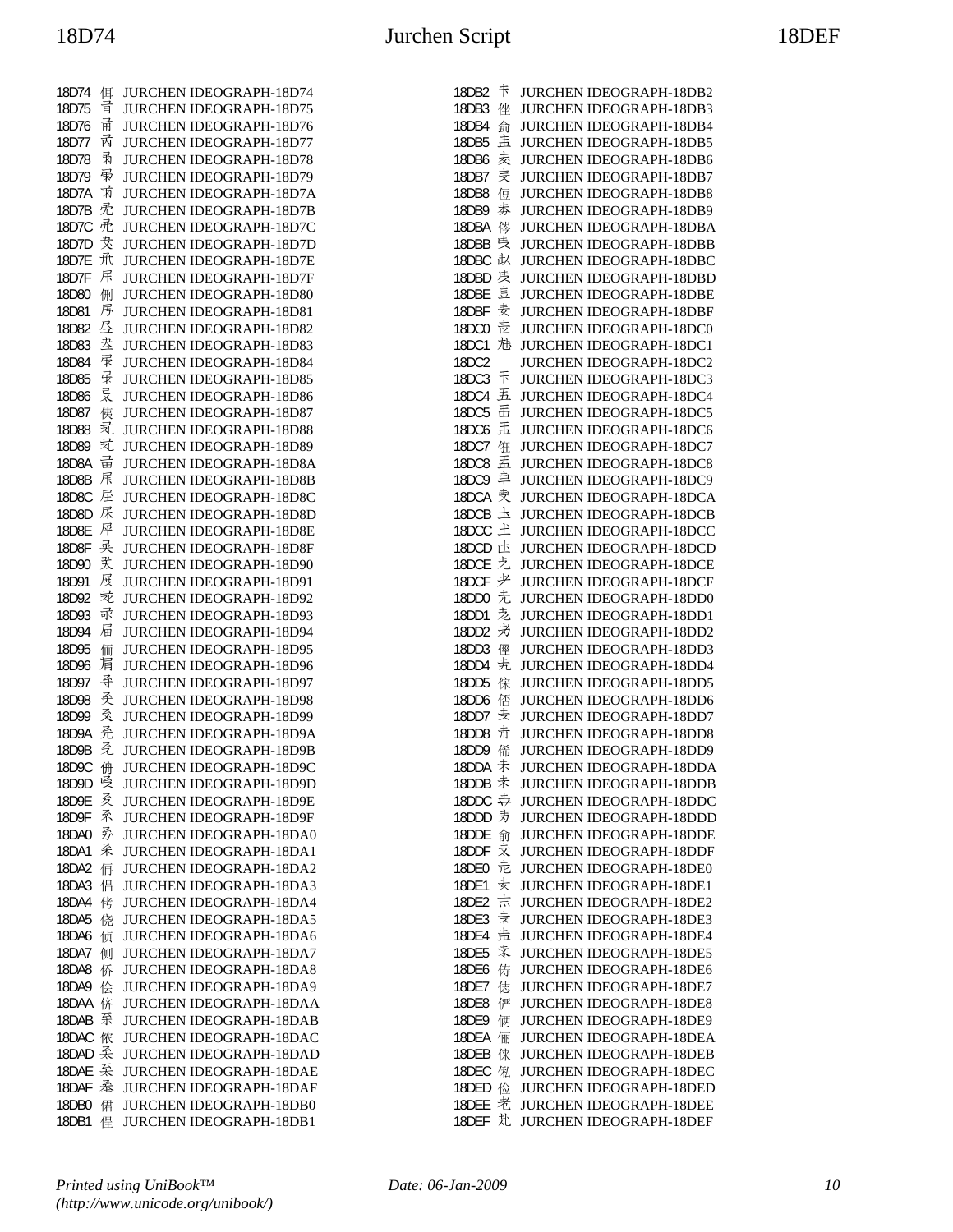| 18DF0        | 疜 | JURCHEN IDEOGRAPH-18DF0        |
|--------------|---|--------------------------------|
| 18DF1        | 俱 | JURCHEN IDEOGRAPH-18DF1        |
| 18DF2        | 赤 | JURCHEN IDEOGRAPH-18DF2        |
| 18DF3        | 求 | JURCHEN IDEOGRAPH-18DF3        |
| 18DF4        | 俴 | JURCHEN IDEOGRAPH-18DF4        |
| 18DF5        | 达 | <b>JURCHEN IDEOGRAPH-18DF5</b> |
| 18DF6        | 夸 | JURCHEN IDEOGRAPH-18DF6        |
| 18DF7        | 俷 | JURCHEN IDEOGRAPH-18DF7        |
| 18DF8        | 朶 | JURCHEN IDEOGRAPH-18DF8        |
| 18DF9        | 俹 | JURCHEN IDEOGRAPH-18DF9        |
| 18DFA        | 圶 | JURCHEN IDEOGRAPH-18DFA        |
| 18DFB        | 俻 | JURCHEN IDEOGRAPH-18DFB        |
| 18DFC        | 夲 | JURCHEN IDEOGRAPH-18DFC        |
| 18DFD        | 夻 | JURCHEN IDEOGRAPH-18DFD        |
| 18DFE        | 夲 | JURCHEN IDEOGRAPH-18DFE        |
| 18DFF        | 夽 | JURCHEN IDEOGRAPH-18DFF        |
| 18E00        | 眘 | JURCHEN IDEOGRAPH-18E00        |
| 18E01        | 奈 | JURCHEN IDEOGRAPH-18E01        |
| 18E02        | 倂 | JURCHEN IDEOGRAPH-18E02        |
| 18E03        | 倃 | JURCHEN IDEOGRAPH-18E03        |
| 18E04        | 犮 | JURCHEN IDEOGRAPH-18E04        |
| 18E05        | 丸 | JURCHEN IDEOGRAPH-18E05        |
| 18E06        | 丈 | JURCHEN IDEOGRAPH-18E06        |
| 18E07        | サ | JURCHEN IDEOGRAPH-18E07        |
| 18E08        | 倈 | JURCHEN IDEOGRAPH-18E08        |
| 18E09        | 紊 | <b>JURCHEN IDEOGRAPH-18E09</b> |
| 18E0A        | 秊 | JURCHEN IDEOGRAPH-18E0A        |
| 18E0B        | 王 | JURCHEN IDEOGRAPH-18E0B        |
| 18E0C        | 正 | JURCHEN IDEOGRAPH-18E0C        |
| 18E0D        | 咔 | JURCHEN IDEOGRAPH-18E0D        |
| <b>18E0E</b> | 手 | JURCHEN IDEOGRAPH-18E0E        |
| <b>18E0F</b> | 秂 | JURCHEN IDEOGRAPH-18E0F        |
| 18E10        | 凤 | JURCHEN IDEOGRAPH-18E10        |
| 18E11        | み | JURCHEN IDEOGRAPH-18E11        |
| 18E12        | 玊 | JURCHEN IDEOGRAPH-18E12        |
| 18E13        | 玫 | JURCHEN IDEOGRAPH-18E13        |
| 18E14        | 玫 | JURCHEN IDEOGRAPH-18E14        |
| 18E15        | 倕 | <b>JURCHEN IDEOGRAPH-18E15</b> |
| 18E16        | 坕 | JURCHEN IDEOGRAPH-18E16        |
| 18E17        | 巠 | JURCHEN IDEOGRAPH-18E17        |
| 18E18        | 烎 | JURCHEN IDEOGRAPH-18E18        |
| 18E19        | 牙 | JURCHEN IDEOGRAPH-18E19        |
| 18E1A        | 氘 | JURCHEN IDEOGRAPH-18E1A        |
| 18E1B        | 巟 | JURCHEN IDEOGRAPH-18E1B        |
| 18E1C        | 孛 | JURCHEN IDEOGRAPH-18E1C        |
| 18E1D        | 牜 | JURCHEN IDEOGRAPH-18E1D        |
| 18E1E        | 才 | JURCHEN IDEOGRAPH-18E1E        |
| 18E1F        | 秉 | <b>JURCHEN IDEOGRAPH-18E1F</b> |
| 18E20        | 倠 | JURCHEN IDEOGRAPH-18E20        |
| 18E21        | 禾 | JURCHEN IDEOGRAPH-18E21        |
| 18E22        | 未 | JURCHEN IDEOGRAPH-18E22        |
| 18E23        | 禾 | JURCHEN IDEOGRAPH-18E23        |
| 18E24        | 术 | JURCHEN IDEOGRAPH-18E24        |
| 18E25        | 求 | JURCHEN IDEOGRAPH-18E25        |
| 18E26        | 尗 | <b>JURCHEN IDEOGRAPH-18E26</b> |
| 18E27        | 求 | JURCHEN IDEOGRAPH-18E27        |
| 18E28        | 禾 | JURCHEN IDEOGRAPH-18E28        |
| 18E29        | 禾 | JURCHEN IDEOGRAPH-18E29        |
| 18E2A        | 宋 | JURCHEN IDEOGRAPH-18E2A        |
| 18E2B        | 釆 | <b>JURCHEN IDEOGRAPH-18E2B</b> |
| 18E2C        | 米 | JURCHEN IDEOGRAPH-18E2C        |
| 18E2D        | 来 | JURCHEN IDEOGRAPH-18E2D        |

| 18E2E          | 소      | JURCHEN IDEOGRAPH-18E2E                            |
|----------------|--------|----------------------------------------------------|
| 18E2F          | 倯      | JURCHEN IDEOGRAPH-18E2F                            |
| 18E30          | 丄      | JURCHEN IDEOGRAPH-18E30                            |
| 18E31          | 倱      | JURCHEN IDEOGRAPH-18E31                            |
| 18E32          | 上      | <b>JURCHEN IDEOGRAPH-18E32</b>                     |
| 18E33          | 芏      | JURCHEN IDEOGRAPH-18E33                            |
| 18E34          | 倴      | JURCHEN IDEOGRAPH-18E34                            |
| 18E35          | 匕      | JURCHEN IDEOGRAPH-18E35                            |
| 18E36          | 彑      | JURCHEN IDEOGRAPH-18E36                            |
| 18E37          | 倷      | JURCHEN IDEOGRAPH-18E37                            |
| 18E38          | 倸      | JURCHEN IDEOGRAPH-18E38                            |
| 18E39          | 攴      | JURCHEN IDEOGRAPH-18E39                            |
| 18E3A          | 债      | JURCHEN IDEOGRAPH-18E3A                            |
| 18E3B          | 乏      | <b>JURCHEN IDEOGRAPH-18E3B</b>                     |
| 18E3C          | 值      | JURCHEN IDEOGRAPH-18E3C                            |
| 18E3D          | 倽      | JURCHEN IDEOGRAPH-18E3D                            |
| 18E3E          | 倾      | JURCHEN IDEOGRAPH-18E3E                            |
| 18E3F          | 倿      | JURCHEN IDEOGRAPH-18E3F                            |
| 18E40          | 止      | JURCHEN IDEOGRAPH-18E40                            |
| 18E41          | 五      | JURCHEN IDEOGRAPH-18E41                            |
| 18E42          | 利      | JURCHEN IDEOGRAPH-18E42                            |
| 18E43          | 羽      | JURCHEN IDEOGRAPH-18E43                            |
| 18E44          | 偄      | JURCHEN IDEOGRAPH-18E44                            |
| 18E45          | 伕      | JURCHEN IDEOGRAPH-18E45                            |
| 18E46          | 刋      | JURCHEN IDEOGRAPH-18E46                            |
| 18E47          | 仼      | JURCHEN IDEOGRAPH-18E47                            |
| 18E48          | 佅      | <b>JURCHEN IDEOGRAPH-18E48</b>                     |
| 18E49          | 伴      | JURCHEN IDEOGRAPH-18E49                            |
| 18E4A          | 卓      | JURCHEN IDEOGRAPH-18E4A                            |
| 18E4B          | 偋      | JURCHEN IDEOGRAPH-18E4B                            |
| 18E4C          | 刮      | JURCHEN IDEOGRAPH-18E4C                            |
| 18E4D          | 偍      | JURCHEN IDEOGRAPH-18E4D                            |
| 18E4E          | 利      | JURCHEN IDEOGRAPH-18E4E                            |
| 18E4F          | 刈      | JURCHEN IDEOGRAPH-18E4F                            |
| 18E50          | 斗      | JURCHEN IDEOGRAPH-18E50                            |
| 18E51          | 卟      | JURCHEN IDEOGRAPH-18E51                            |
| 18E52          | 타      | JURCHEN IDEOGRAPH-18E52                            |
| 18E53          | 圤      | JURCHEN IDEOGRAPH-18E53                            |
| 18E54          | 偔      | JURCHEN IDEOGRAPH-18E54                            |
| 18E55          | 朴      | JURCHEN IDEOGRAPH-18E55                            |
| 18E56          | 朳      | <b>JURCHEN IDEOGRAPH-18E56</b>                     |
| 18E57          | 外      | <b>JURCHEN IDEOGRAPH-18E57</b>                     |
| 18E58          | 偘      | JURCHEN IDEOGRAPH-18E58                            |
| 18E59          | 카      | <b>JURCHEN IDEOGRAPH-18E59</b>                     |
| 18E5A          | 斗      | <b>JURCHEN IDEOGRAPH-18E5A</b>                     |
| 18E5B          | 偛      | JURCHEN IDEOGRAPH-18E5B                            |
| 18E5C          | 外      | JURCHEN IDEOGRAPH-18E5C                            |
| 18E5D          | 偝      | <b>JURCHEN IDEOGRAPH-18E5D</b>                     |
| 18E5E          | 偞      | JURCHEN IDEOGRAPH-18E5E                            |
| 18E5F          | 外      | JURCHEN IDEOGRAPH-18E5F                            |
| 18E60          | 타      | JURCHEN IDEOGRAPH-18E60                            |
| 18E61          | 偡<br>卦 | JURCHEN IDEOGRAPH-18E61                            |
| 18E62          | 朴      | JURCHEN IDEOGRAPH-18E62                            |
| 18E63          |        | JURCHEN IDEOGRAPH-18E63                            |
| 18E64          | 偤<br>卦 | <b>JURCHEN IDEOGRAPH-18E64</b>                     |
| 18E65<br>18E66 | 卦      | JURCHEN IDEOGRAPH-18E65<br>JURCHEN IDEOGRAPH-18E66 |
| 18E67          | 鱼      | JURCHEN IDEOGRAPH-18E67                            |
| 18E68          | 偨      | JURCHEN IDEOGRAPH-18E68                            |
| 18E69          | 偩      | JURCHEN IDEOGRAPH-18E69                            |
| 18E6A          | 卦      | JURCHEN IDEOGRAPH-18E6A                            |
| 18E6B          | 偫      | <b>JURCHEN IDEOGRAPH-18E6B</b>                     |
|                |        |                                                    |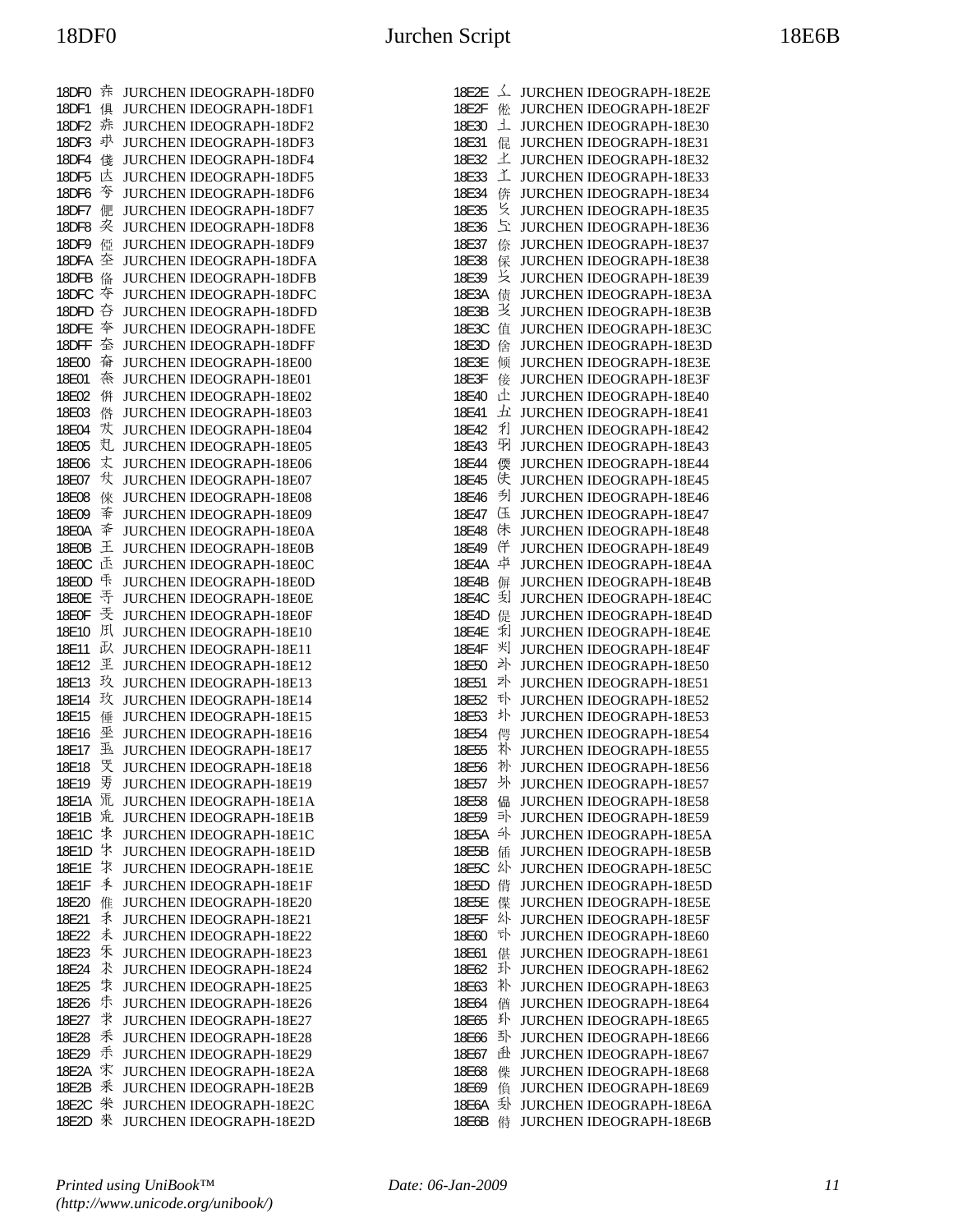| 18E6C        | 乑 | <b>JURCHEN IDEOGRAPH-18E6C</b> |
|--------------|---|--------------------------------|
| 18E6D        | 米 | JURCHEN IDEOGRAPH-18E6D        |
| 18E6E        | 偮 | JURCHEN IDEOGRAPH-18E6E        |
| 18E6F        | 偯 | JURCHEN IDEOGRAPH-18E6F        |
| 18E70        | 邳 | JURCHEN IDEOGRAPH-18E70        |
| 18E71        | 재 | JURCHEN IDEOGRAPH-18E71        |
| 18E72        | 쥐 | JURCHEN IDEOGRAPH-18E72        |
| 18E73        | 偳 | JURCHEN IDEOGRAPH-18E73        |
| 18E74        | 제 | JURCHEN IDEOGRAPH-18E74        |
| 18E75        | 刈 | JURCHEN IDEOGRAPH-18E75        |
| 18E76        | 夘 | JURCHEN IDEOGRAPH-18E76        |
| 18E77        | 偷 | JURCHEN IDEOGRAPH-18E77        |
| 18E78        | 剁 | JURCHEN IDEOGRAPH-18E78        |
| 18E79        | 偹 | JURCHEN IDEOGRAPH-18E79        |
| 18E7A        | 偺 | JURCHEN IDEOGRAPH-18E7A        |
| 18E7B        | 偻 | JURCHEN IDEOGRAPH-18E7B        |
| 18E7C        | 偼 | JURCHEN IDEOGRAPH-18E7C        |
| 18E7D        | 列 | JURCHEN IDEOGRAPH-18E7D        |
| 18E7E        | 偾 | JURCHEN IDEOGRAPH-18E7E        |
| 18E7F        | 偿 | JURCHEN IDEOGRAPH-18E7F        |
| 18E80        | 夘 | JURCHEN IDEOGRAPH-18E80        |
| 18E81        | 刟 | JURCHEN IDEOGRAPH-18E81        |
| 18E82        | 傂 | JURCHEN IDEOGRAPH-18E82        |
| 18E83        | 刮 | JURCHEN IDEOGRAPH-18E83        |
| 18E84        | 芀 | JURCHEN IDEOGRAPH-18E84        |
| 18E85        | 艾 | <b>JURCHEN IDEOGRAPH-18E85</b> |
| 18E86        | 艾 | JURCHEN IDEOGRAPH-18E86        |
| 18E87        | 傇 | JURCHEN IDEOGRAPH-18E87        |
| 18E88        | 傈 | JURCHEN IDEOGRAPH-18E88        |
| 18E89        | 傉 | JURCHEN IDEOGRAPH-18E89        |
| 18E8A        | 芊 | JURCHEN IDEOGRAPH-18E8A        |
| 18E8B        | 傋 | <b>JURCHEN IDEOGRAPH-18E8B</b> |
| 18E8C        | 傌 | <b>JURCHEN IDEOGRAPH-18E8C</b> |
| 18E8D        | 芖 | JURCHEN IDEOGRAPH-18E8D        |
| 18E8E        | 芖 | JURCHEN IDEOGRAPH-18E8E        |
| 18E8F        | 芊 | JURCHEN IDEOGRAPH-18E8F        |
| 18E90        | 芈 | JURCHEN IDEOGRAPH-18E90        |
| 18E91        | 芇 | JURCHEN IDEOGRAPH-18E91        |
| 18E92        | 岜 | JURCHEN IDEOGRAPH-18E92        |
| 18E93        | 業 | JURCHEN IDEOGRAPH-18E93        |
| 18E94        | 口 | JURCHEN IDEOGRAPH-18E94        |
| 18E95        | 傕 | JURCHEN IDEOGRAPH-18E95        |
| 18E96        | 由 | JURCHEN IDEOGRAPH-18E96        |
| 18E97        | 傗 | JURCHEN IDEOGRAPH-18E97        |
| 18E98        | 扨 | JURCHEN IDEOGRAPH-18E98        |
| 18E99        | 写 | JURCHEN IDEOGRAPH-18E99        |
| 18E9A        | 芍 | JURCHEN IDEOGRAPH-18E9A        |
| 18E9B        | 艻 | <b>JURCHEN IDEOGRAPH-18E9B</b> |
| 18E9C        | 灾 | <b>JURCHEN IDEOGRAPH-18E9C</b> |
| 18E9D        | 傝 | JURCHEN IDEOGRAPH-18E9D        |
| 18E9E        | 伩 | <b>JURCHEN IDEOGRAPH-18E9E</b> |
| 18E9F        | 乜 | JURCHEN IDEOGRAPH-18E9F        |
| 18EA0        | 忙 | JURCHEN IDEOGRAPH-18EA0        |
| 18EA1        | 剈 | <b>JURCHEN IDEOGRAPH-18EA1</b> |
| 18EA2        | 卅 | <b>JURCHEN IDEOGRAPH-18EA2</b> |
| 18EA3        | 傣 | <b>JURCHEN IDEOGRAPH-18EA3</b> |
| 18EA4        | 傤 | JURCHEN IDEOGRAPH-18EA4        |
| <b>18EA5</b> | 傥 | JURCHEN IDEOGRAPH-18EA5        |
| 18EA6        | 傦 | <b>JURCHEN IDEOGRAPH-18EA6</b> |
| 18EA7        | 傧 | <b>JURCHEN IDEOGRAPH-18EA7</b> |
| <b>18EA8</b> | 储 | JURCHEN IDEOGRAPH-18EA8        |
| 18EA9        | 傩 | JURCHEN IDEOGRAPH-18EA9        |

| 18EAA        | 母 | <b>JURCHEN IDEOGRAPH-18EAA</b> |
|--------------|---|--------------------------------|
|              |   |                                |
| 18EAB        | 傫 | <b>JURCHEN IDEOGRAPH-18EAB</b> |
| 18EAC        | 中 | <b>JURCHEN IDEOGRAPH-18EAC</b> |
| 18EAD        | 旡 | <b>JURCHEN IDEOGRAPH-18EAD</b> |
|              |   |                                |
| 18EAE        | 傮 | <b>JURCHEN IDEOGRAPH-18EAE</b> |
| 18EAF        | 旡 | <b>JURCHEN IDEOGRAPH-18EAF</b> |
|              | 无 |                                |
| 18EB0        |   | <b>JURCHEN IDEOGRAPH-18EB0</b> |
| 18EB1        | 傱 | <b>JURCHEN IDEOGRAPH-18EB1</b> |
| 18EB2        | 兂 | <b>JURCHEN IDEOGRAPH-18EB2</b> |
|              |   |                                |
| 18EB3        | 写 | <b>JURCHEN IDEOGRAPH-18EB3</b> |
| 18EB4        | 写 | <b>JURCHEN IDEOGRAPH-18EB4</b> |
|              | 罙 |                                |
| 18EB5        |   | <b>JURCHEN IDEOGRAPH-18EB5</b> |
| 18EB6        | 傶 | <b>JURCHEN IDEOGRAPH-18EB6</b> |
| 18EB7        | 刃 | JURCHEN IDEOGRAPH-18EB7        |
|              |   |                                |
| 18EB8        | 傸 | <b>JURCHEN IDEOGRAPH-18EB8</b> |
| 18EB9        | 灭 | <b>JURCHEN IDEOGRAPH-18EB9</b> |
|              | 冗 |                                |
| 18EBA        |   | <b>JURCHEN IDEOGRAPH-18EBA</b> |
| 18EBB        | 傻 | <b>JURCHEN IDEOGRAPH-18EBB</b> |
| 18EBC        | 傼 | <b>JURCHEN IDEOGRAPH-18EBC</b> |
|              |   |                                |
| 18EBD        | 又 | <b>JURCHEN IDEOGRAPH-18EBD</b> |
| 18EBE        | 灾 | <b>JURCHEN IDEOGRAPH-18EBE</b> |
| 18EBF        |   | <b>JURCHEN IDEOGRAPH-18EBF</b> |
|              | 傿 |                                |
| <b>18EC0</b> | 闲 | <b>JURCHEN IDEOGRAPH-18EC0</b> |
| 18EC1        | 僁 | <b>JURCHEN IDEOGRAPH-18EC1</b> |
|              |   |                                |
| <b>18EC2</b> | 闱 | <b>JURCHEN IDEOGRAPH-18EC2</b> |
| <b>18EC3</b> | 闲 | <b>JURCHEN IDEOGRAPH-18EC3</b> |
| <b>18EC4</b> | 甪 | <b>JURCHEN IDEOGRAPH-18EC4</b> |
|              |   |                                |
| <b>18EC5</b> | 天 | <b>JURCHEN IDEOGRAPH-18EC5</b> |
| 18EC6        | 僆 | <b>JURCHEN IDEOGRAPH-18EC6</b> |
| 18EC7        | 贾 | JURCHEN IDEOGRAPH-18EC7        |
|              |   |                                |
| <b>18EC8</b> | 僈 | <b>JURCHEN IDEOGRAPH-18EC8</b> |
| <b>18EC9</b> | 쪽 | <b>JURCHEN IDEOGRAPH-18EC9</b> |
| 18ECA        | 求 | <b>JURCHEN IDEOGRAPH-18ECA</b> |
|              |   |                                |
| 18ECB        | 僋 | <b>JURCHEN IDEOGRAPH-18ECB</b> |
| 18ECC        | 宏 | JURCHEN IDEOGRAPH-18ECC        |
| 18ECD        | 冭 | <b>JURCHEN IDEOGRAPH-18ECD</b> |
|              |   |                                |
| 18ECE        | 央 | <b>JURCHEN IDEOGRAPH-18ECE</b> |
| 18ECF        | 央 | <b>JURCHEN IDEOGRAPH-18ECF</b> |
| 18ED0        | 閇 | <b>JURCHEN IDEOGRAPH-18ED0</b> |
|              |   |                                |
| 18ED1        | 宋 | <b>JURCHEN IDEOGRAPH-18ED1</b> |
| 18ED2        | 僒 | <b>JURCHEN IDEOGRAPH-18ED2</b> |
| 18ED3        | 发 | <b>JURCHEN IDEOGRAPH-18ED3</b> |
|              |   |                                |
| 18ED4        | 符 | <b>JURCHEN IDEOGRAPH-18ED4</b> |
| 18ED5        | 空 | JURCHEN IDEOGRAPH-18ED5        |
| 18ED6        | 宊 | <b>JURCHEN IDEOGRAPH-18ED6</b> |
|              |   |                                |
| 18ED7        | 僗 | JURCHEN IDEOGRAPH-18ED7        |
| 18ED8        | 臾 | <b>JURCHEN IDEOGRAPH-18ED8</b> |
| 18ED9        |   | JURCHEN IDEOGRAPH-18ED9        |
|              | 僙 |                                |
| 18EDA        | 叉 | JURCHEN IDEOGRAPH-18EDA        |
| 18EDB        | 僛 | <b>JURCHEN IDEOGRAPH-18EDB</b> |
|              |   |                                |
| 18EDC        | 弈 | <b>JURCHEN IDEOGRAPH-18EDC</b> |
| 18EDD        | 光 | <b>JURCHEN IDEOGRAPH-18EDD</b> |
| 18EDE        | 迁 | JURCHEN IDEOGRAPH-18EDE        |
|              |   |                                |
| 18EDF        | 半 | JURCHEN IDEOGRAPH-18EDF        |
| 18EE0        | 僠 | JURCHEN IDEOGRAPH-18EE0        |
| 18EE1        | 僡 | JURCHEN IDEOGRAPH-18EE1        |
|              |   |                                |
| 18EE2        | 卝 | JURCHEN IDEOGRAPH-18EE2        |
| 18EE3        | 光 | <b>JURCHEN IDEOGRAPH-18EE3</b> |
|              | 光 |                                |
| 18EE4        |   | JURCHEN IDEOGRAPH-18EE4        |
| <b>18EE5</b> | 光 | JURCHEN IDEOGRAPH-18EE5        |
| <b>18EE6</b> | 米 | JURCHEN IDEOGRAPH-18EE6        |
| 18EE7        | 坐 | JURCHEN IDEOGRAPH-18EE7        |
|              |   |                                |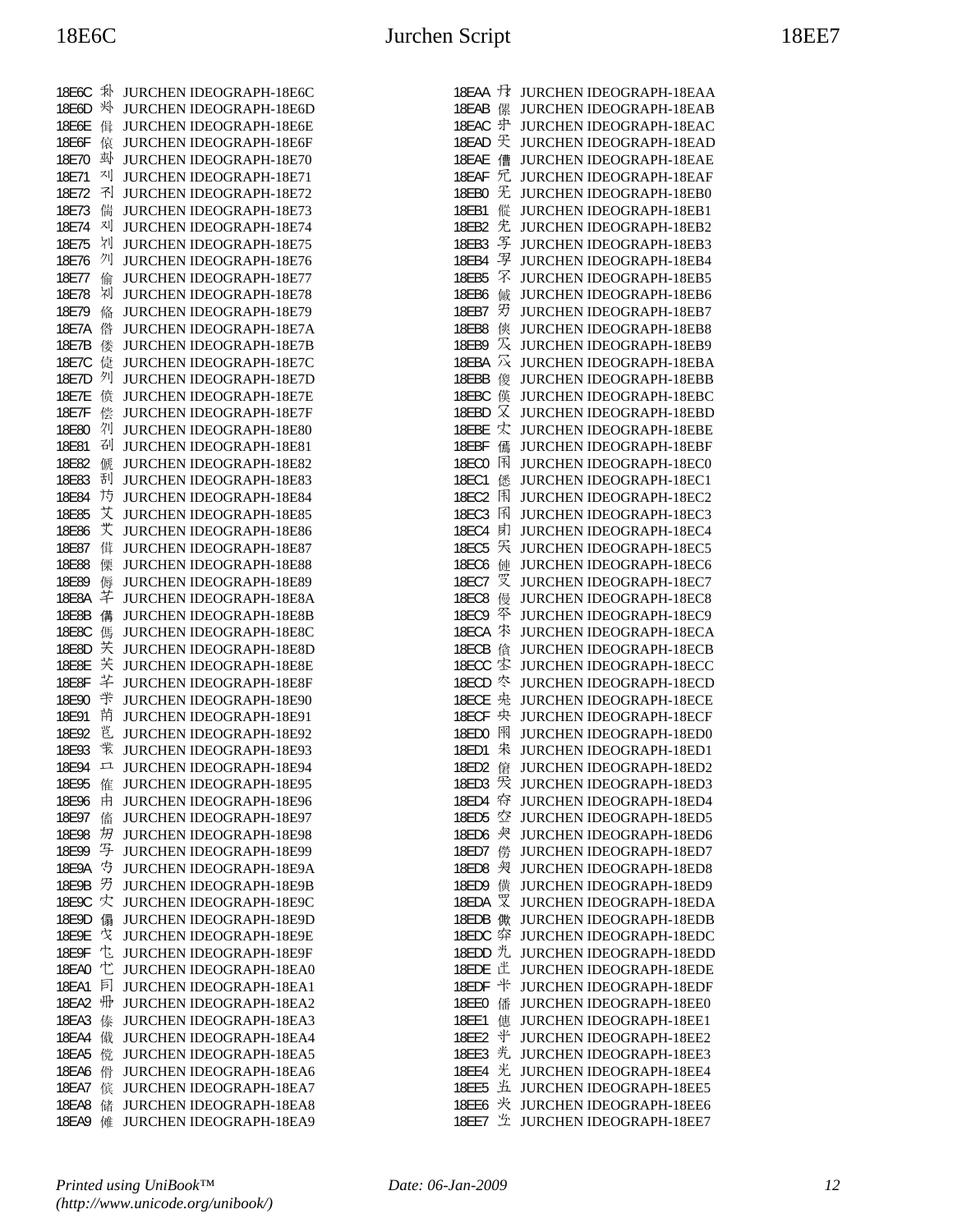| 18EE8          | 半      | JURCHEN IDEOGRAPH-18EE8                                   |
|----------------|--------|-----------------------------------------------------------|
| 18EE9          | 关      | JURCHEN IDEOGRAPH-18EE9                                   |
| 18EEA          | 僪      | JURCHEN IDEOGRAPH-18EEA                                   |
| 18EEB          | 僫      | <b>JURCHEN IDEOGRAPH-18EEB</b>                            |
| 18EEC          | 僬      | JURCHEN IDEOGRAPH-18EEC                                   |
| 18EED          | 出      | JURCHEN IDEOGRAPH-18EED                                   |
| 18EEE          | 迷      | <b>JURCHEN IDEOGRAPH-18EEE</b>                            |
| 18EEF          | 芇      | JURCHEN IDEOGRAPH-18EEF                                   |
| 18EF0<br>18EF1 | 僰<br>芳 | JURCHEN IDEOGRAPH-18EF0                                   |
| 18EF2          | 芰      | JURCHEN IDEOGRAPH-18EF1<br>JURCHEN IDEOGRAPH-18EF2        |
| 18EF3          | 傈      | JURCHEN IDEOGRAPH-18EF3                                   |
| 18EF4          | 芠      | JURCHEN IDEOGRAPH-18EF4                                   |
| 18EF5          | 米      | JURCHEN IDEOGRAPH-18EF5                                   |
| 18EF6          | 光      | JURCHEN IDEOGRAPH-18EF6                                   |
| 18EF7          | 僷      | JURCHEN IDEOGRAPH-18EF7                                   |
| 18EF8          | 僸      | JURCHEN IDEOGRAPH-18EF8                                   |
| 18EF9          | 弋      | JURCHEN IDEOGRAPH-18EF9                                   |
| 18EFA          | 当      | JURCHEN IDEOGRAPH-18EFA                                   |
| 18EFB          | 光      | <b>JURCHEN IDEOGRAPH-18EFB</b>                            |
| 18EFC          | 僼      | JURCHEN IDEOGRAPH-18EFC                                   |
| 18EFD          | 僽      | JURCHEN IDEOGRAPH-18EFD                                   |
| 18EFE          | 发      | JURCHEN IDEOGRAPH-18EFE                                   |
| 18EFF          | 僿      | JURCHEN IDEOGRAPH-18EFF                                   |
| 18F00          | 岌      | JURCHEN IDEOGRAPH-18F00                                   |
| 18F01          | 尚      | JURCHEN IDEOGRAPH-18F01                                   |
| 18F02          | 尚      | JURCHEN IDEOGRAPH-18F02                                   |
| 18F03          | 芮<br>鼡 | JURCHEN IDEOGRAPH-18F03                                   |
| 18F04<br>18F05 | 儅      | JURCHEN IDEOGRAPH-18F04<br>JURCHEN IDEOGRAPH-18F05        |
| 18F06          | 米      | JURCHEN IDEOGRAPH-18F06                                   |
| 18F07          | 戋      | JURCHEN IDEOGRAPH-18F07                                   |
| 18F08          | 学      | <b>JURCHEN IDEOGRAPH-18F08</b>                            |
| 18F09          | 耑      | JURCHEN IDEOGRAPH-18F09                                   |
| 18F0A          | 儊      | JURCHEN IDEOGRAPH-18F0A                                   |
| 18F0B          | 羙      | JURCHEN IDEOGRAPH-18F0B                                   |
| 18F0C          | 米      | JURCHEN IDEOGRAPH-18F0C                                   |
| 18F0D          | 米      | JURCHEN IDEOGRAPH-18F0D                                   |
| 18F0E          | 半      | JURCHEN IDEOGRAPH-18F0E                                   |
| 18F0F          | 儏      | JURCHEN IDEOGRAPH-18F0F                                   |
| 18F10          | 尚      | JURCHEN IDEOGRAPH-18F10                                   |
| 18F11          | 儑      | <b>JURCHEN IDEOGRAPH-18F11</b>                            |
| 18F12          | 闲      | <b>JURCHEN IDEOGRAPH-18F12</b>                            |
| 18F13          | 儓      | <b>JURCHEN IDEOGRAPH-18F13</b>                            |
| 18F14          | 犬<br>羑 | JURCHEN IDEOGRAPH-18F14                                   |
| 18F15<br>18F16 | 蚩      | JURCHEN IDEOGRAPH-18F15<br><b>JURCHEN IDEOGRAPH-18F16</b> |
| 18F17          | 邕      | <b>JURCHEN IDEOGRAPH-18F17</b>                            |
| 18F18          | 岸      | <b>JURCHEN IDEOGRAPH-18F18</b>                            |
| 18F19          | 守      | JURCHEN IDEOGRAPH-18F19                                   |
| 18F1A          | 屴      | <b>JURCHEN IDEOGRAPH-18F1A</b>                            |
| 18F1B          | 义      | JURCHEN IDEOGRAPH-18F1B                                   |
| 18F1C          | 厽      | <b>JURCHEN IDEOGRAPH-18F1C</b>                            |
| 18F1D          | 坣      | JURCHEN IDEOGRAPH-18F1D                                   |
| 18F1E          | 汖      | JURCHEN IDEOGRAPH-18F1E                                   |
| 18F1F          | 汖      | JURCHEN IDEOGRAPH-18F1F                                   |
| 18F20          | 儠      | <b>JURCHEN IDEOGRAPH-18F20</b>                            |
| 18F21          | 岁      | <b>JURCHEN IDEOGRAPH-18F21</b>                            |
| 18F22          | 儢      | <b>JURCHEN IDEOGRAPH-18F22</b>                            |
| 18F23          | 峑      | <b>JURCHEN IDEOGRAPH-18F23</b>                            |
| 18F24          | 儤      | <b>JURCHEN IDEOGRAPH-18F24</b>                            |
| 18F25          | 儥      | JURCHEN IDEOGRAPH-18F25                                   |

| 18F26 | 儦 | <b>JURCHEN IDEOGRAPH-18F26</b> |
|-------|---|--------------------------------|
| 18F27 | 仚 | <b>JURCHEN IDEOGRAPH-18F27</b> |
| 18F28 | 炭 | <b>JURCHEN IDEOGRAPH-18F28</b> |
| 18F29 | 儩 | JURCHEN IDEOGRAPH-18F29        |
| 18F2A | 英 | JURCHEN IDEOGRAPH-18F2A        |
| 18F2B | 儫 | JURCHEN IDEOGRAPH-18F2B        |
| 18F2C | □ | JURCHEN IDEOGRAPH-18F2C        |
| 18F2D | 兄 | JURCHEN IDEOGRAPH-18F2D        |
| 18F2E | 儮 | <b>JURCHEN IDEOGRAPH-18F2E</b> |
| 18F2F | 뮷 | <b>JURCHEN IDEOGRAPH-18F2F</b> |
| 18F30 | 儰 | JURCHEN IDEOGRAPH-18F30        |
| 18F31 | 宅 | JURCHEN IDEOGRAPH-18F31        |
| 18F32 | 导 | JURCHEN IDEOGRAPH-18F32        |
| 18F33 | 号 | <b>JURCHEN IDEOGRAPH-18F33</b> |
| 18F34 | 号 | <b>JURCHEN IDEOGRAPH-18F34</b> |
| 18F35 | 旲 | JURCHEN IDEOGRAPH-18F35        |
| 18F36 | 儶 | <b>JURCHEN IDEOGRAPH-18F36</b> |
| 18F37 | 另 | JURCHEN IDEOGRAPH-18F37        |
| 18F38 | 呈 | JURCHEN IDEOGRAPH-18F38        |
| 18F39 | 呆 | JURCHEN IDEOGRAPH-18F39        |
| 18F3A | 呆 | JURCHEN IDEOGRAPH-18F3A        |
| 18F3B | 叐 | <b>JURCHEN IDEOGRAPH-18F3B</b> |
| 18F3C | 旡 | JURCHEN IDEOGRAPH-18F3C        |
| 18F3D | 儽 | <b>JURCHEN IDEOGRAPH-18F3D</b> |
| 18F3E | 儾 | <b>JURCHEN IDEOGRAPH-18F3E</b> |
| 18F3F | 戻 | JURCHEN IDEOGRAPH-18F3F        |
| 18F40 | 易 | JURCHEN IDEOGRAPH-18F40        |
| 18F41 | 早 | JURCHEN IDEOGRAPH-18F41        |
| 18F42 | 焽 | JURCHEN IDEOGRAPH-18F42        |
| 18F43 | 显 | <b>JURCHEN IDEOGRAPH-18F43</b> |
| 18F44 | 旲 | <b>JURCHEN IDEOGRAPH-18F44</b> |
| 18F45 | 囷 | JURCHEN IDEOGRAPH-18F45        |
| 18F46 | 鴞 | <b>JURCHEN IDEOGRAPH-18F46</b> |
| 18F47 | 日 | JURCHEN IDEOGRAPH-18F47        |
| 18F48 | 日 | <b>JURCHEN IDEOGRAPH-18F48</b> |
| 18F49 | 兄 | <b>JURCHEN IDEOGRAPH-18F49</b> |
| 18F4A | 寻 | JURCHEN IDEOGRAPH-18F4A        |
| 18F4B | 早 | <b>JURCHEN IDEOGRAPH-18F4B</b> |
| 18F4C | 早 | <b>JURCHEN IDEOGRAPH-18F4C</b> |
| 18F4D | 旼 | JURCHEN IDEOGRAPH-18F4D        |
| 18F4E | 롞 | <b>JURCHEN IDEOGRAPH-18F4E</b> |
| 18F4F | 旡 | <b>JURCHEN IDEOGRAPH-18F4F</b> |
| 18F50 | 亭 | <b>JURCHEN IDEOGRAPH-18F50</b> |
| 18F51 | 兑 | JURCHEN IDEOGRAPH-18F51        |
| 18F52 | 晃 | JURCHEN IDEOGRAPH-18F52        |
| 18F53 | 晃 | JURCHEN IDEOGRAPH-18F53        |
| 18F54 | 中 | <b>JURCHEN IDEOGRAPH-18F54</b> |
| 18F55 | 中 | <b>JURCHEN IDEOGRAPH-18F55</b> |
| 18F56 | 兖 | <b>JURCHEN IDEOGRAPH-18F56</b> |
| 18F57 | 兂 | JURCHEN IDEOGRAPH-18F57        |
| 18F58 | 焸 | <b>JURCHEN IDEOGRAPH-18F58</b> |
| 18F59 | 兙 | JURCHEN IDEOGRAPH-18F59        |
| 18F5A | 甹 | JURCHEN IDEOGRAPH-18F5A        |
| 18F5B | 兛 | <b>JURCHEN IDEOGRAPH-18F5B</b> |
| 18F5C | 丐 | <b>JURCHEN IDEOGRAPH-18F5C</b> |
| 18F5D | 兝 | <b>JURCHEN IDEOGRAPH-18F5D</b> |
| 18F5E | 兞 | JURCHEN IDEOGRAPH-18F5E        |
| 18F5F | 毛 | JURCHEN IDEOGRAPH-18F5F        |
| 18F60 | 兠 | JURCHEN IDEOGRAPH-18F60        |
| 18F61 | 兡 | <b>JURCHEN IDEOGRAPH-18F61</b> |
| 18F62 | 曳 | JURCHEN IDEOGRAPH-18F62        |
| 18F63 | 兣 | JURCHEN IDEOGRAPH-18F63        |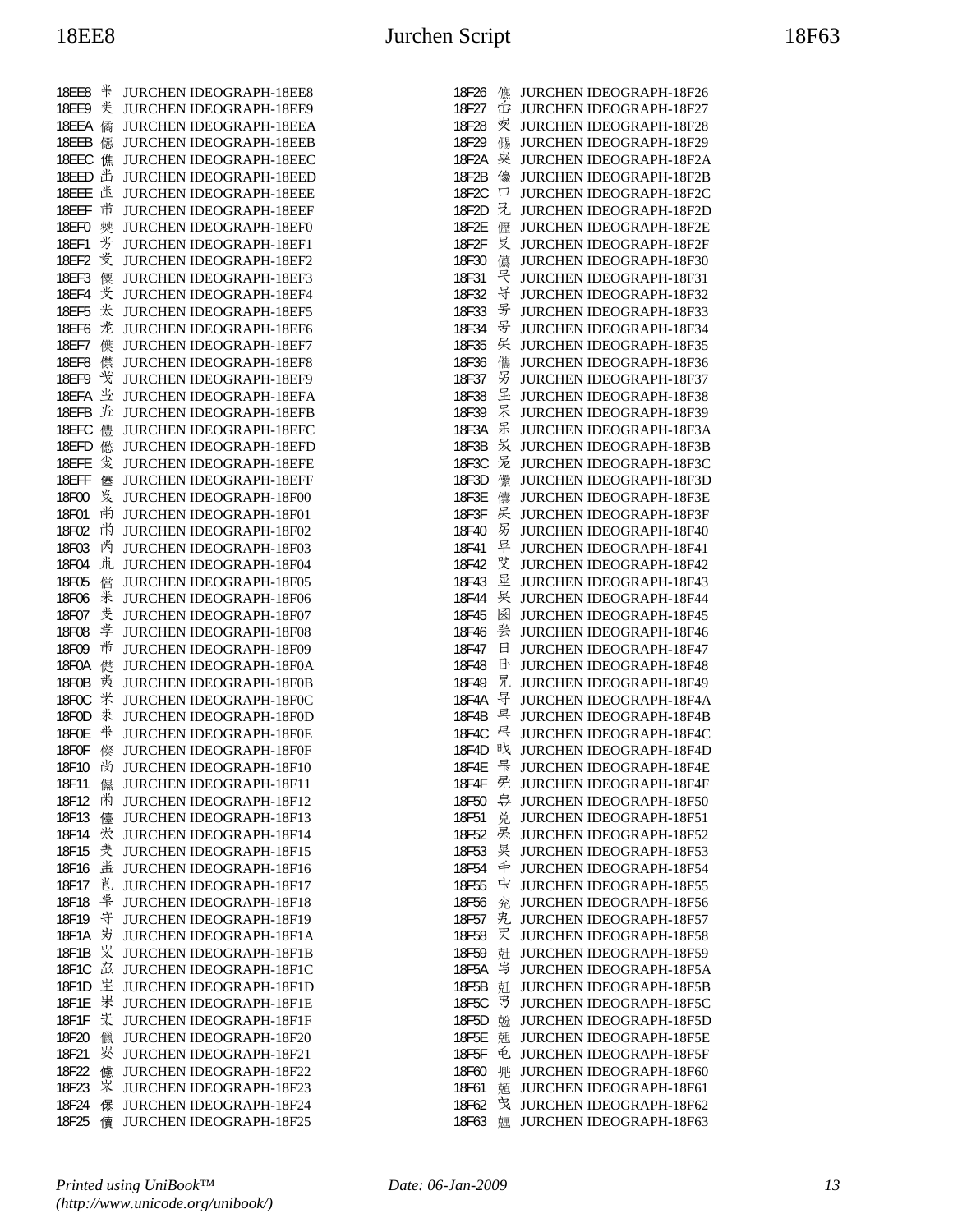| 18F64        | 車 | JURCHEN IDEOGRAPH-18F64        |
|--------------|---|--------------------------------|
| 18F65        | 灭 | JURCHEN IDEOGRAPH-18F65        |
|              | 灭 |                                |
| 18F66        |   | <b>JURCHEN IDEOGRAPH-18F66</b> |
| 18F67        | 內 | <b>JURCHEN IDEOGRAPH-18F67</b> |
| 18F68        | 夹 | JURCHEN IDEOGRAPH-18F68        |
| 18F69        | 夾 | JURCHEN IDEOGRAPH-18F69        |
| 18F6A        | 曱 | JURCHEN IDEOGRAPH-18F6A        |
|              |   |                                |
| 18F6B        | 币 | <b>JURCHEN IDEOGRAPH-18F6B</b> |
| 18F6C        | 币 | JURCHEN IDEOGRAPH-18F6C        |
| 18F6D        | 手 | JURCHEN IDEOGRAPH-18F6D        |
| 18F6E        | 束 | <b>JURCHEN IDEOGRAPH-18F6E</b> |
| 18F6F        | 兯 | <b>JURCHEN IDEOGRAPH-18F6F</b> |
|              |   |                                |
| 18F70        | 兰 | <b>JURCHEN IDEOGRAPH-18F70</b> |
| 18F71        | 吏 | JURCHEN IDEOGRAPH-18F71        |
| 18F72        | 兲 | JURCHEN IDEOGRAPH-18F72        |
| 18F73        | 关 | JURCHEN IDEOGRAPH-18F73        |
| 18F74        | 兴 | JURCHEN IDEOGRAPH-18F74        |
| 18F75        | 更 | <b>JURCHEN IDEOGRAPH-18F75</b> |
|              |   |                                |
| 18F76        | 叏 | JURCHEN IDEOGRAPH-18F76        |
| 18F77        | 兂 | JURCHEN IDEOGRAPH-18F77        |
| 18F78        | 兂 | <b>JURCHEN IDEOGRAPH-18F78</b> |
| 18F79        | 兹 | JURCHEN IDEOGRAPH-18F79        |
| 18F7A        |   | <b>JURCHEN IDEOGRAPH-18F7A</b> |
|              | 兺 |                                |
| 18F7B        | 养 | JURCHEN IDEOGRAPH-18F7B        |
| 18F7C        | 他 | <b>JURCHEN IDEOGRAPH-18F7C</b> |
| 18F7D        | 兽 | JURCHEN IDEOGRAPH-18F7D        |
| 18F7E        | 丐 | JURCHEN IDEOGRAPH-18F7E        |
| 18F7F        | 藝 | JURCHEN IDEOGRAPH-18F7F        |
|              | 屶 |                                |
| 18F80        |   | <b>JURCHEN IDEOGRAPH-18F80</b> |
| 18F81        | 冁 | JURCHEN IDEOGRAPH-18F81        |
| 18F82        | 单 | JURCHEN IDEOGRAPH-18F82        |
| 18F83        | 兯 | JURCHEN IDEOGRAPH-18F83        |
| 18F84        | 束 | JURCHEN IDEOGRAPH-18F84        |
| 18F85        | 来 | <b>JURCHEN IDEOGRAPH-18F85</b> |
|              | 叏 |                                |
| 18F86        |   | <b>JURCHEN IDEOGRAPH-18F86</b> |
| 18F87        | 冇 | <b>JURCHEN IDEOGRAPH-18F87</b> |
| 18F88        | 冈 | JURCHEN IDEOGRAPH-18F88        |
| 18F89        | 衷 | JURCHEN IDEOGRAPH-18F89        |
| 18F8A        | 夷 | <b>JURCHEN IDEOGRAPH-18F8A</b> |
| 18F8B        | 禹 | <b>JURCHEN IDEOGRAPH-18F8B</b> |
|              | 看 |                                |
| 18F8C        |   | <b>JURCHEN IDEOGRAPH-18F8C</b> |
| 18F8D        | 匣 | <b>JURCHEN IDEOGRAPH-18F8D</b> |
| 18F8E        | 申 | JURCHEN IDEOGRAPH-18F8E        |
| <b>18F8F</b> | 甩 | JURCHEN IDEOGRAPH-18F8F        |
| 18F90        | 更 | <b>JURCHEN IDEOGRAPH-18F90</b> |
| 18F91        | 史 | JURCHEN IDEOGRAPH-18F91        |
| 18F92        | 曳 |                                |
|              |   | JURCHEN IDEOGRAPH-18F92        |
| 18F93        | 垚 | JURCHEN IDEOGRAPH-18F93        |
| 18F94        | 冔 | <b>JURCHEN IDEOGRAPH-18F94</b> |
| 18F95        | 氡 | <b>JURCHEN IDEOGRAPH-18F95</b> |
| 18F96        | 舌 | JURCHEN IDEOGRAPH-18F96        |
| 18F97        | 重 | <b>JURCHEN IDEOGRAPH-18F97</b> |
|              | 罗 |                                |
| 18F98        |   | <b>JURCHEN IDEOGRAPH-18F98</b> |
| 18F99        | 臾 | JURCHEN IDEOGRAPH-18F99        |
| 18F9A        | 冚 | JURCHEN IDEOGRAPH-18F9A        |
| 18F9B        | 军 | JURCHEN IDEOGRAPH-18F9B        |
| 18F9C        | 农 | JURCHEN IDEOGRAPH-18F9C        |
| 18F9D        | 늡 | JURCHEN IDEOGRAPH-18F9D        |
|              |   |                                |
| 18F9E        | 冞 | JURCHEN IDEOGRAPH-18F9E        |
| 18F9F        | 冟 | JURCHEN IDEOGRAPH-18F9F        |
| <b>18FA0</b> | 畄 | JURCHEN IDEOGRAPH-18FA0        |
| 18FA1        | 単 | JURCHEN IDEOGRAPH-18FA1        |

| 18FA2          | 畄      | <b>JURCHEN IDEOGRAPH-18FA2</b>                     |
|----------------|--------|----------------------------------------------------|
| 18FA3          | 泉      | <b>JURCHEN IDEOGRAPH-18FA3</b>                     |
| 18FA4          | 叀      | <b>JURCHEN IDEOGRAPH-18FA4</b>                     |
| 18FA5          | 重      | <b>JURCHEN IDEOGRAPH-18FA5</b>                     |
| 18FA6          | 東      | <b>JURCHEN IDEOGRAPH-18FA6</b>                     |
| <b>18FA7</b>   | 冧      | <b>JURCHEN IDEOGRAPH-18FA7</b>                     |
| <b>18FA8</b>   | 更      | JURCHEN IDEOGRAPH-18FA8                            |
|                | 兎      |                                                    |
| 18FA9          |        | JURCHEN IDEOGRAPH-18FA9                            |
| 18FAA          | 更      | <b>JURCHEN IDEOGRAPH-18FAA</b>                     |
| 18FAB          | 東      | <b>JURCHEN IDEOGRAPH-18FAB</b>                     |
| 18FAC          | 臾      | <b>JURCHEN IDEOGRAPH-18FAC</b>                     |
| 18FAD          | 庿      | <b>JURCHEN IDEOGRAPH-18FAD</b>                     |
| 18FAE          | 江      | JURCHEN IDEOGRAPH-18FAE                            |
| 18FAF          | 冯      | <b>JURCHEN IDEOGRAPH-18FAF</b>                     |
| 18FB0          | 袖      | <b>JURCHEN IDEOGRAPH-18FB0</b>                     |
| 18FB1          | 1      | <b>JURCHEN IDEOGRAPH-18FB1</b>                     |
| 18FB2          | 彡      | <b>JURCHEN IDEOGRAPH-18FB2</b>                     |
| 18FB3          | 彑      | JURCHEN IDEOGRAPH-18FB3                            |
| 18FB4          | 手      | <b>JURCHEN IDEOGRAPH-18FB4</b>                     |
| 18FB5          | 亐      | <b>JURCHEN IDEOGRAPH-18FB5</b>                     |
| 18FB6          | 长      | <b>JURCHEN IDEOGRAPH-18FB6</b>                     |
| 18FB7          | 千      | <b>JURCHEN IDEOGRAPH-18FB7</b>                     |
| <b>18FB8</b>   | 千      | JURCHEN IDEOGRAPH-18FB8                            |
| 18FB9          | 冹      | <b>JURCHEN IDEOGRAPH-18FB9</b>                     |
| 18FBA          | 攵      | <b>JURCHEN IDEOGRAPH-18FBA</b>                     |
| 18FBB          | 冻      | <b>JURCHEN IDEOGRAPH-18FBB</b>                     |
| 18FBC          | 夭      | <b>JURCHEN IDEOGRAPH-18FBC</b>                     |
| 18FBD          | 万      | JURCHEN IDEOGRAPH-18FBD                            |
| 18FBE          | 叐      | JURCHEN IDEOGRAPH-18FBE                            |
| 18FBF          | 亏      | <b>JURCHEN IDEOGRAPH-18FBF</b>                     |
| <b>18FC0</b>   | 净      | <b>JURCHEN IDEOGRAPH-18FC0</b>                     |
| 18FC1          | 凁      | <b>JURCHEN IDEOGRAPH-18FC1</b>                     |
| <b>18FC2</b>   | 仟      | <b>JURCHEN IDEOGRAPH-18FC2</b>                     |
| 18FC3          | 凃      | <b>JURCHEN IDEOGRAPH-18FC3</b>                     |
| <b>18FC4</b>   | 夭      | <b>JURCHEN IDEOGRAPH-18FC4</b>                     |
| <b>18FC5</b>   | 夭      | <b>JURCHEN IDEOGRAPH-18FC5</b>                     |
| <b>18FC6</b>   | 刃      | <b>JURCHEN IDEOGRAPH-18FC6</b>                     |
| 18FC7          | 凇      | JURCHEN IDEOGRAPH-18FC7                            |
| <b>18FC8</b>   | 艻      | JURCHEN IDEOGRAPH-18FC8                            |
| <b>18FC9</b>   | 艻      | JURCHEN IDEOGRAPH-18FC9                            |
| 18FCA          | 淸      | <b>JURCHEN IDEOGRAPH-18FCA</b>                     |
|                |        |                                                    |
| 18FCB<br>18FCC | ガ<br>氺 | JURCHEN IDEOGRAPH-18FCB<br>JURCHEN IDEOGRAPH-18FCC |
| 18FCD          | 夃      | <b>JURCHEN IDEOGRAPH-18FCD</b>                     |
| 18FCE          | 凎      | <b>JURCHEN IDEOGRAPH-18FCE</b>                     |
| 18FCF          | 反      | <b>JURCHEN IDEOGRAPH-18FCF</b>                     |
| 18FD0          |        | <b>JURCHEN IDEOGRAPH-18FD0</b>                     |
|                | 湮<br>丢 |                                                    |
| 18FD1          | 连      | JURCHEN IDEOGRAPH-18FD1                            |
| 18FD2          | 丰      | JURCHEN IDEOGRAPH-18FD2                            |
| 18FD3          |        | JURCHEN IDEOGRAPH-18FD3                            |
| 18FD4          | 凔      | <b>JURCHEN IDEOGRAPH-18FD4</b>                     |
| 18FD5          | 夭      | JURCHEN IDEOGRAPH-18FD5                            |
| 18FD6          | 禿      | <b>JURCHEN IDEOGRAPH-18FD6</b>                     |
| 18FD7          | 凗      | JURCHEN IDEOGRAPH-18FD7                            |
| 18FD8          | 巫      | JURCHEN IDEOGRAPH-18FD8                            |
| 18FD9          | 凙      | <b>JURCHEN IDEOGRAPH-18FD9</b>                     |
| 18FDA          | 凚      | <b>JURCHEN IDEOGRAPH-18FDA</b>                     |
| 18FDB          | 圡      | <b>JURCHEN IDEOGRAPH-18FDB</b>                     |
| 18FDC          | 仹      | JURCHEN IDEOGRAPH-18FDC                            |
| 18FDD          | 五      | JURCHEN IDEOGRAPH-18FDD                            |
| 18FDE          | 乏      | JURCHEN IDEOGRAPH-18FDE                            |
| 18FDF          | 瀆      | <b>JURCHEN IDEOGRAPH-18FDF</b>                     |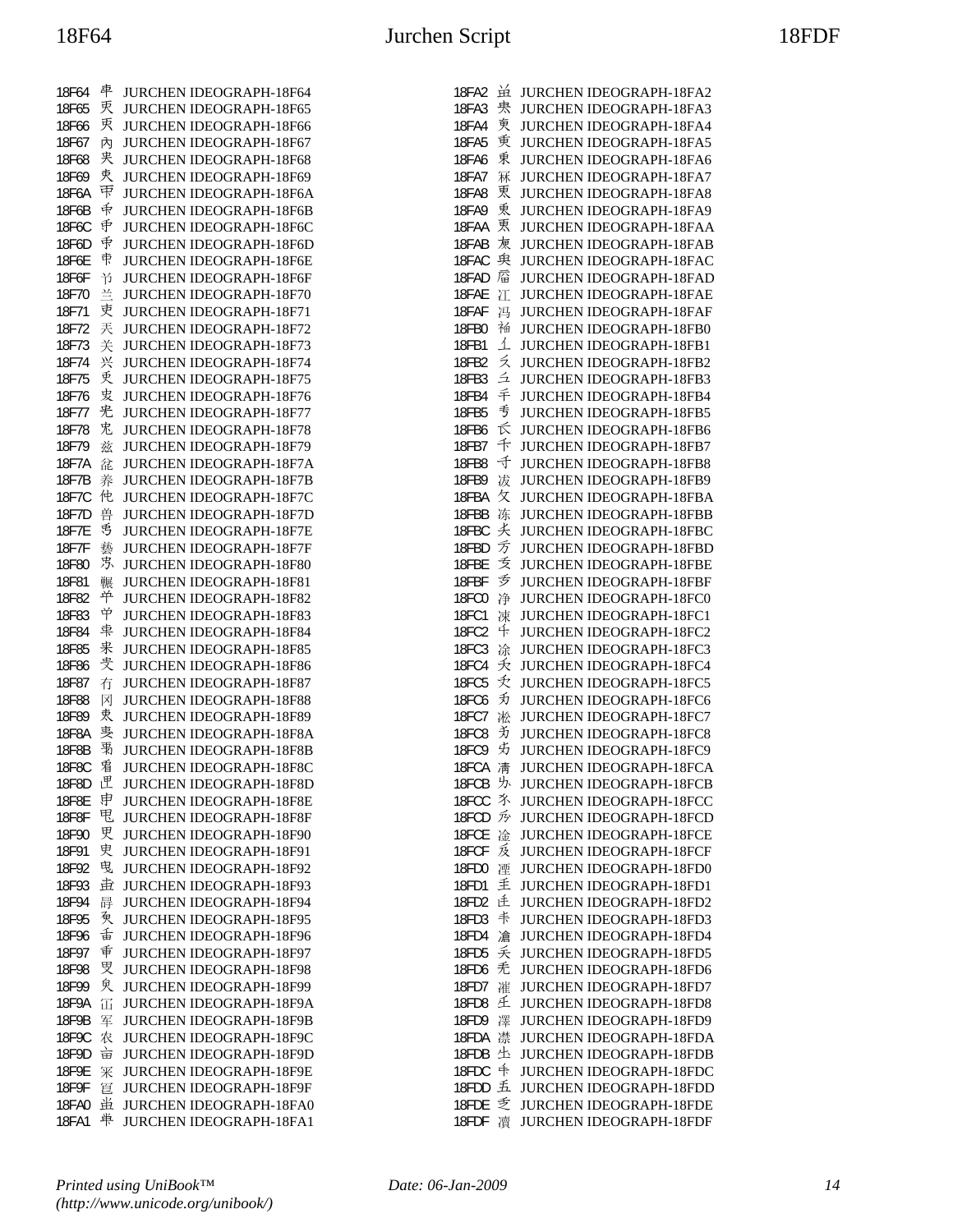| 反<br><b>18FE0</b><br>JURCHEN IDEOGRAPH-18FE0<br>币<br>18FE1<br>JURCHEN IDEOGRAPH-18FE1<br>叐<br>18FE2<br>JURCHEN IDEOGRAPH-18FE2<br>18FE3<br>凣<br>JURCHEN IDEOGRAPH-18FE3<br>18FE4<br>JURCHEN IDEOGRAPH-18FE4<br>凤<br>叐<br>JURCHEN IDEOGRAPH-18FE5<br>18FE5<br>叐<br>18FE6<br><b>JURCHEN IDEOGRAPH-18FE6</b><br>万<br>18FE7<br>JURCHEN IDEOGRAPH-18FE7<br><b>JURCHEN IDEOGRAPH-18FE8</b><br><b>18FE8</b><br>凨<br>禾<br>18FE9<br>JURCHEN IDEOGRAPH-18FE9<br>叐<br><b>JURCHEN IDEOGRAPH-18FEA</b><br>18FEA<br>凫<br><b>JURCHEN IDEOGRAPH-18FEB</b><br>18FEB<br>夭<br>18FEC<br><b>JURCHEN IDEOGRAPH-18FEC</b><br>夭<br>18FED<br>JURCHEN IDEOGRAPH-18FED<br>叐<br>18FEE<br><b>JURCHEN IDEOGRAPH-18FEE</b><br>18FEF<br>凯<br>JURCHEN IDEOGRAPH-18FEF<br>叐<br>18FF0<br>JURCHEN IDEOGRAPH-18FF0<br>亥<br>18FF1<br><b>JURCHEN IDEOGRAPH-18FF1</b><br>夭<br>18FF2<br><b>JURCHEN IDEOGRAPH-18FF2</b><br>広<br>18FF3<br>JURCHEN IDEOGRAPH-18FF3<br>异<br>18FF4<br>JURCHEN IDEOGRAPH-18FF4<br>乏<br>JURCHEN IDEOGRAPH-18FF5<br>18FF5<br>丒<br><b>18FF6</b><br><b>JURCHEN IDEOGRAPH-18FF6</b><br>宁<br>18FF7<br><b>JURCHEN IDEOGRAPH-18FF7</b><br>平<br><b>18FF8</b><br><b>JURCHEN IDEOGRAPH-18FF8</b><br>兂<br>18FF9<br>JURCHEN IDEOGRAPH-18FF9<br>币<br>JURCHEN IDEOGRAPH-18FFA<br>18FFA<br>18FFB<br>击<br><b>JURCHEN IDEOGRAPH-18FFB</b><br>18FFC<br>JURCHEN IDEOGRAPH-18FFC<br>凼<br>舟<br>18FFD<br><b>JURCHEN IDEOGRAPH-18FFD</b><br>刃<br>18FFE<br><b>JURCHEN IDEOGRAPH-18FFE</b><br>18FFF<br>凿<br><b>JURCHEN IDEOGRAPH-18FFF</b><br>靑<br>19000<br>JURCHEN IDEOGRAPH-19000<br>兎<br>19001<br>JURCHEN IDEOGRAPH-19001<br>无<br>19002<br>JURCHEN IDEOGRAPH-19002<br>夅<br>19003<br>JURCHEN IDEOGRAPH-19003<br>丢<br>19004<br><b>JURCHEN IDEOGRAPH-19004</b><br>重<br>JURCHEN IDEOGRAPH-19005<br>19005<br>违<br>19006<br><b>JURCHEN IDEOGRAPH-19006</b><br>秃<br>19007<br>JURCHEN IDEOGRAPH-19007<br>乕<br>19008<br><b>JURCHEN IDEOGRAPH-19008</b><br>JURCHEN IDEOGRAPH-19009<br>19009<br>刉<br>可<br>1900A<br><b>JURCHEN IDEOGRAPH-1900A</b><br>夹<br>1900B<br><b>JURCHEN IDEOGRAPH-1900B</b><br>1900C<br>JURCHEN IDEOGRAPH-1900C<br>刌<br>刍<br><b>JURCHEN IDEOGRAPH-1900D</b><br>1900D<br>丢<br>JURCHEN IDEOGRAPH-1900E<br>1900E<br>1900F<br>刏<br>JURCHEN IDEOGRAPH-1900F<br>刐<br>19010<br><b>JURCHEN IDEOGRAPH-19010</b><br>屯<br>19011<br>JURCHEN IDEOGRAPH-19011<br>禾<br>19012<br>JURCHEN IDEOGRAPH-19012<br>币<br>19013<br>JURCHEN IDEOGRAPH-19013<br>丙<br>19014<br><b>JURCHEN IDEOGRAPH-19014</b><br>禾<br>19015<br>JURCHEN IDEOGRAPH-19015<br>孟<br>JURCHEN IDEOGRAPH-19016<br>19016<br>乖<br>19017<br>JURCHEN IDEOGRAPH-19017<br>右<br>19018<br>JURCHEN IDEOGRAPH-19018<br>19019<br>JURCHEN IDEOGRAPH-19019<br>则<br>1901A<br>刚<br>JURCHEN IDEOGRAPH-1901A<br>1901B<br>创<br>JURCHEN IDEOGRAPH-1901B<br>1901C<br>刜<br>JURCHEN IDEOGRAPH-1901C<br>秀<br>1901D |  |                         |
|--------------------------------------------------------------------------------------------------------------------------------------------------------------------------------------------------------------------------------------------------------------------------------------------------------------------------------------------------------------------------------------------------------------------------------------------------------------------------------------------------------------------------------------------------------------------------------------------------------------------------------------------------------------------------------------------------------------------------------------------------------------------------------------------------------------------------------------------------------------------------------------------------------------------------------------------------------------------------------------------------------------------------------------------------------------------------------------------------------------------------------------------------------------------------------------------------------------------------------------------------------------------------------------------------------------------------------------------------------------------------------------------------------------------------------------------------------------------------------------------------------------------------------------------------------------------------------------------------------------------------------------------------------------------------------------------------------------------------------------------------------------------------------------------------------------------------------------------------------------------------------------------------------------------------------------------------------------------------------------------------------------------------------------------------------------------------------------------------------------------------------------------------------------------------------------------------------------------------------------------------------------------------------------------------------------------------------------------------------------------------------------------------------------------------------------------------------------------------------------------------------------------------------------------------------------------------------------------------------------------------------------------------------------------------------------------------------------------------------------------------------------------------------------------------------------|--|-------------------------|
|                                                                                                                                                                                                                                                                                                                                                                                                                                                                                                                                                                                                                                                                                                                                                                                                                                                                                                                                                                                                                                                                                                                                                                                                                                                                                                                                                                                                                                                                                                                                                                                                                                                                                                                                                                                                                                                                                                                                                                                                                                                                                                                                                                                                                                                                                                                                                                                                                                                                                                                                                                                                                                                                                                                                                                                                              |  |                         |
|                                                                                                                                                                                                                                                                                                                                                                                                                                                                                                                                                                                                                                                                                                                                                                                                                                                                                                                                                                                                                                                                                                                                                                                                                                                                                                                                                                                                                                                                                                                                                                                                                                                                                                                                                                                                                                                                                                                                                                                                                                                                                                                                                                                                                                                                                                                                                                                                                                                                                                                                                                                                                                                                                                                                                                                                              |  |                         |
|                                                                                                                                                                                                                                                                                                                                                                                                                                                                                                                                                                                                                                                                                                                                                                                                                                                                                                                                                                                                                                                                                                                                                                                                                                                                                                                                                                                                                                                                                                                                                                                                                                                                                                                                                                                                                                                                                                                                                                                                                                                                                                                                                                                                                                                                                                                                                                                                                                                                                                                                                                                                                                                                                                                                                                                                              |  |                         |
|                                                                                                                                                                                                                                                                                                                                                                                                                                                                                                                                                                                                                                                                                                                                                                                                                                                                                                                                                                                                                                                                                                                                                                                                                                                                                                                                                                                                                                                                                                                                                                                                                                                                                                                                                                                                                                                                                                                                                                                                                                                                                                                                                                                                                                                                                                                                                                                                                                                                                                                                                                                                                                                                                                                                                                                                              |  |                         |
|                                                                                                                                                                                                                                                                                                                                                                                                                                                                                                                                                                                                                                                                                                                                                                                                                                                                                                                                                                                                                                                                                                                                                                                                                                                                                                                                                                                                                                                                                                                                                                                                                                                                                                                                                                                                                                                                                                                                                                                                                                                                                                                                                                                                                                                                                                                                                                                                                                                                                                                                                                                                                                                                                                                                                                                                              |  |                         |
|                                                                                                                                                                                                                                                                                                                                                                                                                                                                                                                                                                                                                                                                                                                                                                                                                                                                                                                                                                                                                                                                                                                                                                                                                                                                                                                                                                                                                                                                                                                                                                                                                                                                                                                                                                                                                                                                                                                                                                                                                                                                                                                                                                                                                                                                                                                                                                                                                                                                                                                                                                                                                                                                                                                                                                                                              |  |                         |
|                                                                                                                                                                                                                                                                                                                                                                                                                                                                                                                                                                                                                                                                                                                                                                                                                                                                                                                                                                                                                                                                                                                                                                                                                                                                                                                                                                                                                                                                                                                                                                                                                                                                                                                                                                                                                                                                                                                                                                                                                                                                                                                                                                                                                                                                                                                                                                                                                                                                                                                                                                                                                                                                                                                                                                                                              |  |                         |
|                                                                                                                                                                                                                                                                                                                                                                                                                                                                                                                                                                                                                                                                                                                                                                                                                                                                                                                                                                                                                                                                                                                                                                                                                                                                                                                                                                                                                                                                                                                                                                                                                                                                                                                                                                                                                                                                                                                                                                                                                                                                                                                                                                                                                                                                                                                                                                                                                                                                                                                                                                                                                                                                                                                                                                                                              |  |                         |
|                                                                                                                                                                                                                                                                                                                                                                                                                                                                                                                                                                                                                                                                                                                                                                                                                                                                                                                                                                                                                                                                                                                                                                                                                                                                                                                                                                                                                                                                                                                                                                                                                                                                                                                                                                                                                                                                                                                                                                                                                                                                                                                                                                                                                                                                                                                                                                                                                                                                                                                                                                                                                                                                                                                                                                                                              |  |                         |
|                                                                                                                                                                                                                                                                                                                                                                                                                                                                                                                                                                                                                                                                                                                                                                                                                                                                                                                                                                                                                                                                                                                                                                                                                                                                                                                                                                                                                                                                                                                                                                                                                                                                                                                                                                                                                                                                                                                                                                                                                                                                                                                                                                                                                                                                                                                                                                                                                                                                                                                                                                                                                                                                                                                                                                                                              |  |                         |
|                                                                                                                                                                                                                                                                                                                                                                                                                                                                                                                                                                                                                                                                                                                                                                                                                                                                                                                                                                                                                                                                                                                                                                                                                                                                                                                                                                                                                                                                                                                                                                                                                                                                                                                                                                                                                                                                                                                                                                                                                                                                                                                                                                                                                                                                                                                                                                                                                                                                                                                                                                                                                                                                                                                                                                                                              |  |                         |
|                                                                                                                                                                                                                                                                                                                                                                                                                                                                                                                                                                                                                                                                                                                                                                                                                                                                                                                                                                                                                                                                                                                                                                                                                                                                                                                                                                                                                                                                                                                                                                                                                                                                                                                                                                                                                                                                                                                                                                                                                                                                                                                                                                                                                                                                                                                                                                                                                                                                                                                                                                                                                                                                                                                                                                                                              |  |                         |
|                                                                                                                                                                                                                                                                                                                                                                                                                                                                                                                                                                                                                                                                                                                                                                                                                                                                                                                                                                                                                                                                                                                                                                                                                                                                                                                                                                                                                                                                                                                                                                                                                                                                                                                                                                                                                                                                                                                                                                                                                                                                                                                                                                                                                                                                                                                                                                                                                                                                                                                                                                                                                                                                                                                                                                                                              |  |                         |
|                                                                                                                                                                                                                                                                                                                                                                                                                                                                                                                                                                                                                                                                                                                                                                                                                                                                                                                                                                                                                                                                                                                                                                                                                                                                                                                                                                                                                                                                                                                                                                                                                                                                                                                                                                                                                                                                                                                                                                                                                                                                                                                                                                                                                                                                                                                                                                                                                                                                                                                                                                                                                                                                                                                                                                                                              |  |                         |
|                                                                                                                                                                                                                                                                                                                                                                                                                                                                                                                                                                                                                                                                                                                                                                                                                                                                                                                                                                                                                                                                                                                                                                                                                                                                                                                                                                                                                                                                                                                                                                                                                                                                                                                                                                                                                                                                                                                                                                                                                                                                                                                                                                                                                                                                                                                                                                                                                                                                                                                                                                                                                                                                                                                                                                                                              |  |                         |
|                                                                                                                                                                                                                                                                                                                                                                                                                                                                                                                                                                                                                                                                                                                                                                                                                                                                                                                                                                                                                                                                                                                                                                                                                                                                                                                                                                                                                                                                                                                                                                                                                                                                                                                                                                                                                                                                                                                                                                                                                                                                                                                                                                                                                                                                                                                                                                                                                                                                                                                                                                                                                                                                                                                                                                                                              |  |                         |
|                                                                                                                                                                                                                                                                                                                                                                                                                                                                                                                                                                                                                                                                                                                                                                                                                                                                                                                                                                                                                                                                                                                                                                                                                                                                                                                                                                                                                                                                                                                                                                                                                                                                                                                                                                                                                                                                                                                                                                                                                                                                                                                                                                                                                                                                                                                                                                                                                                                                                                                                                                                                                                                                                                                                                                                                              |  |                         |
|                                                                                                                                                                                                                                                                                                                                                                                                                                                                                                                                                                                                                                                                                                                                                                                                                                                                                                                                                                                                                                                                                                                                                                                                                                                                                                                                                                                                                                                                                                                                                                                                                                                                                                                                                                                                                                                                                                                                                                                                                                                                                                                                                                                                                                                                                                                                                                                                                                                                                                                                                                                                                                                                                                                                                                                                              |  |                         |
|                                                                                                                                                                                                                                                                                                                                                                                                                                                                                                                                                                                                                                                                                                                                                                                                                                                                                                                                                                                                                                                                                                                                                                                                                                                                                                                                                                                                                                                                                                                                                                                                                                                                                                                                                                                                                                                                                                                                                                                                                                                                                                                                                                                                                                                                                                                                                                                                                                                                                                                                                                                                                                                                                                                                                                                                              |  |                         |
|                                                                                                                                                                                                                                                                                                                                                                                                                                                                                                                                                                                                                                                                                                                                                                                                                                                                                                                                                                                                                                                                                                                                                                                                                                                                                                                                                                                                                                                                                                                                                                                                                                                                                                                                                                                                                                                                                                                                                                                                                                                                                                                                                                                                                                                                                                                                                                                                                                                                                                                                                                                                                                                                                                                                                                                                              |  |                         |
|                                                                                                                                                                                                                                                                                                                                                                                                                                                                                                                                                                                                                                                                                                                                                                                                                                                                                                                                                                                                                                                                                                                                                                                                                                                                                                                                                                                                                                                                                                                                                                                                                                                                                                                                                                                                                                                                                                                                                                                                                                                                                                                                                                                                                                                                                                                                                                                                                                                                                                                                                                                                                                                                                                                                                                                                              |  |                         |
|                                                                                                                                                                                                                                                                                                                                                                                                                                                                                                                                                                                                                                                                                                                                                                                                                                                                                                                                                                                                                                                                                                                                                                                                                                                                                                                                                                                                                                                                                                                                                                                                                                                                                                                                                                                                                                                                                                                                                                                                                                                                                                                                                                                                                                                                                                                                                                                                                                                                                                                                                                                                                                                                                                                                                                                                              |  |                         |
|                                                                                                                                                                                                                                                                                                                                                                                                                                                                                                                                                                                                                                                                                                                                                                                                                                                                                                                                                                                                                                                                                                                                                                                                                                                                                                                                                                                                                                                                                                                                                                                                                                                                                                                                                                                                                                                                                                                                                                                                                                                                                                                                                                                                                                                                                                                                                                                                                                                                                                                                                                                                                                                                                                                                                                                                              |  |                         |
|                                                                                                                                                                                                                                                                                                                                                                                                                                                                                                                                                                                                                                                                                                                                                                                                                                                                                                                                                                                                                                                                                                                                                                                                                                                                                                                                                                                                                                                                                                                                                                                                                                                                                                                                                                                                                                                                                                                                                                                                                                                                                                                                                                                                                                                                                                                                                                                                                                                                                                                                                                                                                                                                                                                                                                                                              |  |                         |
|                                                                                                                                                                                                                                                                                                                                                                                                                                                                                                                                                                                                                                                                                                                                                                                                                                                                                                                                                                                                                                                                                                                                                                                                                                                                                                                                                                                                                                                                                                                                                                                                                                                                                                                                                                                                                                                                                                                                                                                                                                                                                                                                                                                                                                                                                                                                                                                                                                                                                                                                                                                                                                                                                                                                                                                                              |  |                         |
|                                                                                                                                                                                                                                                                                                                                                                                                                                                                                                                                                                                                                                                                                                                                                                                                                                                                                                                                                                                                                                                                                                                                                                                                                                                                                                                                                                                                                                                                                                                                                                                                                                                                                                                                                                                                                                                                                                                                                                                                                                                                                                                                                                                                                                                                                                                                                                                                                                                                                                                                                                                                                                                                                                                                                                                                              |  |                         |
|                                                                                                                                                                                                                                                                                                                                                                                                                                                                                                                                                                                                                                                                                                                                                                                                                                                                                                                                                                                                                                                                                                                                                                                                                                                                                                                                                                                                                                                                                                                                                                                                                                                                                                                                                                                                                                                                                                                                                                                                                                                                                                                                                                                                                                                                                                                                                                                                                                                                                                                                                                                                                                                                                                                                                                                                              |  |                         |
|                                                                                                                                                                                                                                                                                                                                                                                                                                                                                                                                                                                                                                                                                                                                                                                                                                                                                                                                                                                                                                                                                                                                                                                                                                                                                                                                                                                                                                                                                                                                                                                                                                                                                                                                                                                                                                                                                                                                                                                                                                                                                                                                                                                                                                                                                                                                                                                                                                                                                                                                                                                                                                                                                                                                                                                                              |  |                         |
|                                                                                                                                                                                                                                                                                                                                                                                                                                                                                                                                                                                                                                                                                                                                                                                                                                                                                                                                                                                                                                                                                                                                                                                                                                                                                                                                                                                                                                                                                                                                                                                                                                                                                                                                                                                                                                                                                                                                                                                                                                                                                                                                                                                                                                                                                                                                                                                                                                                                                                                                                                                                                                                                                                                                                                                                              |  |                         |
|                                                                                                                                                                                                                                                                                                                                                                                                                                                                                                                                                                                                                                                                                                                                                                                                                                                                                                                                                                                                                                                                                                                                                                                                                                                                                                                                                                                                                                                                                                                                                                                                                                                                                                                                                                                                                                                                                                                                                                                                                                                                                                                                                                                                                                                                                                                                                                                                                                                                                                                                                                                                                                                                                                                                                                                                              |  |                         |
|                                                                                                                                                                                                                                                                                                                                                                                                                                                                                                                                                                                                                                                                                                                                                                                                                                                                                                                                                                                                                                                                                                                                                                                                                                                                                                                                                                                                                                                                                                                                                                                                                                                                                                                                                                                                                                                                                                                                                                                                                                                                                                                                                                                                                                                                                                                                                                                                                                                                                                                                                                                                                                                                                                                                                                                                              |  |                         |
|                                                                                                                                                                                                                                                                                                                                                                                                                                                                                                                                                                                                                                                                                                                                                                                                                                                                                                                                                                                                                                                                                                                                                                                                                                                                                                                                                                                                                                                                                                                                                                                                                                                                                                                                                                                                                                                                                                                                                                                                                                                                                                                                                                                                                                                                                                                                                                                                                                                                                                                                                                                                                                                                                                                                                                                                              |  |                         |
|                                                                                                                                                                                                                                                                                                                                                                                                                                                                                                                                                                                                                                                                                                                                                                                                                                                                                                                                                                                                                                                                                                                                                                                                                                                                                                                                                                                                                                                                                                                                                                                                                                                                                                                                                                                                                                                                                                                                                                                                                                                                                                                                                                                                                                                                                                                                                                                                                                                                                                                                                                                                                                                                                                                                                                                                              |  |                         |
|                                                                                                                                                                                                                                                                                                                                                                                                                                                                                                                                                                                                                                                                                                                                                                                                                                                                                                                                                                                                                                                                                                                                                                                                                                                                                                                                                                                                                                                                                                                                                                                                                                                                                                                                                                                                                                                                                                                                                                                                                                                                                                                                                                                                                                                                                                                                                                                                                                                                                                                                                                                                                                                                                                                                                                                                              |  |                         |
|                                                                                                                                                                                                                                                                                                                                                                                                                                                                                                                                                                                                                                                                                                                                                                                                                                                                                                                                                                                                                                                                                                                                                                                                                                                                                                                                                                                                                                                                                                                                                                                                                                                                                                                                                                                                                                                                                                                                                                                                                                                                                                                                                                                                                                                                                                                                                                                                                                                                                                                                                                                                                                                                                                                                                                                                              |  |                         |
|                                                                                                                                                                                                                                                                                                                                                                                                                                                                                                                                                                                                                                                                                                                                                                                                                                                                                                                                                                                                                                                                                                                                                                                                                                                                                                                                                                                                                                                                                                                                                                                                                                                                                                                                                                                                                                                                                                                                                                                                                                                                                                                                                                                                                                                                                                                                                                                                                                                                                                                                                                                                                                                                                                                                                                                                              |  |                         |
|                                                                                                                                                                                                                                                                                                                                                                                                                                                                                                                                                                                                                                                                                                                                                                                                                                                                                                                                                                                                                                                                                                                                                                                                                                                                                                                                                                                                                                                                                                                                                                                                                                                                                                                                                                                                                                                                                                                                                                                                                                                                                                                                                                                                                                                                                                                                                                                                                                                                                                                                                                                                                                                                                                                                                                                                              |  |                         |
|                                                                                                                                                                                                                                                                                                                                                                                                                                                                                                                                                                                                                                                                                                                                                                                                                                                                                                                                                                                                                                                                                                                                                                                                                                                                                                                                                                                                                                                                                                                                                                                                                                                                                                                                                                                                                                                                                                                                                                                                                                                                                                                                                                                                                                                                                                                                                                                                                                                                                                                                                                                                                                                                                                                                                                                                              |  |                         |
|                                                                                                                                                                                                                                                                                                                                                                                                                                                                                                                                                                                                                                                                                                                                                                                                                                                                                                                                                                                                                                                                                                                                                                                                                                                                                                                                                                                                                                                                                                                                                                                                                                                                                                                                                                                                                                                                                                                                                                                                                                                                                                                                                                                                                                                                                                                                                                                                                                                                                                                                                                                                                                                                                                                                                                                                              |  |                         |
|                                                                                                                                                                                                                                                                                                                                                                                                                                                                                                                                                                                                                                                                                                                                                                                                                                                                                                                                                                                                                                                                                                                                                                                                                                                                                                                                                                                                                                                                                                                                                                                                                                                                                                                                                                                                                                                                                                                                                                                                                                                                                                                                                                                                                                                                                                                                                                                                                                                                                                                                                                                                                                                                                                                                                                                                              |  |                         |
|                                                                                                                                                                                                                                                                                                                                                                                                                                                                                                                                                                                                                                                                                                                                                                                                                                                                                                                                                                                                                                                                                                                                                                                                                                                                                                                                                                                                                                                                                                                                                                                                                                                                                                                                                                                                                                                                                                                                                                                                                                                                                                                                                                                                                                                                                                                                                                                                                                                                                                                                                                                                                                                                                                                                                                                                              |  |                         |
|                                                                                                                                                                                                                                                                                                                                                                                                                                                                                                                                                                                                                                                                                                                                                                                                                                                                                                                                                                                                                                                                                                                                                                                                                                                                                                                                                                                                                                                                                                                                                                                                                                                                                                                                                                                                                                                                                                                                                                                                                                                                                                                                                                                                                                                                                                                                                                                                                                                                                                                                                                                                                                                                                                                                                                                                              |  |                         |
|                                                                                                                                                                                                                                                                                                                                                                                                                                                                                                                                                                                                                                                                                                                                                                                                                                                                                                                                                                                                                                                                                                                                                                                                                                                                                                                                                                                                                                                                                                                                                                                                                                                                                                                                                                                                                                                                                                                                                                                                                                                                                                                                                                                                                                                                                                                                                                                                                                                                                                                                                                                                                                                                                                                                                                                                              |  |                         |
|                                                                                                                                                                                                                                                                                                                                                                                                                                                                                                                                                                                                                                                                                                                                                                                                                                                                                                                                                                                                                                                                                                                                                                                                                                                                                                                                                                                                                                                                                                                                                                                                                                                                                                                                                                                                                                                                                                                                                                                                                                                                                                                                                                                                                                                                                                                                                                                                                                                                                                                                                                                                                                                                                                                                                                                                              |  |                         |
|                                                                                                                                                                                                                                                                                                                                                                                                                                                                                                                                                                                                                                                                                                                                                                                                                                                                                                                                                                                                                                                                                                                                                                                                                                                                                                                                                                                                                                                                                                                                                                                                                                                                                                                                                                                                                                                                                                                                                                                                                                                                                                                                                                                                                                                                                                                                                                                                                                                                                                                                                                                                                                                                                                                                                                                                              |  |                         |
|                                                                                                                                                                                                                                                                                                                                                                                                                                                                                                                                                                                                                                                                                                                                                                                                                                                                                                                                                                                                                                                                                                                                                                                                                                                                                                                                                                                                                                                                                                                                                                                                                                                                                                                                                                                                                                                                                                                                                                                                                                                                                                                                                                                                                                                                                                                                                                                                                                                                                                                                                                                                                                                                                                                                                                                                              |  |                         |
|                                                                                                                                                                                                                                                                                                                                                                                                                                                                                                                                                                                                                                                                                                                                                                                                                                                                                                                                                                                                                                                                                                                                                                                                                                                                                                                                                                                                                                                                                                                                                                                                                                                                                                                                                                                                                                                                                                                                                                                                                                                                                                                                                                                                                                                                                                                                                                                                                                                                                                                                                                                                                                                                                                                                                                                                              |  |                         |
|                                                                                                                                                                                                                                                                                                                                                                                                                                                                                                                                                                                                                                                                                                                                                                                                                                                                                                                                                                                                                                                                                                                                                                                                                                                                                                                                                                                                                                                                                                                                                                                                                                                                                                                                                                                                                                                                                                                                                                                                                                                                                                                                                                                                                                                                                                                                                                                                                                                                                                                                                                                                                                                                                                                                                                                                              |  |                         |
|                                                                                                                                                                                                                                                                                                                                                                                                                                                                                                                                                                                                                                                                                                                                                                                                                                                                                                                                                                                                                                                                                                                                                                                                                                                                                                                                                                                                                                                                                                                                                                                                                                                                                                                                                                                                                                                                                                                                                                                                                                                                                                                                                                                                                                                                                                                                                                                                                                                                                                                                                                                                                                                                                                                                                                                                              |  |                         |
|                                                                                                                                                                                                                                                                                                                                                                                                                                                                                                                                                                                                                                                                                                                                                                                                                                                                                                                                                                                                                                                                                                                                                                                                                                                                                                                                                                                                                                                                                                                                                                                                                                                                                                                                                                                                                                                                                                                                                                                                                                                                                                                                                                                                                                                                                                                                                                                                                                                                                                                                                                                                                                                                                                                                                                                                              |  |                         |
|                                                                                                                                                                                                                                                                                                                                                                                                                                                                                                                                                                                                                                                                                                                                                                                                                                                                                                                                                                                                                                                                                                                                                                                                                                                                                                                                                                                                                                                                                                                                                                                                                                                                                                                                                                                                                                                                                                                                                                                                                                                                                                                                                                                                                                                                                                                                                                                                                                                                                                                                                                                                                                                                                                                                                                                                              |  |                         |
|                                                                                                                                                                                                                                                                                                                                                                                                                                                                                                                                                                                                                                                                                                                                                                                                                                                                                                                                                                                                                                                                                                                                                                                                                                                                                                                                                                                                                                                                                                                                                                                                                                                                                                                                                                                                                                                                                                                                                                                                                                                                                                                                                                                                                                                                                                                                                                                                                                                                                                                                                                                                                                                                                                                                                                                                              |  |                         |
|                                                                                                                                                                                                                                                                                                                                                                                                                                                                                                                                                                                                                                                                                                                                                                                                                                                                                                                                                                                                                                                                                                                                                                                                                                                                                                                                                                                                                                                                                                                                                                                                                                                                                                                                                                                                                                                                                                                                                                                                                                                                                                                                                                                                                                                                                                                                                                                                                                                                                                                                                                                                                                                                                                                                                                                                              |  |                         |
|                                                                                                                                                                                                                                                                                                                                                                                                                                                                                                                                                                                                                                                                                                                                                                                                                                                                                                                                                                                                                                                                                                                                                                                                                                                                                                                                                                                                                                                                                                                                                                                                                                                                                                                                                                                                                                                                                                                                                                                                                                                                                                                                                                                                                                                                                                                                                                                                                                                                                                                                                                                                                                                                                                                                                                                                              |  |                         |
|                                                                                                                                                                                                                                                                                                                                                                                                                                                                                                                                                                                                                                                                                                                                                                                                                                                                                                                                                                                                                                                                                                                                                                                                                                                                                                                                                                                                                                                                                                                                                                                                                                                                                                                                                                                                                                                                                                                                                                                                                                                                                                                                                                                                                                                                                                                                                                                                                                                                                                                                                                                                                                                                                                                                                                                                              |  |                         |
|                                                                                                                                                                                                                                                                                                                                                                                                                                                                                                                                                                                                                                                                                                                                                                                                                                                                                                                                                                                                                                                                                                                                                                                                                                                                                                                                                                                                                                                                                                                                                                                                                                                                                                                                                                                                                                                                                                                                                                                                                                                                                                                                                                                                                                                                                                                                                                                                                                                                                                                                                                                                                                                                                                                                                                                                              |  |                         |
|                                                                                                                                                                                                                                                                                                                                                                                                                                                                                                                                                                                                                                                                                                                                                                                                                                                                                                                                                                                                                                                                                                                                                                                                                                                                                                                                                                                                                                                                                                                                                                                                                                                                                                                                                                                                                                                                                                                                                                                                                                                                                                                                                                                                                                                                                                                                                                                                                                                                                                                                                                                                                                                                                                                                                                                                              |  |                         |
|                                                                                                                                                                                                                                                                                                                                                                                                                                                                                                                                                                                                                                                                                                                                                                                                                                                                                                                                                                                                                                                                                                                                                                                                                                                                                                                                                                                                                                                                                                                                                                                                                                                                                                                                                                                                                                                                                                                                                                                                                                                                                                                                                                                                                                                                                                                                                                                                                                                                                                                                                                                                                                                                                                                                                                                                              |  |                         |
|                                                                                                                                                                                                                                                                                                                                                                                                                                                                                                                                                                                                                                                                                                                                                                                                                                                                                                                                                                                                                                                                                                                                                                                                                                                                                                                                                                                                                                                                                                                                                                                                                                                                                                                                                                                                                                                                                                                                                                                                                                                                                                                                                                                                                                                                                                                                                                                                                                                                                                                                                                                                                                                                                                                                                                                                              |  |                         |
|                                                                                                                                                                                                                                                                                                                                                                                                                                                                                                                                                                                                                                                                                                                                                                                                                                                                                                                                                                                                                                                                                                                                                                                                                                                                                                                                                                                                                                                                                                                                                                                                                                                                                                                                                                                                                                                                                                                                                                                                                                                                                                                                                                                                                                                                                                                                                                                                                                                                                                                                                                                                                                                                                                                                                                                                              |  |                         |
|                                                                                                                                                                                                                                                                                                                                                                                                                                                                                                                                                                                                                                                                                                                                                                                                                                                                                                                                                                                                                                                                                                                                                                                                                                                                                                                                                                                                                                                                                                                                                                                                                                                                                                                                                                                                                                                                                                                                                                                                                                                                                                                                                                                                                                                                                                                                                                                                                                                                                                                                                                                                                                                                                                                                                                                                              |  |                         |
|                                                                                                                                                                                                                                                                                                                                                                                                                                                                                                                                                                                                                                                                                                                                                                                                                                                                                                                                                                                                                                                                                                                                                                                                                                                                                                                                                                                                                                                                                                                                                                                                                                                                                                                                                                                                                                                                                                                                                                                                                                                                                                                                                                                                                                                                                                                                                                                                                                                                                                                                                                                                                                                                                                                                                                                                              |  |                         |
|                                                                                                                                                                                                                                                                                                                                                                                                                                                                                                                                                                                                                                                                                                                                                                                                                                                                                                                                                                                                                                                                                                                                                                                                                                                                                                                                                                                                                                                                                                                                                                                                                                                                                                                                                                                                                                                                                                                                                                                                                                                                                                                                                                                                                                                                                                                                                                                                                                                                                                                                                                                                                                                                                                                                                                                                              |  |                         |
|                                                                                                                                                                                                                                                                                                                                                                                                                                                                                                                                                                                                                                                                                                                                                                                                                                                                                                                                                                                                                                                                                                                                                                                                                                                                                                                                                                                                                                                                                                                                                                                                                                                                                                                                                                                                                                                                                                                                                                                                                                                                                                                                                                                                                                                                                                                                                                                                                                                                                                                                                                                                                                                                                                                                                                                                              |  |                         |
|                                                                                                                                                                                                                                                                                                                                                                                                                                                                                                                                                                                                                                                                                                                                                                                                                                                                                                                                                                                                                                                                                                                                                                                                                                                                                                                                                                                                                                                                                                                                                                                                                                                                                                                                                                                                                                                                                                                                                                                                                                                                                                                                                                                                                                                                                                                                                                                                                                                                                                                                                                                                                                                                                                                                                                                                              |  |                         |
|                                                                                                                                                                                                                                                                                                                                                                                                                                                                                                                                                                                                                                                                                                                                                                                                                                                                                                                                                                                                                                                                                                                                                                                                                                                                                                                                                                                                                                                                                                                                                                                                                                                                                                                                                                                                                                                                                                                                                                                                                                                                                                                                                                                                                                                                                                                                                                                                                                                                                                                                                                                                                                                                                                                                                                                                              |  |                         |
|                                                                                                                                                                                                                                                                                                                                                                                                                                                                                                                                                                                                                                                                                                                                                                                                                                                                                                                                                                                                                                                                                                                                                                                                                                                                                                                                                                                                                                                                                                                                                                                                                                                                                                                                                                                                                                                                                                                                                                                                                                                                                                                                                                                                                                                                                                                                                                                                                                                                                                                                                                                                                                                                                                                                                                                                              |  |                         |
|                                                                                                                                                                                                                                                                                                                                                                                                                                                                                                                                                                                                                                                                                                                                                                                                                                                                                                                                                                                                                                                                                                                                                                                                                                                                                                                                                                                                                                                                                                                                                                                                                                                                                                                                                                                                                                                                                                                                                                                                                                                                                                                                                                                                                                                                                                                                                                                                                                                                                                                                                                                                                                                                                                                                                                                                              |  |                         |
|                                                                                                                                                                                                                                                                                                                                                                                                                                                                                                                                                                                                                                                                                                                                                                                                                                                                                                                                                                                                                                                                                                                                                                                                                                                                                                                                                                                                                                                                                                                                                                                                                                                                                                                                                                                                                                                                                                                                                                                                                                                                                                                                                                                                                                                                                                                                                                                                                                                                                                                                                                                                                                                                                                                                                                                                              |  |                         |
|                                                                                                                                                                                                                                                                                                                                                                                                                                                                                                                                                                                                                                                                                                                                                                                                                                                                                                                                                                                                                                                                                                                                                                                                                                                                                                                                                                                                                                                                                                                                                                                                                                                                                                                                                                                                                                                                                                                                                                                                                                                                                                                                                                                                                                                                                                                                                                                                                                                                                                                                                                                                                                                                                                                                                                                                              |  |                         |
|                                                                                                                                                                                                                                                                                                                                                                                                                                                                                                                                                                                                                                                                                                                                                                                                                                                                                                                                                                                                                                                                                                                                                                                                                                                                                                                                                                                                                                                                                                                                                                                                                                                                                                                                                                                                                                                                                                                                                                                                                                                                                                                                                                                                                                                                                                                                                                                                                                                                                                                                                                                                                                                                                                                                                                                                              |  |                         |
|                                                                                                                                                                                                                                                                                                                                                                                                                                                                                                                                                                                                                                                                                                                                                                                                                                                                                                                                                                                                                                                                                                                                                                                                                                                                                                                                                                                                                                                                                                                                                                                                                                                                                                                                                                                                                                                                                                                                                                                                                                                                                                                                                                                                                                                                                                                                                                                                                                                                                                                                                                                                                                                                                                                                                                                                              |  |                         |
|                                                                                                                                                                                                                                                                                                                                                                                                                                                                                                                                                                                                                                                                                                                                                                                                                                                                                                                                                                                                                                                                                                                                                                                                                                                                                                                                                                                                                                                                                                                                                                                                                                                                                                                                                                                                                                                                                                                                                                                                                                                                                                                                                                                                                                                                                                                                                                                                                                                                                                                                                                                                                                                                                                                                                                                                              |  |                         |
|                                                                                                                                                                                                                                                                                                                                                                                                                                                                                                                                                                                                                                                                                                                                                                                                                                                                                                                                                                                                                                                                                                                                                                                                                                                                                                                                                                                                                                                                                                                                                                                                                                                                                                                                                                                                                                                                                                                                                                                                                                                                                                                                                                                                                                                                                                                                                                                                                                                                                                                                                                                                                                                                                                                                                                                                              |  |                         |
|                                                                                                                                                                                                                                                                                                                                                                                                                                                                                                                                                                                                                                                                                                                                                                                                                                                                                                                                                                                                                                                                                                                                                                                                                                                                                                                                                                                                                                                                                                                                                                                                                                                                                                                                                                                                                                                                                                                                                                                                                                                                                                                                                                                                                                                                                                                                                                                                                                                                                                                                                                                                                                                                                                                                                                                                              |  |                         |
|                                                                                                                                                                                                                                                                                                                                                                                                                                                                                                                                                                                                                                                                                                                                                                                                                                                                                                                                                                                                                                                                                                                                                                                                                                                                                                                                                                                                                                                                                                                                                                                                                                                                                                                                                                                                                                                                                                                                                                                                                                                                                                                                                                                                                                                                                                                                                                                                                                                                                                                                                                                                                                                                                                                                                                                                              |  |                         |
|                                                                                                                                                                                                                                                                                                                                                                                                                                                                                                                                                                                                                                                                                                                                                                                                                                                                                                                                                                                                                                                                                                                                                                                                                                                                                                                                                                                                                                                                                                                                                                                                                                                                                                                                                                                                                                                                                                                                                                                                                                                                                                                                                                                                                                                                                                                                                                                                                                                                                                                                                                                                                                                                                                                                                                                                              |  |                         |
|                                                                                                                                                                                                                                                                                                                                                                                                                                                                                                                                                                                                                                                                                                                                                                                                                                                                                                                                                                                                                                                                                                                                                                                                                                                                                                                                                                                                                                                                                                                                                                                                                                                                                                                                                                                                                                                                                                                                                                                                                                                                                                                                                                                                                                                                                                                                                                                                                                                                                                                                                                                                                                                                                                                                                                                                              |  | JURCHEN IDEOGRAPH-1901D |

| 1901E | 刞 | JURCHEN IDEOGRAPH-1901E        |
|-------|---|--------------------------------|
| 1901F | 刟 | JURCHEN IDEOGRAPH-1901F        |
| 19020 | 删 | JURCHEN IDEOGRAPH-19020        |
| 19021 | 刡 | JURCHEN IDEOGRAPH-19021        |
| 19022 | 叐 | JURCHEN IDEOGRAPH-19022        |
| 19023 | 刣 | JURCHEN IDEOGRAPH-19023        |
| 19024 | 呑 | JURCHEN IDEOGRAPH-19024        |
| 19025 | 叐 | JURCHEN IDEOGRAPH-19025        |
| 19026 | 刦 | JURCHEN IDEOGRAPH-19026        |
| 19027 | 秂 |                                |
|       |   | JURCHEN IDEOGRAPH-19027        |
| 19028 | 叐 | JURCHEN IDEOGRAPH-19028        |
| 19029 | 叐 | JURCHEN IDEOGRAPH-19029        |
| 1902A | 叐 | JURCHEN IDEOGRAPH-1902A        |
| 1902B | 别 | JURCHEN IDEOGRAPH-1902B        |
| 1902C | 刬 | JURCHEN IDEOGRAPH-1902C        |
| 1902D | 刭 | JURCHEN IDEOGRAPH-1902D        |
| 1902E | 秊 | JURCHEN IDEOGRAPH-1902E        |
| 1902F | 刯 | JURCHEN IDEOGRAPH-1902F        |
| 19030 | 叐 | JURCHEN IDEOGRAPH-19030        |
| 19031 | 妥 | JURCHEN IDEOGRAPH-19031        |
| 19032 | 큔 | JURCHEN IDEOGRAPH-19032        |
| 19033 | 戾 | JURCHEN IDEOGRAPH-19033        |
| 19034 | 刴 | <b>JURCHEN IDEOGRAPH-19034</b> |
| 19035 | 卮 | JURCHEN IDEOGRAPH-19035        |
|       |   |                                |
| 19036 | 尾 | <b>JURCHEN IDEOGRAPH-19036</b> |
| 19037 | 戻 | JURCHEN IDEOGRAPH-19037        |
| 19038 | 秉 | JURCHEN IDEOGRAPH-19038        |
| 19039 | 秉 | JURCHEN IDEOGRAPH-19039        |
| 1903A | 殳 | JURCHEN IDEOGRAPH-1903A        |
| 1903B | 奂 | JURCHEN IDEOGRAPH-1903B        |
| 1903C | 舟 | JURCHEN IDEOGRAPH-1903C        |
| 1903D | 刽 | JURCHEN IDEOGRAPH-1903D        |
| 1903E | 刾 | JURCHEN IDEOGRAPH-1903E        |
| 1903F | 刿 | JURCHEN IDEOGRAPH-1903F        |
| 19040 | 剀 | JURCHEN IDEOGRAPH-19040        |
| 19041 | 剁 | JURCHEN IDEOGRAPH-19041        |
| 19042 | 剂 | JURCHEN IDEOGRAPH-19042        |
| 19043 | 尗 | JURCHEN IDEOGRAPH-19043        |
| 19044 | 甪 | JURCHEN IDEOGRAPH-19044        |
| 19045 | 闵 | JURCHEN IDEOGRAPH-19045        |
| 19046 |   |                                |
|       | 剆 | JURCHEN IDEOGRAPH-19046        |
| 19047 | 豕 | <b>JURCHEN IDEOGRAPH-19047</b> |
| 19048 | 剈 | <b>JURCHEN IDEOGRAPH-19048</b> |
| 19049 | 匝 | JURCHEN IDEOGRAPH-19049        |
| 1904A | 匝 | JURCHEN IDEOGRAPH-1904A        |
| 1904B | 巟 | JURCHEN IDEOGRAPH-1904B        |
| 1904C | 煲 | JURCHEN IDEOGRAPH-1904C        |
| 1904D | 钚 | JURCHEN IDEOGRAPH-1904D        |
| 1904E | 刹 | JURCHEN IDEOGRAPH-1904E        |
| 1904F | 洧 | JURCHEN IDEOGRAPH-1904F        |
| 19050 | 剐 | JURCHEN IDEOGRAPH-19050        |
| 19051 | 剑 | JURCHEN IDEOGRAPH-19051        |
| 19052 | 剒 | JURCHEN IDEOGRAPH-19052        |
| 19053 | 剓 | <b>JURCHEN IDEOGRAPH-19053</b> |
| 19054 | 利 | JURCHEN IDEOGRAPH-19054        |
| 19055 | 耒 | JURCHEN IDEOGRAPH-19055        |
|       | 耒 |                                |
| 19056 |   | JURCHEN IDEOGRAPH-19056        |
| 19057 | 秂 | JURCHEN IDEOGRAPH-19057        |
| 19058 | 叐 | JURCHEN IDEOGRAPH-19058        |
| 19059 | 剙 | JURCHEN IDEOGRAPH-19059        |
| 1905A | 羔 | JURCHEN IDEOGRAPH-1905A        |
| 1905B | 忎 | <b>JURCHEN IDEOGRAPH-1905B</b> |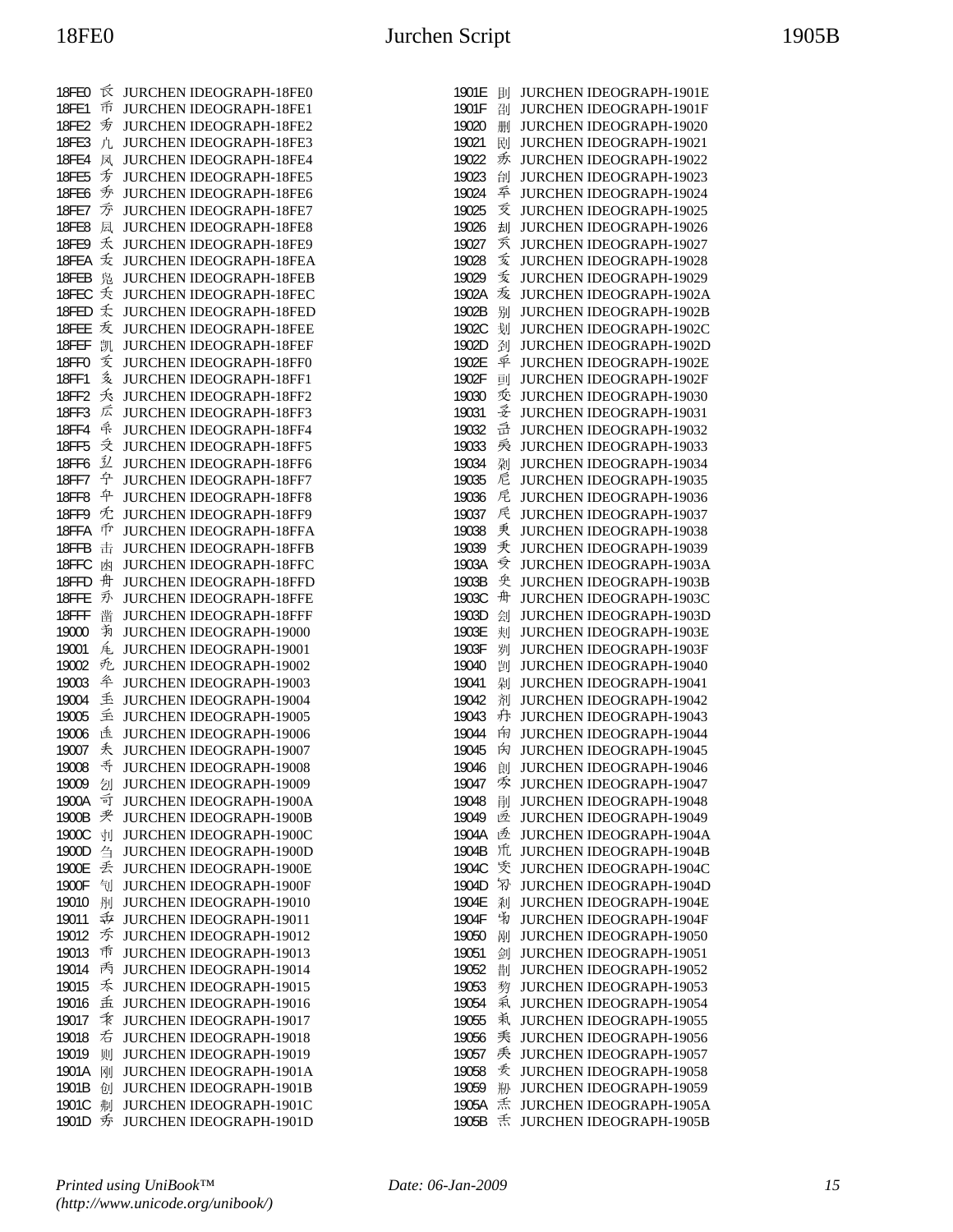| 1905C | 乖 | JURCHEN IDEOGRAPH-1905C        |
|-------|---|--------------------------------|
| 1905D | 剝 | JURCHEN IDEOGRAPH-1905D        |
| 1905E | 育 | JURCHEN IDEOGRAPH-1905E        |
| 1905F | 希 | JURCHEN IDEOGRAPH-1905F        |
| 19060 | 孟 | JURCHEN IDEOGRAPH-19060        |
| 19061 | 孟 | JURCHEN IDEOGRAPH-19061        |
| 19062 | 剢 | JURCHEN IDEOGRAPH-19062        |
| 19063 | 委 | JURCHEN IDEOGRAPH-19063        |
| 19064 | 呑 | JURCHEN IDEOGRAPH-19064        |
| 19065 | 吝 | JURCHEN IDEOGRAPH-19065        |
| 19066 | 呑 | JURCHEN IDEOGRAPH-19066        |
| 19067 | 剧 | JURCHEN IDEOGRAPH-19067        |
| 19068 | 剨 | <b>JURCHEN IDEOGRAPH-19068</b> |
| 19069 | 乔 | JURCHEN IDEOGRAPH-19069        |
| 1906A | 袞 | JURCHEN IDEOGRAPH-1906A        |
| 1906B | 剫 | JURCHEN IDEOGRAPH-1906B        |
| 1906C | 剬 | JURCHEN IDEOGRAPH-1906C        |
| 1906D | 剭 | JURCHEN IDEOGRAPH-1906D        |
| 1906E | 戾 | JURCHEN IDEOGRAPH-1906E        |
| 1906F | 氙 | JURCHEN IDEOGRAPH-1906F        |
| 19070 | 戽 | JURCHEN IDEOGRAPH-19070        |
| 19071 | 兲 | JURCHEN IDEOGRAPH-19071        |
| 19072 | 弁 | JURCHEN IDEOGRAPH-19072        |
| 19073 | 氘 | JURCHEN IDEOGRAPH-19073        |
| 19074 | 尗 | JURCHEN IDEOGRAPH-19074        |
| 19075 | 侨 | JURCHEN IDEOGRAPH-19075        |
| 19076 | 剶 | JURCHEN IDEOGRAPH-19076        |
| 19077 | 季 | JURCHEN IDEOGRAPH-19077        |
| 19078 | 皁 | JURCHEN IDEOGRAPH-19078        |
| 19079 | 矣 | JURCHEN IDEOGRAPH-19079        |
| 1907A | 剺 | JURCHEN IDEOGRAPH-1907A        |
| 1907B | 剻 | JURCHEN IDEOGRAPH-1907B        |
| 1907C | 剼 | JURCHEN IDEOGRAPH-1907C        |
| 1907D | 吏 | JURCHEN IDEOGRAPH-1907D        |
| 1907E | 剾 | JURCHEN IDEOGRAPH-1907E        |
| 1907F | 夅 | JURCHEN IDEOGRAPH-1907F        |
| 19080 | 丰 | <b>JURCHEN IDEOGRAPH-19080</b> |
| 19081 | 劁 | JURCHEN IDEOGRAPH-19081        |
| 19082 | 赴 | JURCHEN IDEOGRAPH-19082        |
| 19083 | 呑 | JURCHEN IDEOGRAPH-19083        |
| 19084 | 劄 | <b>JURCHEN IDEOGRAPH-19084</b> |
| 19085 | 岳 | JURCHEN IDEOGRAPH-19085        |
| 19086 | 劆 | JURCHEN IDEOGRAPH-19086        |
| 19087 | 系 | JURCHEN IDEOGRAPH-19087        |
| 19088 | 斥 | <b>JURCHEN IDEOGRAPH-19088</b> |
| 19089 | 乗 | JURCHEN IDEOGRAPH-19089        |
| 1908A | 臿 | JURCHEN IDEOGRAPH-1908A        |
| 1908B | 劋 | JURCHEN IDEOGRAPH-1908B        |
| 1908C | 甫 | JURCHEN IDEOGRAPH-1908C        |
| 1908D | 乘 | JURCHEN IDEOGRAPH-1908D        |
| 1908E | 劎 | <b>JURCHEN IDEOGRAPH-1908E</b> |
| 1908F | 劏 | JURCHEN IDEOGRAPH-1908F        |
| 19090 | 劐 | JURCHEN IDEOGRAPH-19090        |
| 19091 | 秊 | JURCHEN IDEOGRAPH-19091        |
| 19092 | 乘 | JURCHEN IDEOGRAPH-19092        |
| 19093 | 兎 | JURCHEN IDEOGRAPH-19093        |
| 19094 | 扆 | JURCHEN IDEOGRAPH-19094        |
| 19095 | 疔 | JURCHEN IDEOGRAPH-19095        |
| 19096 | 岚 | JURCHEN IDEOGRAPH-19096        |
| 19097 | 允 | JURCHEN IDEOGRAPH-19097        |
| 19098 | 为 | JURCHEN IDEOGRAPH-19098        |
| 19099 | 劙 | JURCHEN IDEOGRAPH-19099        |

| 1909A             | ゕ  | JURCHEN IDEOGRAPH-1909A        |
|-------------------|----|--------------------------------|
| 1909B             | 对  | <b>JURCHEN IDEOGRAPH-1909B</b> |
| 1909C             | 卅  | JURCHEN IDEOGRAPH-1909C        |
| 1909D             | 劝  | <b>JURCHEN IDEOGRAPH-1909D</b> |
| 1909E             | 办  | JURCHEN IDEOGRAPH-1909E        |
| 1909F             | 及  | JURCHEN IDEOGRAPH-1909F        |
| 190A0             | 尔  | JURCHEN IDEOGRAPH-190A0        |
| 190A1             | 务  | JURCHEN IDEOGRAPH-190A1        |
| 190A2             | 劢  | JURCHEN IDEOGRAPH-190A2        |
| 190A3             | 凡  | JURCHEN IDEOGRAPH-190A3        |
| 190A4             | 禿  | JURCHEN IDEOGRAPH-190A4        |
| 190A5             | 办  | JURCHEN IDEOGRAPH-190A5        |
| 190A6             | 光  | JURCHEN IDEOGRAPH-190A6        |
| 190A7             | 九  | JURCHEN IDEOGRAPH-190A7        |
| 190A8             | 动  | JURCHEN IDEOGRAPH-190A8        |
| 190A9             | 炜  | JURCHEN IDEOGRAPH-190A9        |
| 190AA             | 厌  | JURCHEN IDEOGRAPH-190AA        |
| 190AB             | 庆  | JURCHEN IDEOGRAPH-190AB        |
| 190AC             | 床  | <b>JURCHEN IDEOGRAPH-190AC</b> |
| 190AD             | 炑  | JURCHEN IDEOGRAPH-190AD        |
| 190AE             | 劮  | JURCHEN IDEOGRAPH-190AE        |
| 190AF             | 炑  | JURCHEN IDEOGRAPH-190AF        |
| 190B0             | 汴  | JURCHEN IDEOGRAPH-190B0        |
| 190B1             | 皮  | JURCHEN IDEOGRAPH-190B1        |
| 190B2             | 劲  | JURCHEN IDEOGRAPH-190B2        |
| 190B3             | 劳  | JURCHEN IDEOGRAPH-190B3        |
| 190B4             | 冹  | JURCHEN IDEOGRAPH-190B4        |
| 190B5             | 呔  | JURCHEN IDEOGRAPH-190B5        |
| 190B6             | 冰  | JURCHEN IDEOGRAPH-190B6        |
| 190B7             | 质  | JURCHEN IDEOGRAPH-190B7        |
| 190B8             | 垁  | JURCHEN IDEOGRAPH-190B8        |
| 190B9             | 炇  | JURCHEN IDEOGRAPH-190B9        |
| 190BA             | 14 | JURCHEN IDEOGRAPH-190BA        |
| 190BB             | 凪  | JURCHEN IDEOGRAPH-190BB        |
| 190BC             | 凡  | JURCHEN IDEOGRAPH-190BC        |
| 190BD             | 压  | JURCHEN IDEOGRAPH-190BD        |
| 190BE             | 秌  | <b>JURCHEN IDEOGRAPH-190BE</b> |
| 190BF             | 势  | JURCHEN IDEOGRAPH-190BF        |
| 190C0             | 庋  | JURCHEN IDEOGRAPH-190C0        |
| 190C1             | 庋  | JURCHEN IDEOGRAPH-190C1        |
| 190C2             | 勂  | JURCHEN IDEOGRAPH-190C2        |
| 190C3             | 庋  | JURCHEN IDEOGRAPH-190C3        |
| 190C4             | 沬  | <b>JURCHEN IDEOGRAPH-190C4</b> |
| 190C5             | 炜  | JURCHEN IDEOGRAPH-190C5        |
| 190C6             | 泺  | JURCHEN IDEOGRAPH-190C6        |
| 190C7             | 庎  | JURCHEN IDEOGRAPH-190C7        |
| <b>190C8</b>      | 决  | <b>JURCHEN IDEOGRAPH-190C8</b> |
| 190C9             | 厌  | JURCHEN IDEOGRAPH-190C9        |
| 190CA             | 勊  | <b>JURCHEN IDEOGRAPH-190CA</b> |
| 190CB             | 勋  | <b>JURCHEN IDEOGRAPH-190CB</b> |
| 190CC             | 秌  | JURCHEN IDEOGRAPH-190CC        |
| 190CD             | 炇  | JURCHEN IDEOGRAPH-190CD        |
| <b>190CE</b>      | 勎  | JURCHEN IDEOGRAPH-190CE        |
| 190CF             | 垁  | <b>JURCHEN IDEOGRAPH-190CF</b> |
| 190D0             | 勐  | JURCHEN IDEOGRAPH-190D0        |
| 190D1             | 雋  | JURCHEN IDEOGRAPH-190D1        |
| 190D2             | 凩  | JURCHEN IDEOGRAPH-190D2        |
| 190D3             | 勓  | JURCHEN IDEOGRAPH-190D3        |
| 190D4             | 芃  | <b>JURCHEN IDEOGRAPH-190D4</b> |
| 190D <sub>5</sub> | 阠  | JURCHEN IDEOGRAPH-190D5        |
| 190D6             | 烊  | JURCHEN IDEOGRAPH-190D6        |
| 190D7             | 冸  | JURCHEN IDEOGRAPH-190D7        |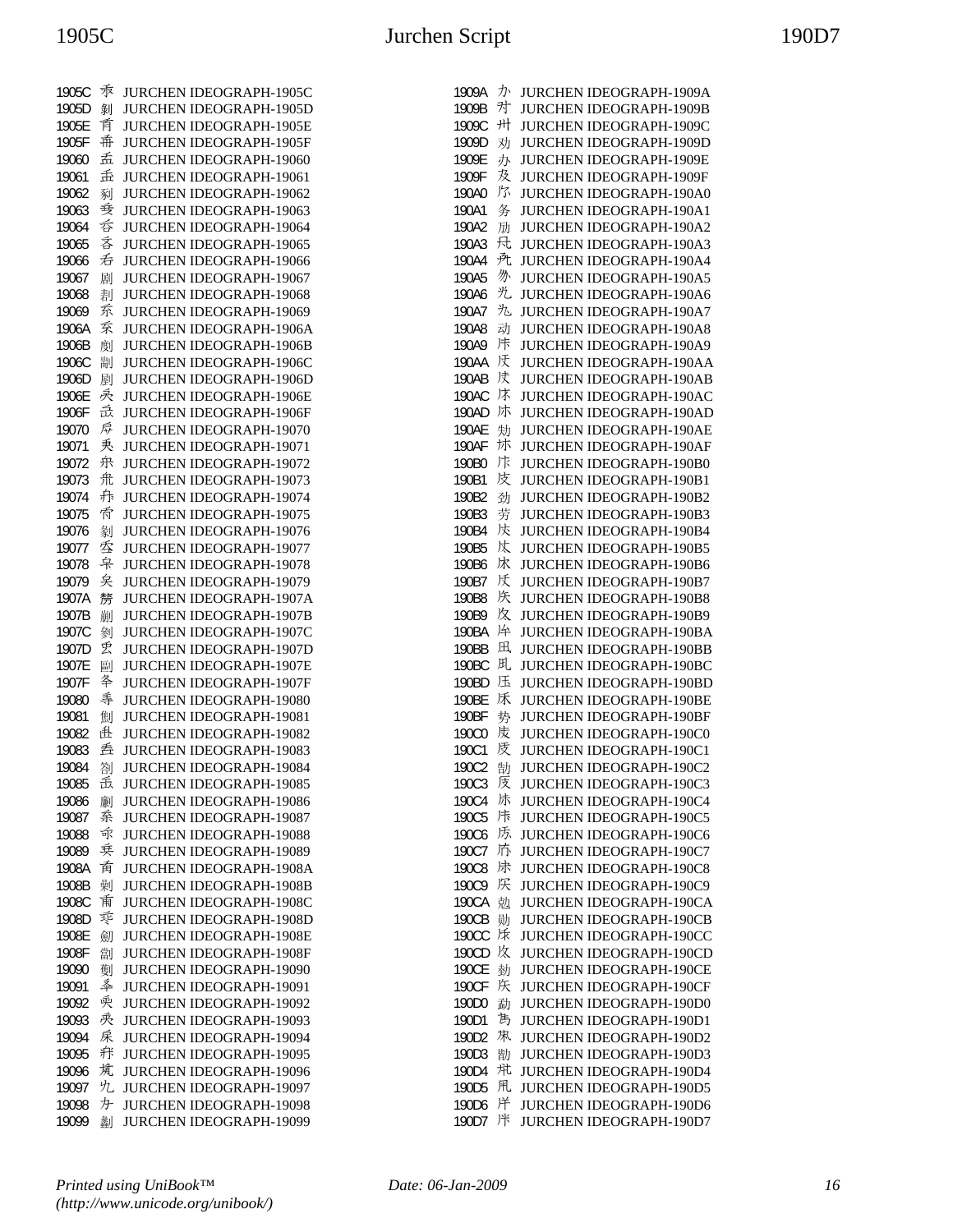| 190D8        | げ | <b>JURCHEN IDEOGRAPH-190D8</b> |
|--------------|---|--------------------------------|
| 190D9        | 质 | JURCHEN IDEOGRAPH-190D9        |
|              |   |                                |
| 190DA        | 勚 | JURCHEN IDEOGRAPH-190DA        |
| 190DB        | 质 | JURCHEN IDEOGRAPH-190DB        |
| 190DC        | 店 | JURCHEN IDEOGRAPH-190DC        |
|              | 庅 |                                |
| 190DD        |   | JURCHEN IDEOGRAPH-190DD        |
| 190DE        | 觅 | <b>JURCHEN IDEOGRAPH-190DE</b> |
| 190DF        | 迳 | JURCHEN IDEOGRAPH-190DF        |
| 190E0        | 床 | JURCHEN IDEOGRAPH-190E0        |
|              | 异 |                                |
| 190E1        |   | <b>JURCHEN IDEOGRAPH-190E1</b> |
| 190E2        | 凃 | JURCHEN IDEOGRAPH-190E2        |
| 190E3        | 序 | JURCHEN IDEOGRAPH-190E3        |
| 190E4        | 厗 | JURCHEN IDEOGRAPH-190E4        |
|              |   |                                |
| 190E5        | 烊 | JURCHEN IDEOGRAPH-190E5        |
| 190E6        | 胤 | JURCHEN IDEOGRAPH-190E6        |
| 190E7        | 庘 | JURCHEN IDEOGRAPH-190E7        |
| 190E8        | 坪 | JURCHEN IDEOGRAPH-190E8        |
|              |   |                                |
| 190E9        | 厗 | JURCHEN IDEOGRAPH-190E9        |
| 190EA        | 胤 | JURCHEN IDEOGRAPH-190EA        |
| 190EB        | 勫 | JURCHEN IDEOGRAPH-190EB        |
| 190EC        | 送 | JURCHEN IDEOGRAPH-190EC        |
|              |   |                                |
| 190ED        | 勭 | JURCHEN IDEOGRAPH-190ED        |
| 190EE        | 勮 | JURCHEN IDEOGRAPH-190EE        |
| 190EF        | 勯 | JURCHEN IDEOGRAPH-190EF        |
| 190F0        | 脒 |                                |
|              |   | JURCHEN IDEOGRAPH-190F0        |
| 190F1        | 凃 | JURCHEN IDEOGRAPH-190F1        |
| 190F2        | 凊 | JURCHEN IDEOGRAPH-190F2        |
| 190F3        | 竻 | JURCHEN IDEOGRAPH-190F3        |
| 190F4        | 先 | JURCHEN IDEOGRAPH-190F4        |
|              | 生 |                                |
| 190F5        |   | JURCHEN IDEOGRAPH-190F5        |
| 190F6        | 午 | <b>JURCHEN IDEOGRAPH-190F6</b> |
| 190F7        | 矢 | JURCHEN IDEOGRAPH-190F7        |
| 190F8        | 失 | JURCHEN IDEOGRAPH-190F8        |
| 190F9        | 矢 | JURCHEN IDEOGRAPH-190F9        |
| 190FA        | 失 | JURCHEN IDEOGRAPH-190FA        |
|              |   |                                |
| 190FB        | 匀 | JURCHEN IDEOGRAPH-190FB        |
| 190FC        | 勼 | JURCHEN IDEOGRAPH-190FC        |
| 190FD        | 勽 | JURCHEN IDEOGRAPH-190FD        |
| 190FE        | 玍 | JURCHEN IDEOGRAPH-190FE        |
| <b>190FF</b> | 氕 | <b>JURCHEN IDEOGRAPH-190FF</b> |
|              |   |                                |
| 19100        | 乐 | <b>JURCHEN IDEOGRAPH-19100</b> |
| 19101        | 朱 | JURCHEN IDEOGRAPH-19101        |
| 19102        | 気 | JURCHEN IDEOGRAPH-19102        |
| 19103        | 厅 | <b>JURCHEN IDEOGRAPH-19103</b> |
| 19104        | 匄 | JURCHEN IDEOGRAPH-19104        |
|              |   |                                |
| 19105        | 矢 | JURCHEN IDEOGRAPH-19105        |
| 19106        | 失 | JURCHEN IDEOGRAPH-19106        |
| 19107        | 矢 | JURCHEN IDEOGRAPH-19107        |
| 19108        | 矢 | JURCHEN IDEOGRAPH-19108        |
| 19109        | 匉 | <b>JURCHEN IDEOGRAPH-19109</b> |
|              |   |                                |
| 1910A        | 仸 | JURCHEN IDEOGRAPH-1910A        |
| 1910B        | 先 | JURCHEN IDEOGRAPH-1910B        |
| 1910C        | 侑 | JURCHEN IDEOGRAPH-1910C        |
| 1910D        | 秌 | JURCHEN IDEOGRAPH-1910D        |
| 1910E        | 匎 | JURCHEN IDEOGRAPH-1910E        |
|              |   |                                |
| 1910F        | 坵 | JURCHEN IDEOGRAPH-1910F        |
| 19110        | 夅 | JURCHEN IDEOGRAPH-19110        |
| 19111        | 束 | JURCHEN IDEOGRAPH-19111        |
| 19112        | 匒 | JURCHEN IDEOGRAPH-19112        |
| 19113        | 奂 | JURCHEN IDEOGRAPH-19113        |
| 19114        | 匔 | JURCHEN IDEOGRAPH-19114        |
|              |   |                                |
| 19115        | 矢 | JURCHEN IDEOGRAPH-19115        |

| 19116 | 匉                        | JURCHEN IDEOGRAPH-19116        |
|-------|--------------------------|--------------------------------|
| 19117 | 奈                        | <b>JURCHEN IDEOGRAPH-19117</b> |
| 19118 | $\overline{a}$           | JURCHEN IDEOGRAPH-19118        |
| 19119 | 二                        | JURCHEN IDEOGRAPH-19119        |
| 1911A | Д                        | JURCHEN IDEOGRAPH-1911A        |
| 1911B | 弌                        | JURCHEN IDEOGRAPH-1911B        |
| 1911C | $\overline{\mathcal{X}}$ | JURCHEN IDEOGRAPH-1911C        |
| 1911D | 步                        | JURCHEN IDEOGRAPH-1911D        |
| 1911E | 矢                        | JURCHEN IDEOGRAPH-1911E        |
| 1911F | 失                        | JURCHEN IDEOGRAPH-1911F        |
| 19120 | 毎                        | JURCHEN IDEOGRAPH-19120        |
| 19121 | 炞                        | JURCHEN IDEOGRAPH-19121        |
| 19122 | 匢                        | JURCHEN IDEOGRAPH-19122        |
| 19123 | 太                        | JURCHEN IDEOGRAPH-19123        |
| 19124 | 垁                        | JURCHEN IDEOGRAPH-19124        |
| 19125 | 发                        | JURCHEN IDEOGRAPH-19125        |
| 19126 | 匦                        | JURCHEN IDEOGRAPH-19126        |
| 19127 | 另                        | JURCHEN IDEOGRAPH-19127        |
| 19128 | 戈                        | JURCHEN IDEOGRAPH-19128        |
| 19129 | 冘                        | JURCHEN IDEOGRAPH-19129        |
| 1912A | 尔                        | JURCHEN IDEOGRAPH-1912A        |
| 1912B | 玉                        | JURCHEN IDEOGRAPH-1912B        |
| 1912C | 朱                        | JURCHEN IDEOGRAPH-1912C        |
| 1912D | 朱                        | JURCHEN IDEOGRAPH-1912D        |
| 1912E | 匮                        | JURCHEN IDEOGRAPH-1912E        |
| 1912F | 矢                        | JURCHEN IDEOGRAPH-1912F        |
| 19130 | 竹                        | JURCHEN IDEOGRAPH-19130        |
| 19131 | 厅                        | JURCHEN IDEOGRAPH-19131        |
| 19132 | 沲                        | JURCHEN IDEOGRAPH-19132        |
| 19133 | 秌                        | JURCHEN IDEOGRAPH-19133        |
| 19134 | 匴                        | JURCHEN IDEOGRAPH-19134        |
| 19135 | 朱                        | JURCHEN IDEOGRAPH-19135        |
| 19136 | 匶                        | JURCHEN IDEOGRAPH-19136        |
| 19137 | 匷                        | JURCHEN IDEOGRAPH-19137        |
| 19138 | 冞                        | JURCHEN IDEOGRAPH-19138        |
| 19139 | 沲                        | JURCHEN IDEOGRAPH-19139        |
| 1913A | 捋                        | JURCHEN IDEOGRAPH-1913A        |
| 1913B | 奂                        | JURCHEN IDEOGRAPH-1913B        |
| 1913C | 饲                        | JURCHEN IDEOGRAPH-1913C        |
| 1913D | 灰                        | JURCHEN IDEOGRAPH-1913D        |
| 1913E | 倆                        | JURCHEN IDEOGRAPH-1913E        |
| 1913F | 矢                        | JURCHEN IDEOGRAPH-1913F        |
| 19140 | 洭                        | JURCHEN IDEOGRAPH-19140        |
| 19141 | 茶                        | JURCHEN IDEOGRAPH-19141        |
| 19142 | 俹                        | JURCHEN IDEOGRAPH-19142        |
| 19143 | 仠                        | JURCHEN IDEOGRAPH-19143        |
| 19144 | $^{\rm +}$               | JURCHEN IDEOGRAPH-19144        |
| 19145 | 仹                        | JURCHEN IDEOGRAPH-19145        |
| 19146 | 仗                        | <b>JURCHEN IDEOGRAPH-19146</b> |
| 19147 | 伐                        | <b>JURCHEN IDEOGRAPH-19147</b> |
| 19148 | 休                        | JURCHEN IDEOGRAPH-19148        |
| 19149 | 仔                        | JURCHEN IDEOGRAPH-19149        |
| 1914A | 仔                        | JURCHEN IDEOGRAPH-1914A        |
| 1914B | 仩                        | JURCHEN IDEOGRAPH-1914B        |
| 1914C | 忋                        | JURCHEN IDEOGRAPH-1914C        |
| 1914D | 佧                        | JURCHEN IDEOGRAPH-1914D        |
| 1914E | 华                        | JURCHEN IDEOGRAPH-1914E        |
| 1914F | 协                        | JURCHEN IDEOGRAPH-1914F        |
| 19150 | 卐                        | JURCHEN IDEOGRAPH-19150        |
| 19151 | 仗                        | JURCHEN IDEOGRAPH-19151        |
| 19152 | 代                        | JURCHEN IDEOGRAPH-19152        |
| 19153 | 付                        | JURCHEN IDEOGRAPH-19153        |
|       |                          |                                |